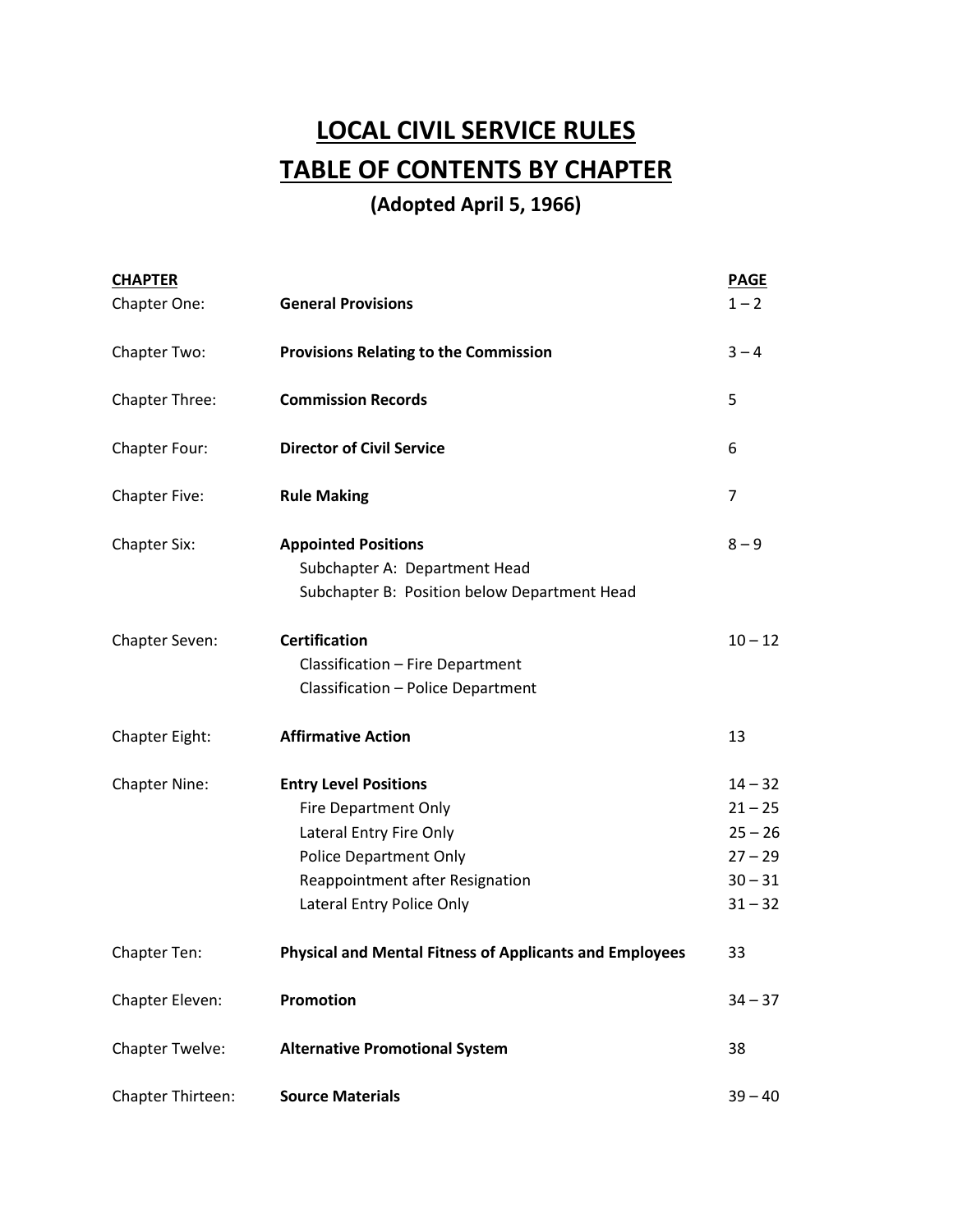| <b>Chapter Fourteen:</b> | Compensation                                 | 40        |
|--------------------------|----------------------------------------------|-----------|
| Chapter Fifteen:         | <b>Disciplinary Action</b>                   | $41 - 49$ |
|                          | Subchapter A: General                        | $41 - 42$ |
|                          | Subchapter B: Disciplinary Suspensions       | $42 - 43$ |
|                          | Subchapter C: Demotions                      | 43        |
|                          | Subchapter D: Indefinite Suspensions         | $43 - 49$ |
| <b>Chapter Sixteen:</b>  | <b>Criminal Offenses</b>                     | 50        |
| Chapter Seventeen:       | <b>Leave Provisions</b>                      | $51 - 52$ |
| Chapter Eighteen:        | <b>Miscellaneous Provisions</b>              | $53 - 55$ |
|                          | Subchapter A: Efficiency Reports             | 53        |
|                          | Subchapter B: Reduction in Force             | $53 - 54$ |
|                          | Subchapter C: Political Activity and Strikes | 54        |
|                          | Subchapter D: Personnel File                 | $54 - 55$ |
| Chapter Nineteen:        | <b>Amendments to Rules</b>                   | 56        |
| <b>Chapter Twenty:</b>   | <b>Severability</b>                          | 57        |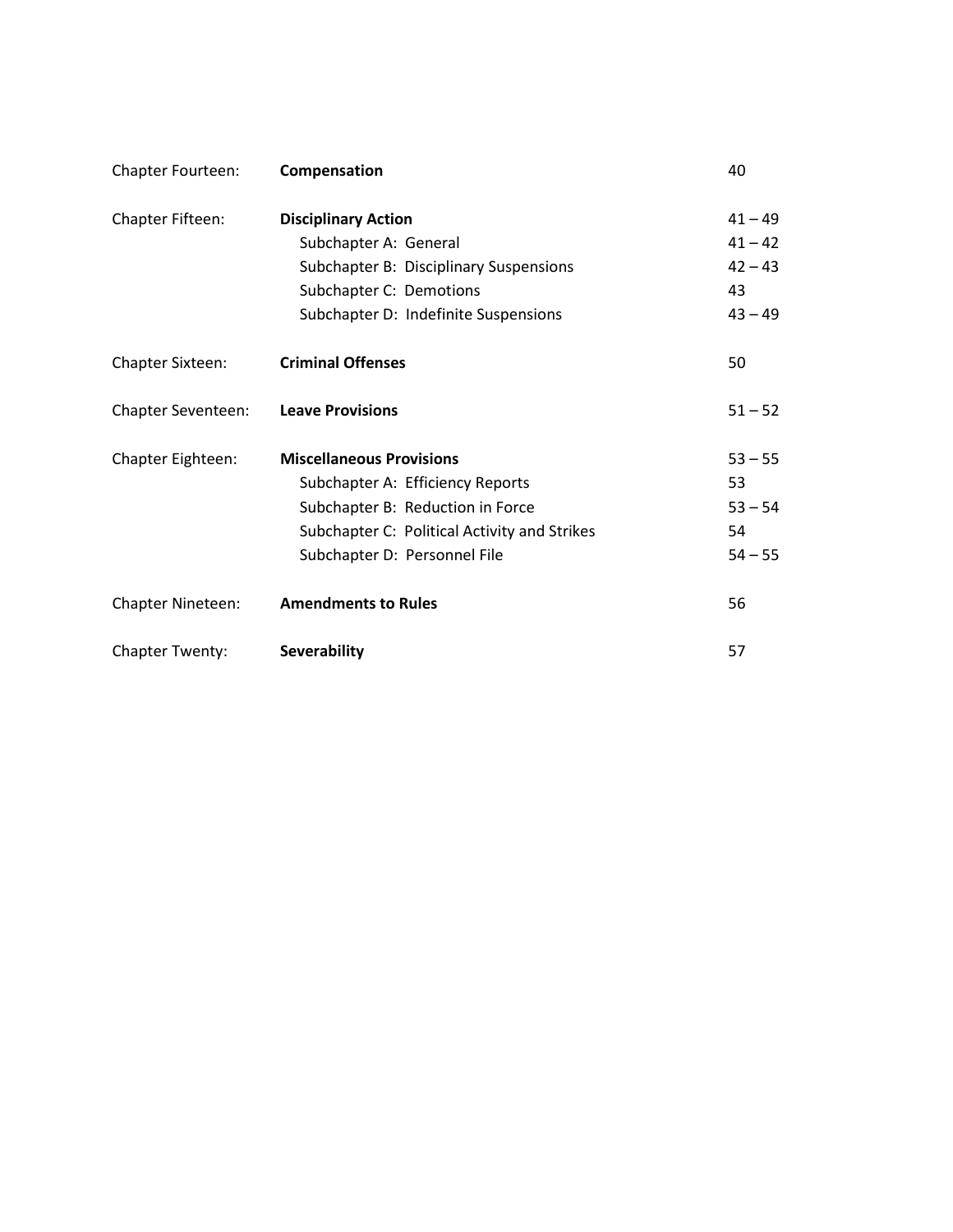## **CHAPTER ONE GENERAL PROVISIONS**

- **1.01** The Rules and Regulations of the Firefighter's and Police Officer's Civil Service Commission of the City of Corsicana are hereby promulgated.
- **1.02** The purpose of adopting these rules is to promote the efficiency of the fire and police departments of the City of Corsicana. Further, the purpose of these rules is to comply with the mandate of Chapter 143 of the Local Government Code (Chapter 143), which requires each civil service commission to adopt rules and regulations consistent with said law.
- **1.03** A copy of the latest revision of these rules and regulations will be kept available at each work station in the police and fire departments for use by firefighters and police officers. If requested, firefighters and police officers will be provided a copy of these rules and regulations free of charge. Copies of these rules will be kept available for distribution to members of the public.
- **1.04** These rules and regulations are promulgated and adopted pursuant to the authority vested in the commission under Chapter 143. These rules are intended to supplement and compliment the provisions of Chapter 143, and shall be read in conjunction therewith. If a conflict arises between these rules and Chapter 143, Chapter 143 controls and shall determine the outcome.
- **1.05** Whenever these rules are silent on an issue, and the provisions of Chapter 143 do not apply, the Personnel and Administrative Regulations of the City will apply. Members of the civil service commission and any person acting on behalf of, or under the authority of, such commission and these rules shall be governed by these rules.
- **1.06** These rules govern the actions of the members of the respective departments and the department heads with regard to the performance of their official duties, and how and when an individual may, amongst other things, compete for promotion, are disciplined, andbe afforded leave. None of the provisions of these rules are intended to govern the off-duty activities of employees of the fire and police departments to the extent that such activity does not affect the respective department. Nothing contained herein shall be construed as a limit upon the department head's ability to control the off-duty employment of departmental employees, to the extent authorized by law.
- **1.07** The words and phrases used in these rules and regulations shall have the meaning assigned to such words as may be used by reasonable people in the conduct of their own affairs, except as provided hereinafter.
- **1.08** Any word or phrase that is defined in Chapter 143 shall be defined in the same manner, for the purpose of interpreting these rules and regulations.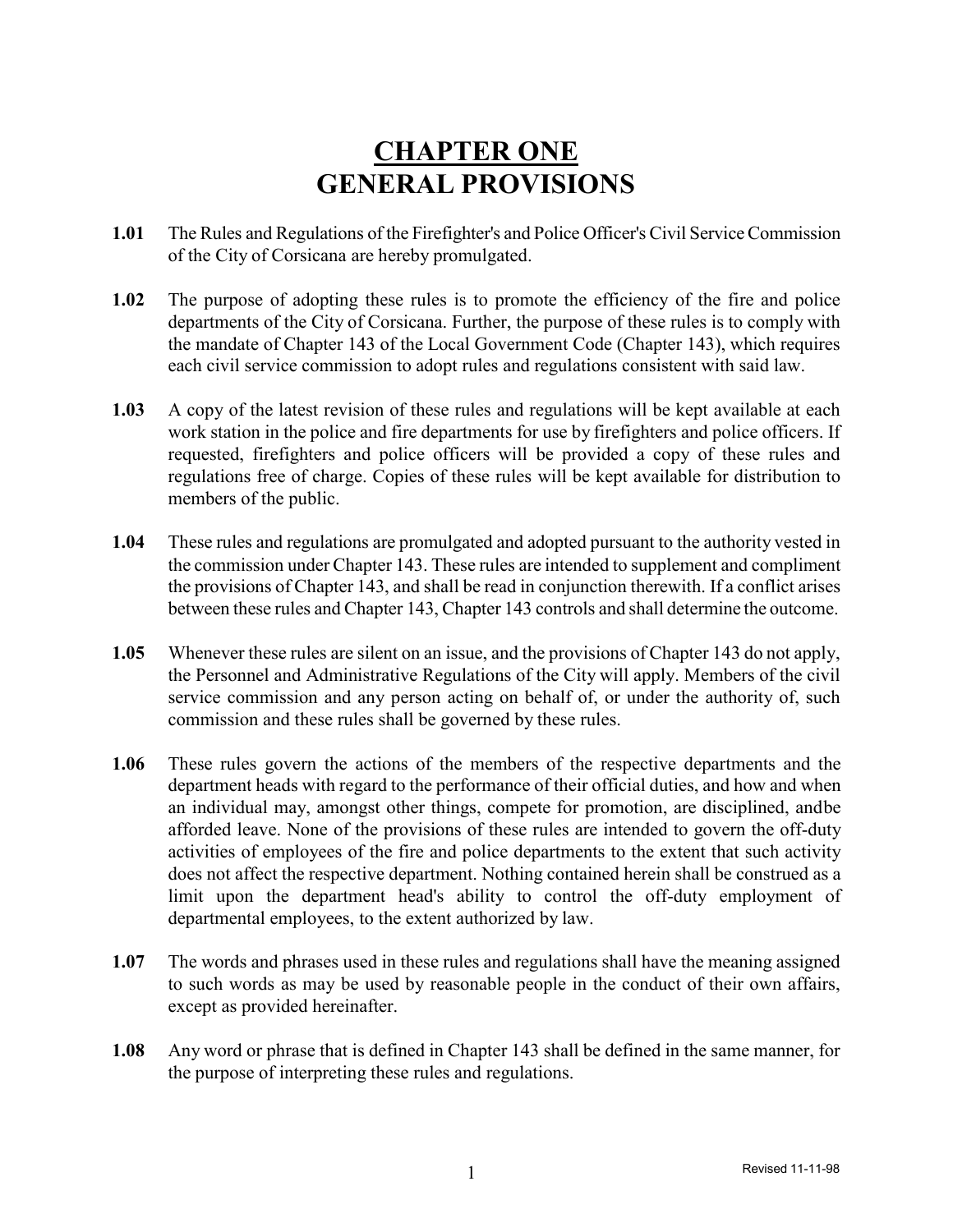**1.09** Wherever a dispute arises about the meaning of a word, group of words or phrase, the construction given to such a word or phrase shall be determined by reference to the latest available edition of Webster's Dictionary, unless the Courts of the State of Texas shall have determined the meaning of the disputed word, group of words or phrase, in which event such construction of the word, group of words or phrase shall control.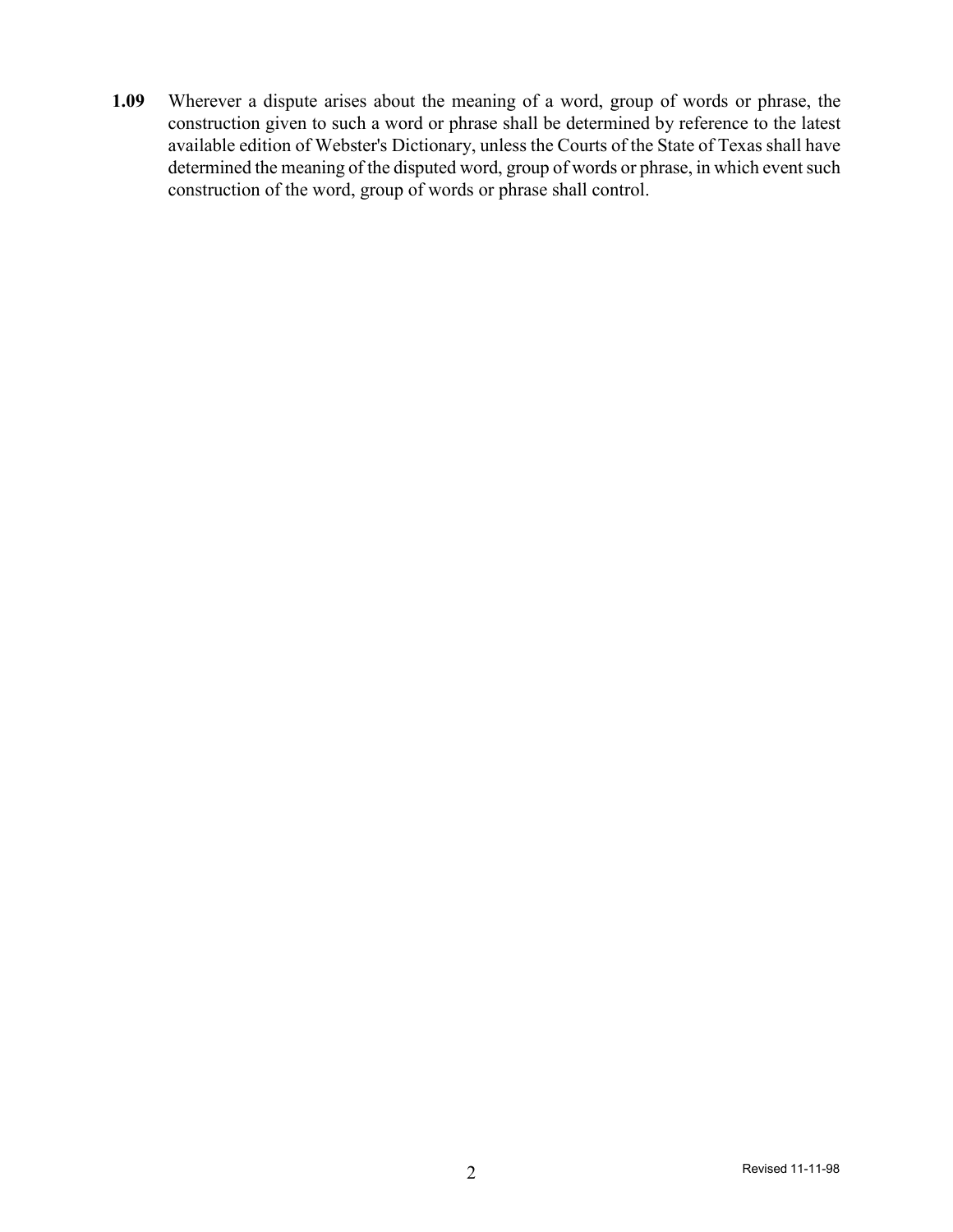## **CHAPTER TWO PROVISIONS RELATING TO THE COMMISSION**

- **2.01** The commission shall consist of three members. Said members must meet the qualifications prescribed in Chapter 143. Said members are to be appointed by the City Manager of the City and are subject to confirmation by the City Council, before taking office.
- **2.02** In making appointments, the City Manager shall consider all persons and make such appointments in such a manner that the makeup of the commission shall reflect the population of the City and all segments of the population are represented on the commission.
- **2.03** During the scheduled meeting in January, of each year, the commission shall select, from among its members, a Chairperson and Vice-Chairperson. In the event that a vacancyoccurs in the position of Chairperson, the Vice-Chairperson will assume the duties of Chairperson, and an interim election will be held to fill the position of Vice-Chairperson. Should the position of Vice-Chairperson become vacant, an interim election will be held to fill that office. Anymember of the commission elected in an interim election to fill a vacant position shall hold such office until the next regularly scheduled election under these rules.
- **2.04** Any vacancy occurring for any reason shall be filled in the same manner.
- **2.05** When necessary, and in order to assist the City Council in complying with the provisions of Chapter 143, the commission shall make known to the council its needs for suitable office space.
- **2.06** The Commission shall set meetings as needed; such meetings shall be spaced throughout the year to allow the commission to transact its businessin an orderlymanner. The Chairman, if no other commissioner objects may cancel such meetings. If a commissioner is out of the city and unable to be contacted to secure his/her acquiescence in the cancellation of such meeting, the meeting may be canceled by the Chairman, if the remaining members do not object.
- **2.07** The commission may also meet at the call of the chair or any two members.
- **2.08** Commissioners may be removed pursuant to Chapter 143.
- **2.09** Any two members of the commission shall constitute a quorum to transact the business of the commission.
- **2.10** All meetings of the commission shall be preceded by appropriate notice that complies with all the provision of the Open Meetings Act, Chapter 551, and Government Code.
- **2.11** Pursuant to the provisions of Section 143.009, the commission is empowered to conduct investigations and inspections, and may report on all matters relating to the application of and adherence to Chapter 143 and these rules. The commission shall have the power and authority provided in Section 143.009. The commission shall consider any such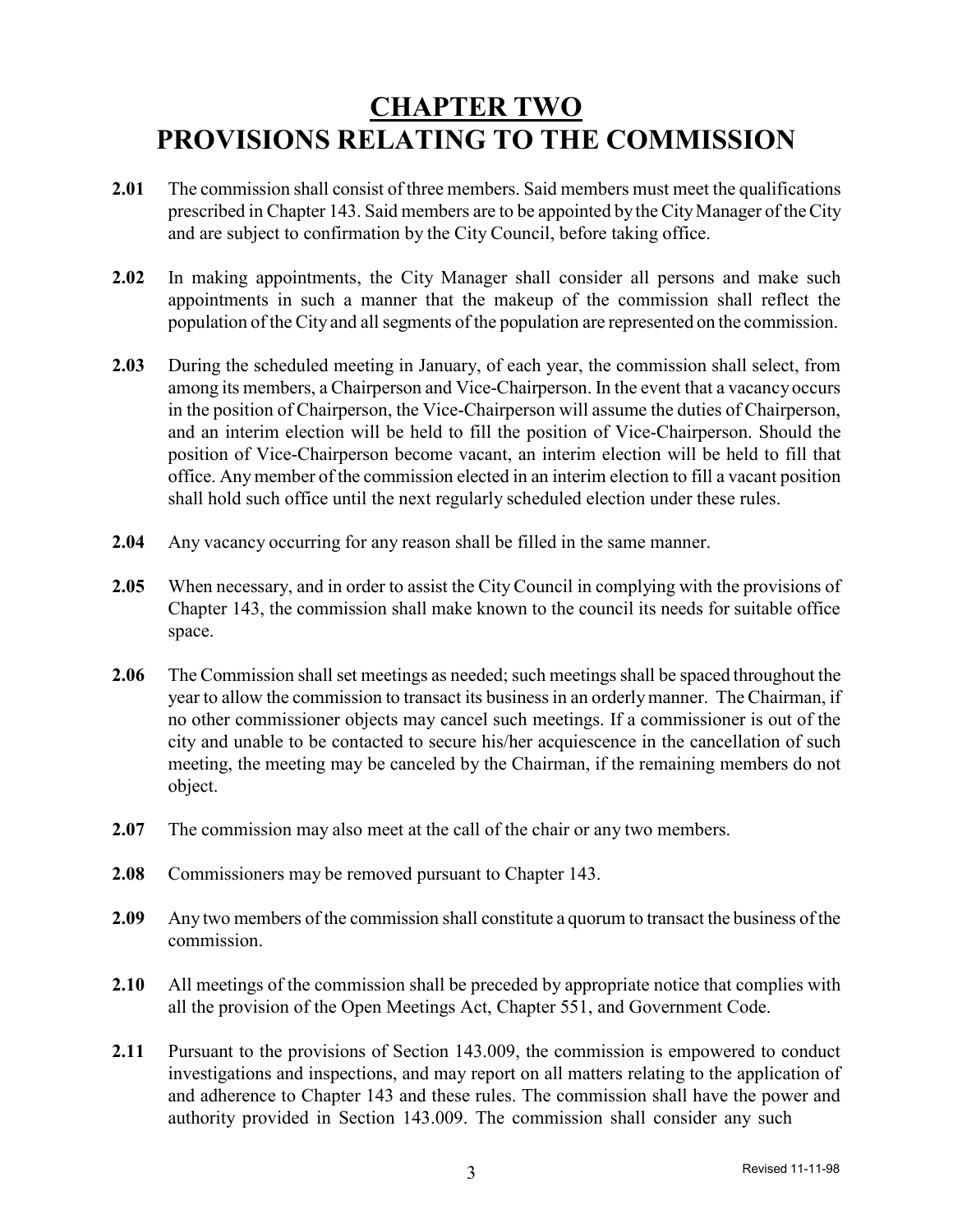investigations in openpublic meeting, before authorizing such investigations. The commission will not allow its authority to be utilized for the purpose of resolving routine employee grievances that should be resolved by the department and the employee's chain of command.

- **2.12** The commission shall conduct its meetings in a place that is accessible to all the public. The commission and the City shall make provisions for persons needing special accommodations to attend said meetings. The facilities provided to the commission shall be suitable for open public meetings and have ample space for public attendance.
- **2.13** Each commission meeting shall be duly recorded. All hearings and controversies shall be preserved by verbatim records that are available for subsequent review. All commission decisions, orders and findings shall be in writing and signed by all concurring commissioners. Such decisions, orders and findings shall be retained by the commission. All records of the commission are public, and are available to the public, for inspection or purchase at actual cost, during normal business hours, or at a time set by the commission or the director.
- **2.14** When a suspended or aggrieved employee has invoked any review procedures under these rules and regulations, the commission or any hearing examiner shall conduct such hearing fairly and impartially. The commission, or any hearing examiner, shall render a fair and just decision, considering only the evidence presented in such hearing when determining the truth of the charges which are the subject of the review. The commission's or any hearing examiner's decision need only be based on a preponderance of the evidence for the chargesto be sustained. The commission, or any hearing examiner, shall sustain any charge where sufficient evidence is presented, and shall never substitute its personal preferences for the judgment of the department head. Proof beyond a reasonable doubt is never required to sustain a charge appealed to the commission or any hearing examiner.
- **2.15** Any appeal to the commission, or any hearing examiner, shall be governed by the rules of procedure adopted by the commission.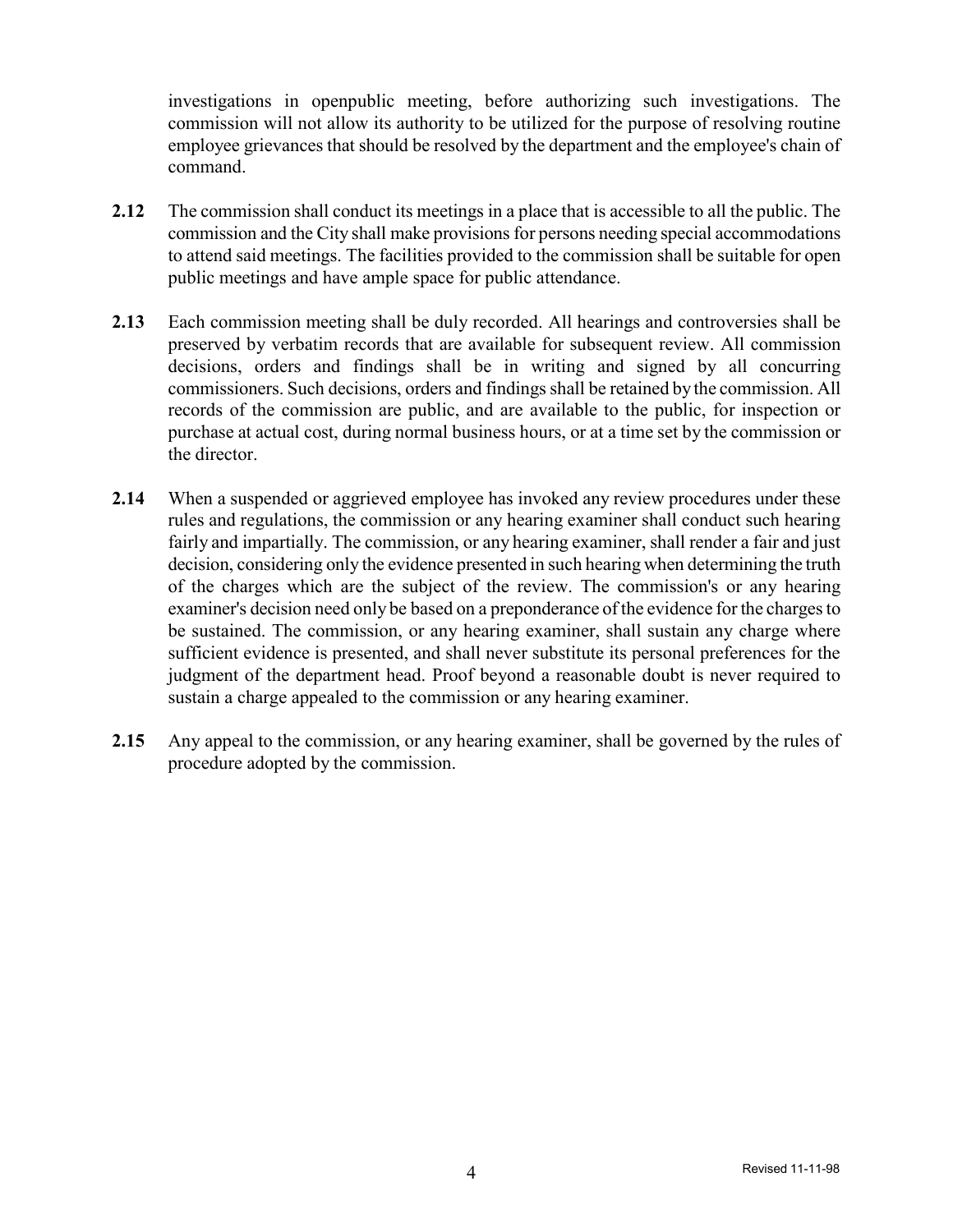## **CHAPTER THREE COMMISSION RECORDS**

- **3.01** The commission directs that all records of the commission, including, but not limited to applications, examinations, reports, questions and answers and such other materials as the commission may acquire, shall be the property of the commission.
- **3.02** The Director of Civil Service is hereby designated as the custodian of the records for the commission and is directed to retain such records for a period of not less than three (3) years.
- **3.03** The Director of Civil Service shall maintain written records, as well as audio recordings of all meetings and workshops of the Civil Service Commission. Within five business days after each meeting or workshop the Director shall mail to each Commission member the completed written minutes for review. Each Commissioner shall have five business days to submit in writing any corrections they feel should be made to the Director. At the next scheduled meeting the Commission shall vote to accept the minutes as written or corrected. CSC 4/27/06
- **3.04** The Director shall have 15 calendar days to forward the documentation required by TXLGC 143.037 to the Department Head, the Chief Executive and the Civil Service file after appointment. The Commission will be informed of the name of the new hire and date the employee reported for duty at its next scheduled meeting in the report from the Director. CSC 1/30/08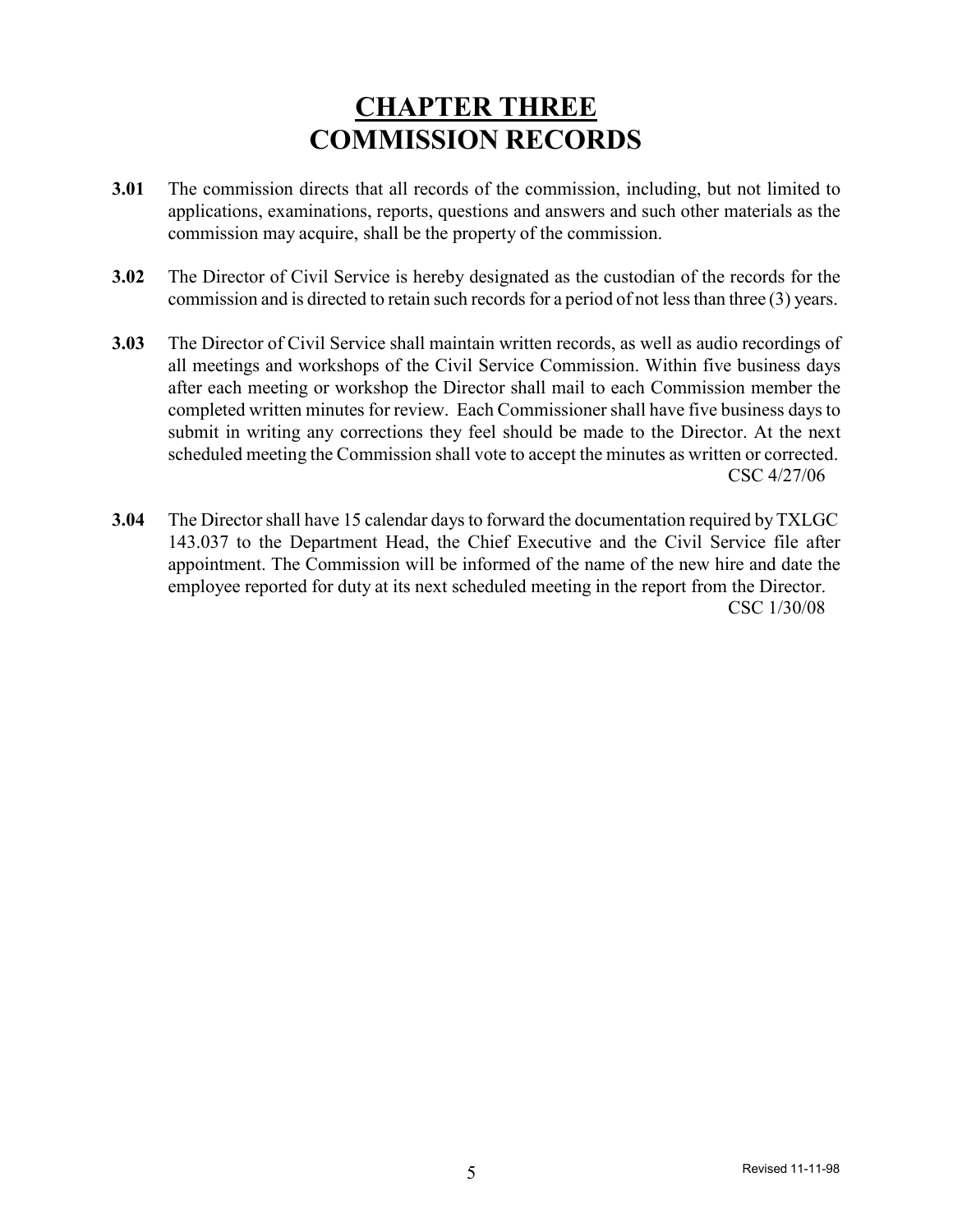## **CHAPTER FOUR DIRECTOR OF CIVIL SERVICE**

- **4.01** The commission shall appoint a Director of the Firemen's and Policemen's Civil Service, who shall meet the same requirements for appointment as those of the commissioners, except as provided in Chapter 143.
- **4.02** The director is subject to removal by the commission. The commission's action shall be final and binding on the issue.
- **4.03** The director shall serve as secretary to the commission, and shall perform all such work as may be incidental to the civil service program and, as may be required by the commission, including but not limited to the following:
	- a.) maintenance of all commission records;
	- b.) perpetration of all tests administered hereunder;
	- c.) maintenance of all required lists;
	- d.) administration of any tests given hereunder;
	- e.) preparation of all notices;
	- f.) preparation of all certifications;
	- g.) security of all test materials;
	- h.) receipt of all documents and filings on behalf of the commission;
	- i.) scheduling, at the direction of the commission, regular and special commission meetings;
	- j.) attendance at all commission meetings;
	- k.) preparation of agenda for commission meetings;
	- l.) coordination of commission inspections and investigations;
	- m.) serve as liaison with other City officials;
	- n.) serve as custodian of commission records; and
	- o.) Other duties as directed by the commission.
- **4.04** In the absence of the Director the Chairman may review and sign documents in order to insure the ordinary progression of business.

CSC 5/30/02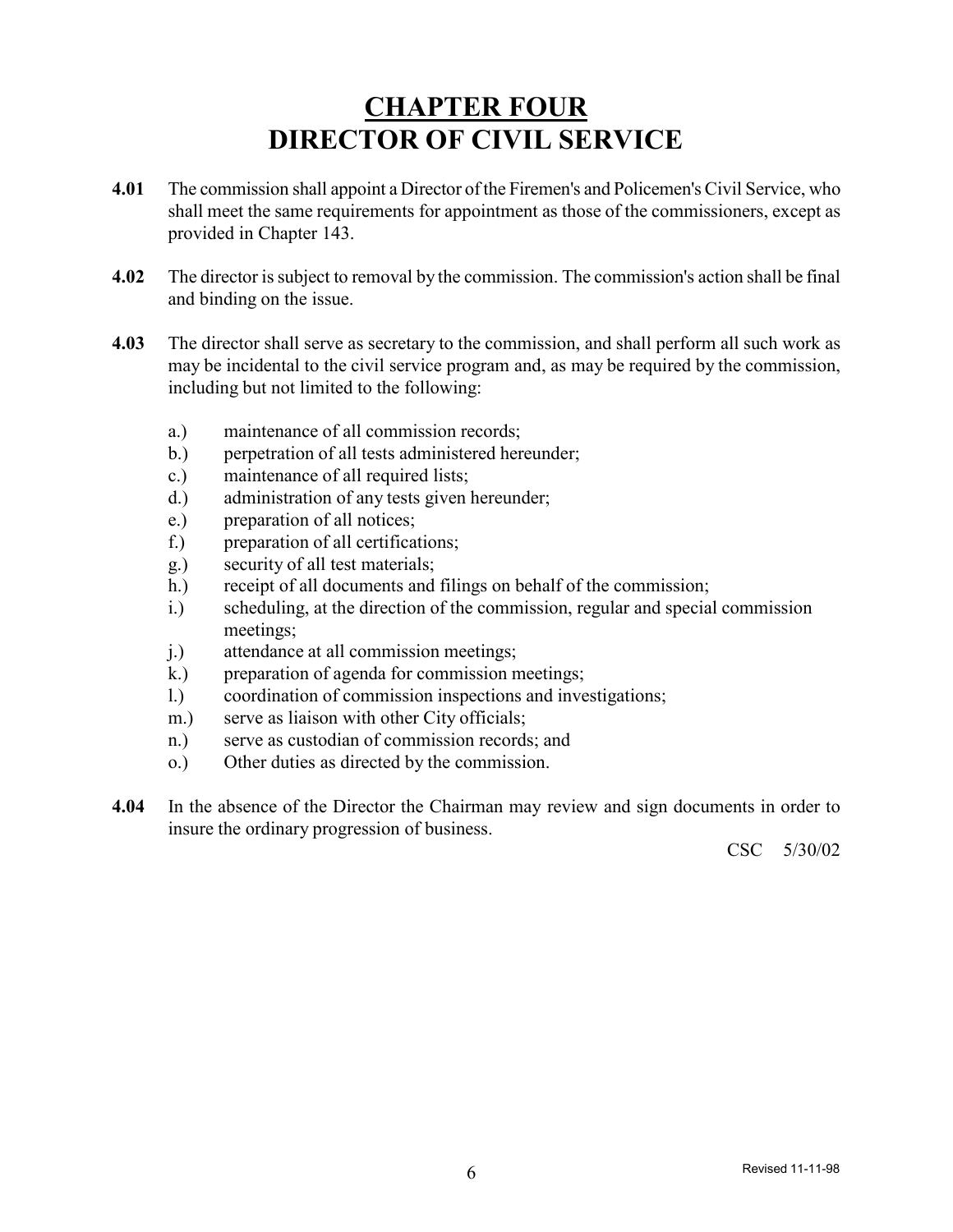## **CHAPTER FIVE RULE MAKING**

- **5.01** The commission shall publish its rules and regulations, as well as, seniority lists in a manner consistent with the provisions of Section 143.008. Any other item that is published by the commission shall be published in a manner consistent with Chapter 143.
- **5.02** It is the intention of the commission that the maximum employee benefits shall be made available to a city employee. If there is a conflict between these rules and the provisions of Chapter 143, or any other state or federal law, then such law shall control.
- **5.03** These rules and regulations are subject to revision, amendment, supplementation, and repeal as deemed necessary and appropriate by the commission. It is the intention of the commission that any change made to such rules shall be made only after consideration of such change during an open public meeting.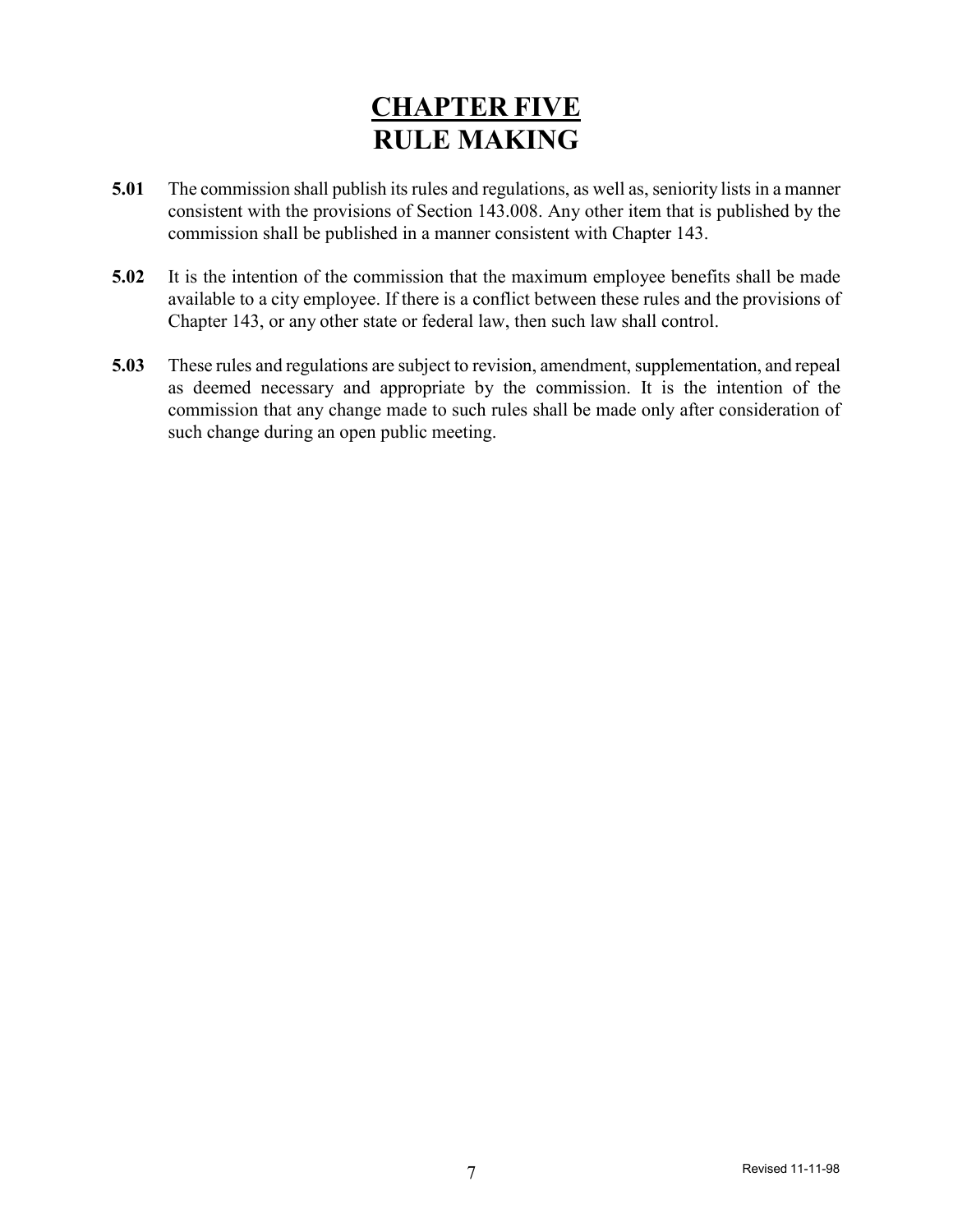### **CHAPTER SIX APPOINTED POSITIONS**

### *Subchapter A: Department Head*

- **6.01** The individuals appointed to the position of department head are selected and appointed by the City Manager of the City. These individuals must be confirmed by the City Council. These two positions differ from all other civil service positions because they are not entitled to any of the protections of Chapter 143 and these rules, except as set out hereinafter. The qualifications for the appointment to the position of department head in the fire or police department shall be those qualifications required by Chapter 143.
- **6.02** The foregoing paragraph also applies to any individual appointed under the authority of Section 143.014 of Chapter 143.
- **6.03** In the event that a person who has previously been appointed as head of the fire or police department is removed, then such person shall be reinstated in the position that said person held in their respective department immediately prior to their appointment as department head. Said person shall be placed in a position no lower than the rank previously held, and shall retain all rights and privileges, including seniority. In the event that said person is charged with a violation of the Civil Service Rules and Regulations, then and in that event, said person shall be entitled to all the rights to and privileges for a hearing before the commission. If the commission does not uphold the action taken against the person removed, then the commission will reinstate the person in the position previously held. In such hearing, the removed employee shall be entitled to be treated in the same manner and under the same conditions as any other member of the classified service. In the event that the previously held position shall have been abolished, the person so removed shall be placed in a comparable position.
- **6.04** Should such person be restored to the previously held position, then that person shall enjoy all the rights, benefits and privileges thereof according to seniority, and such person shall be paid the full base salary for the time such person was on suspension, if any.
- **6.05** An individual who has been previously appointed to the position of department head in either the fire or police departments, but who has not previously served as a member of the Corsicana Fire or Police Department, as appropriate, shall not be entitled to any benefit, relief, hearing or reinstatement under this section.

### *Subchapter B: Position below Department Head*

**6.10** The department heads of the fire and police departments are authorized to appoint to the position immediately below department heads, the number of persons provided for in

Chapter 143. The provisions of Chapter 143 shall control and govern all matters related to such appointments.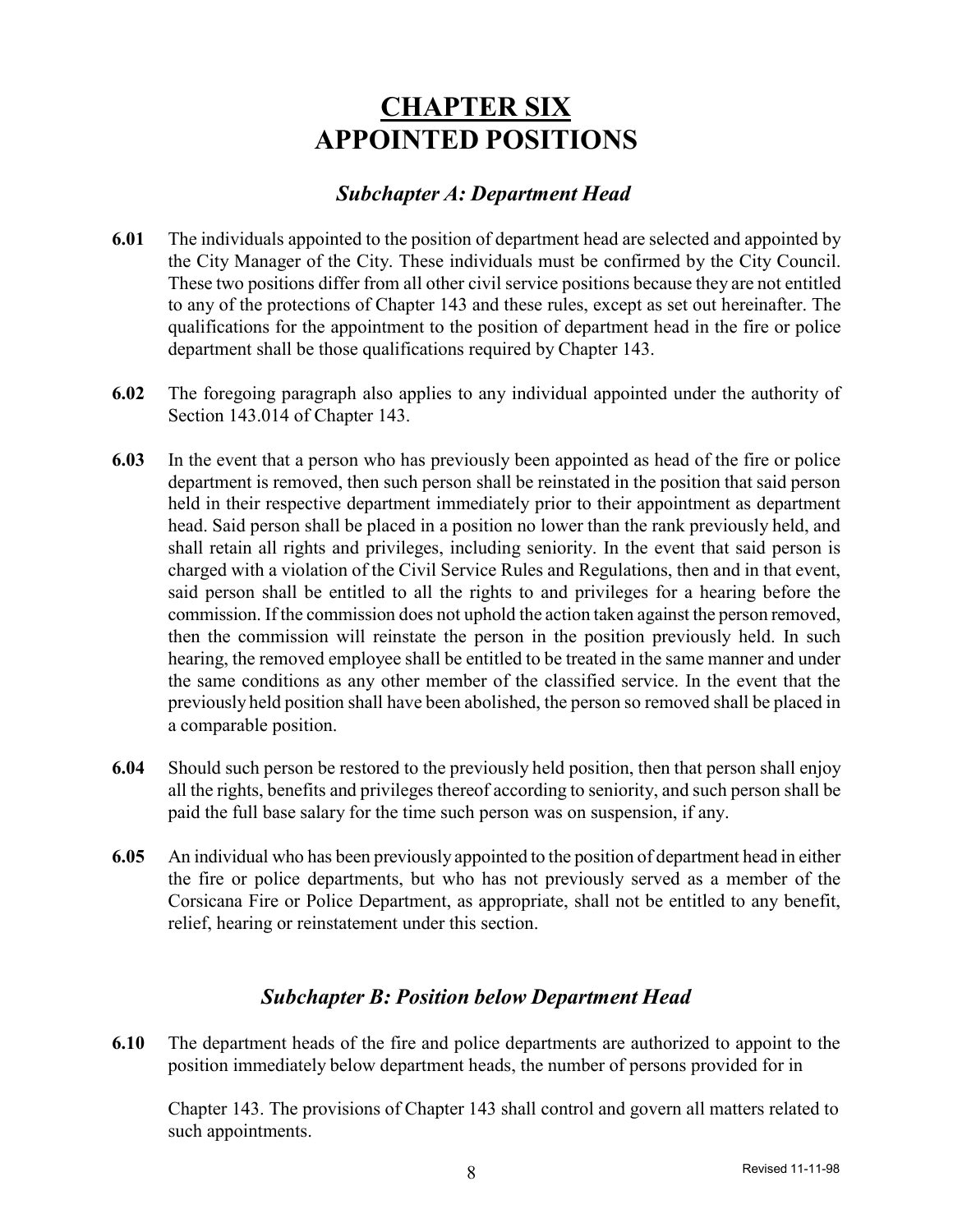**6.11** Any person appointed under this section shall have the same rights as are provided to a department head, in the event of removal.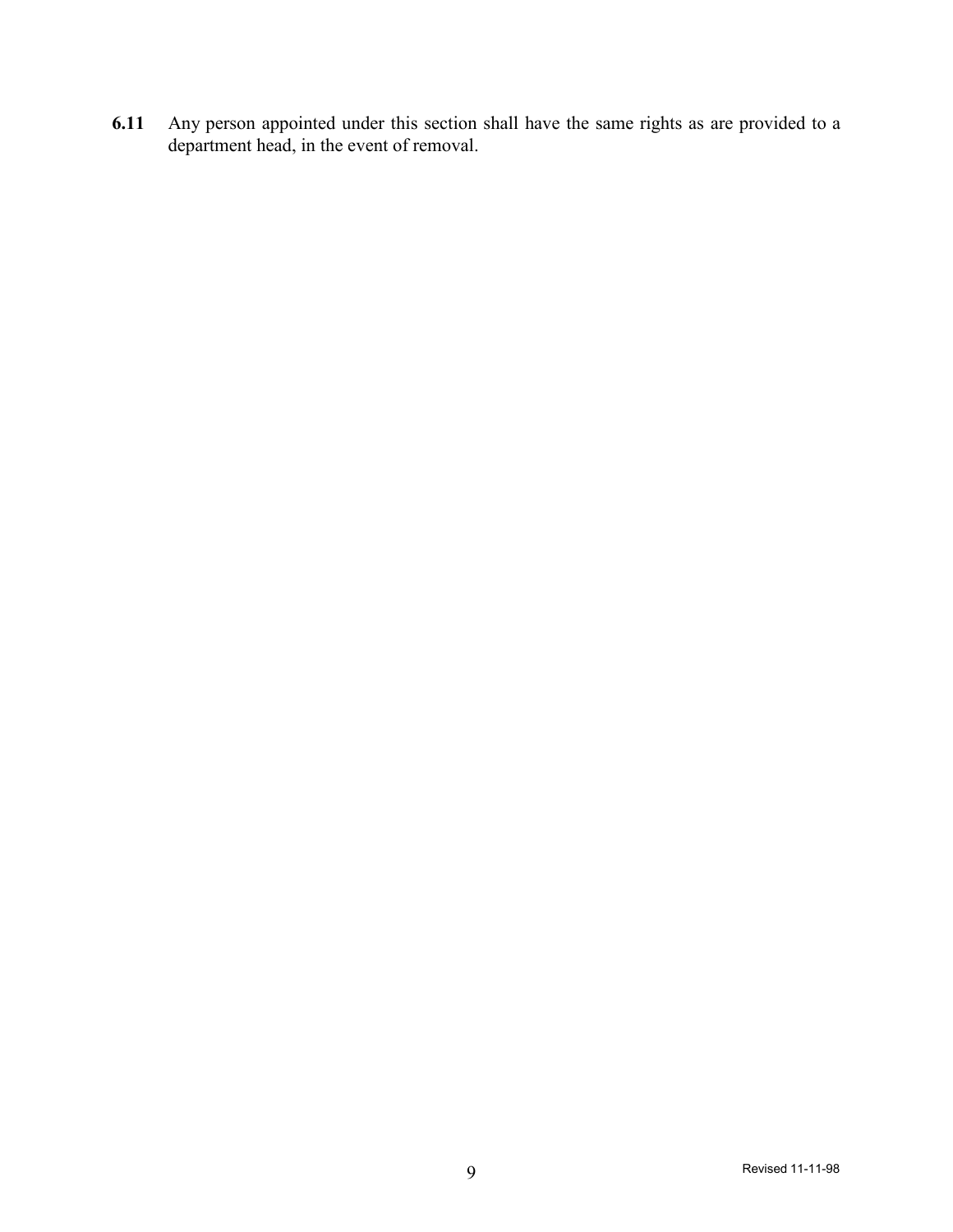## **CHAPTER SEVEN CERTIFICATION**

- **7.01** The commission shall provide for the classification of all firefighters and police officers. Such classification shall be determined by the commission. TheCorsicanaCityCouncilshall prescribe by ordinance the number of authorized positions and the salary of each classification.
- **7.02** No classification now in existence, or that may be hereafter created by the commission and adopted by the Corsicana City Council shall be filled, except by examination held in accordance with these rules and regulations, unless permitted by the rules through the application of Section 143.014 and/or Section 143.035 of Chapter 143.
- **7.03** All persons in each classification shall be paid the same base salary. The base pay of all individuals in a particular classification is required by law to be the same. In the event that the Corsicana City Council has provided that employees of the fire and police departments may receive other pays, as authorized by the provisions of Chapter 143, then and in that event, those persons qualifying for such salary supplements may receive such additional pay or such other pay as may be prescribed by law.
- **7.04** The heads of the fire and police departments may designate some person from the next lower classification to fill a position in a higher classification temporarily, but any such person so designated by the head of the department shall be paid the base salary of such higher position, plus the person's own longevity pay and other pay authorized and permitted bylaw, during the time he or she performs the duties thereof.
- **7.05** The temporary performance of the duties of any such position by a person, who has not been promoted, in accordance with the provisions of these rules and regulations, shall never be construed to promote such person.
- **7.06** The commission shall determine the minimum requirements for employment as a member of the fire and police departments. Such qualifications shall be in accordance with applicable state law and these rules and regulations.
- **7.07** The commission will cause to be prepared job classification specifications for each position in the fire and police departments. Such qualifications shall be included in each job classification specification approved by the commission.
- **7.08** All such qualifications shall be communicated to each applicant for any entry level position in the fire or police departments. Such qualifications shall be uniformly applied to all applicants for each position.
- **7.09** All firefighters and police officers employed by the City of Corsicana at the time of the adoption of these rules and regulations shall retain their currently held position, rank, and seniority ratings, unless, subsequently, the position be abolished or the employee be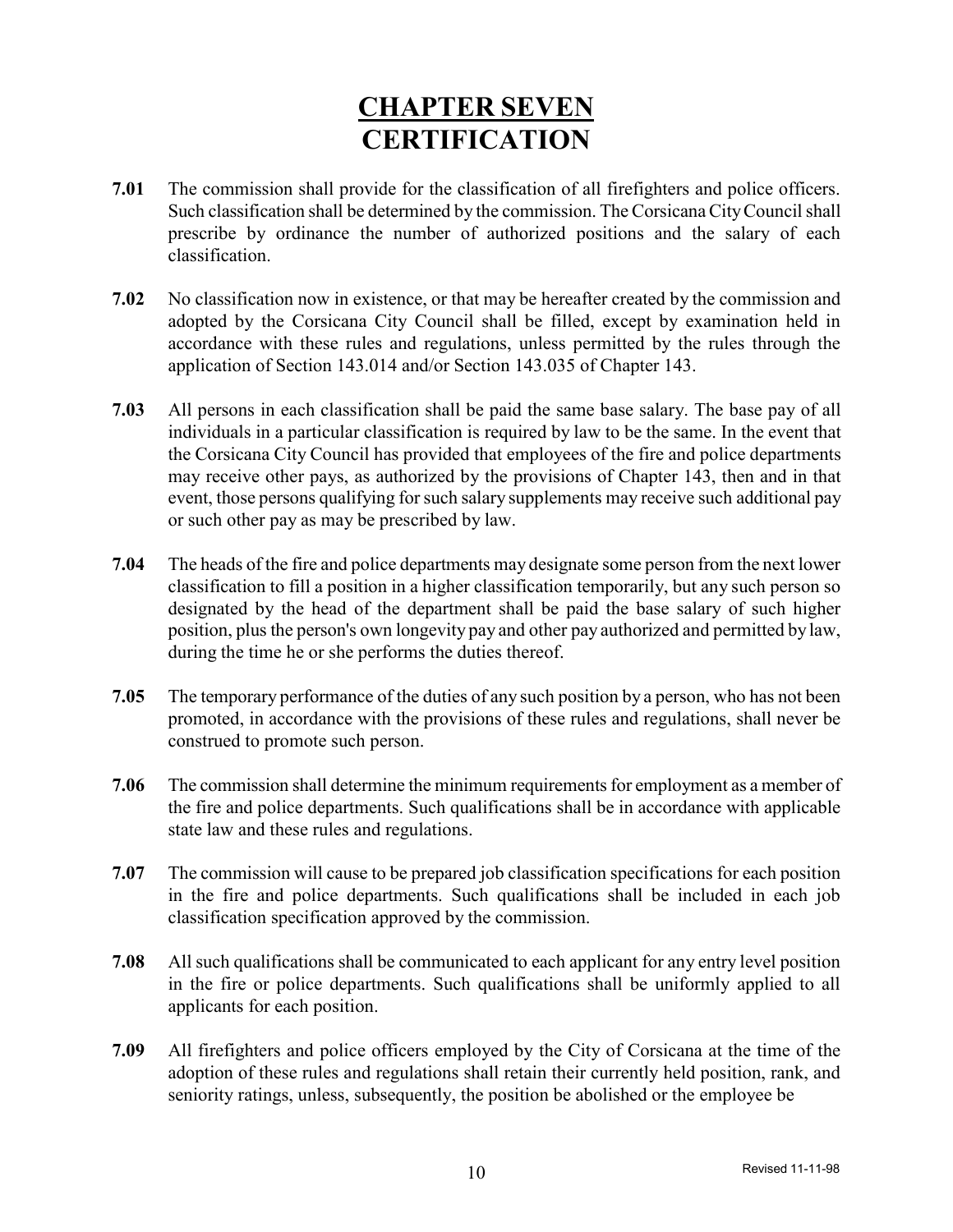discharged, reduced in position or rank, promoted or transferred, or leave the service of the City, for any reason in manner consistent with these rules, Chapter 143 or other applicable laws.

**7.10** The Civil Service Commission establishes the following classifications in the **Fire Department** as called for in TXLGC 143.021:

#### **Probationary status:**

#### **Recruit I**

An employee not certified in this state shall start in this classification.

#### **Recruit II**

An employee that holds a single certification being (1) certified as EMT-Paramedic with Texas Department of State Health Services; or (2) certified as an EMT- Basic and enrolled in a training academy as structural firefighter with Texas Commission on Fire Protection; or (3) completion of academy as a structural firefighter with Texas Commission on Fire Protection and enrolled in a school curriculum as an EMT-Basic with the Texas Department of State Health Services.

#### **Recruit III**

Only fully certified personnel shall occupy this classification until the end of their probationary status. CSC 11/22/21

#### **Civil Service Protected or Affected Position:**

#### **Firefighter/EMS**

Once the Chief has certified that the employee has completed probationary status, employee shall move to firefighter.

#### **Lieutenant**

A tested position

#### **Captain**

A tested position

#### **Assistant Fire Chief**

As provided for in TXLGC 143.014

#### **Fire Chief**

As provided for in TXLGC 143.013

The Civil Service Commission established the following classification in the **Police Department** as called for in TXLGC 143.021:

#### **Probationary Status:**

CSC 5/4/18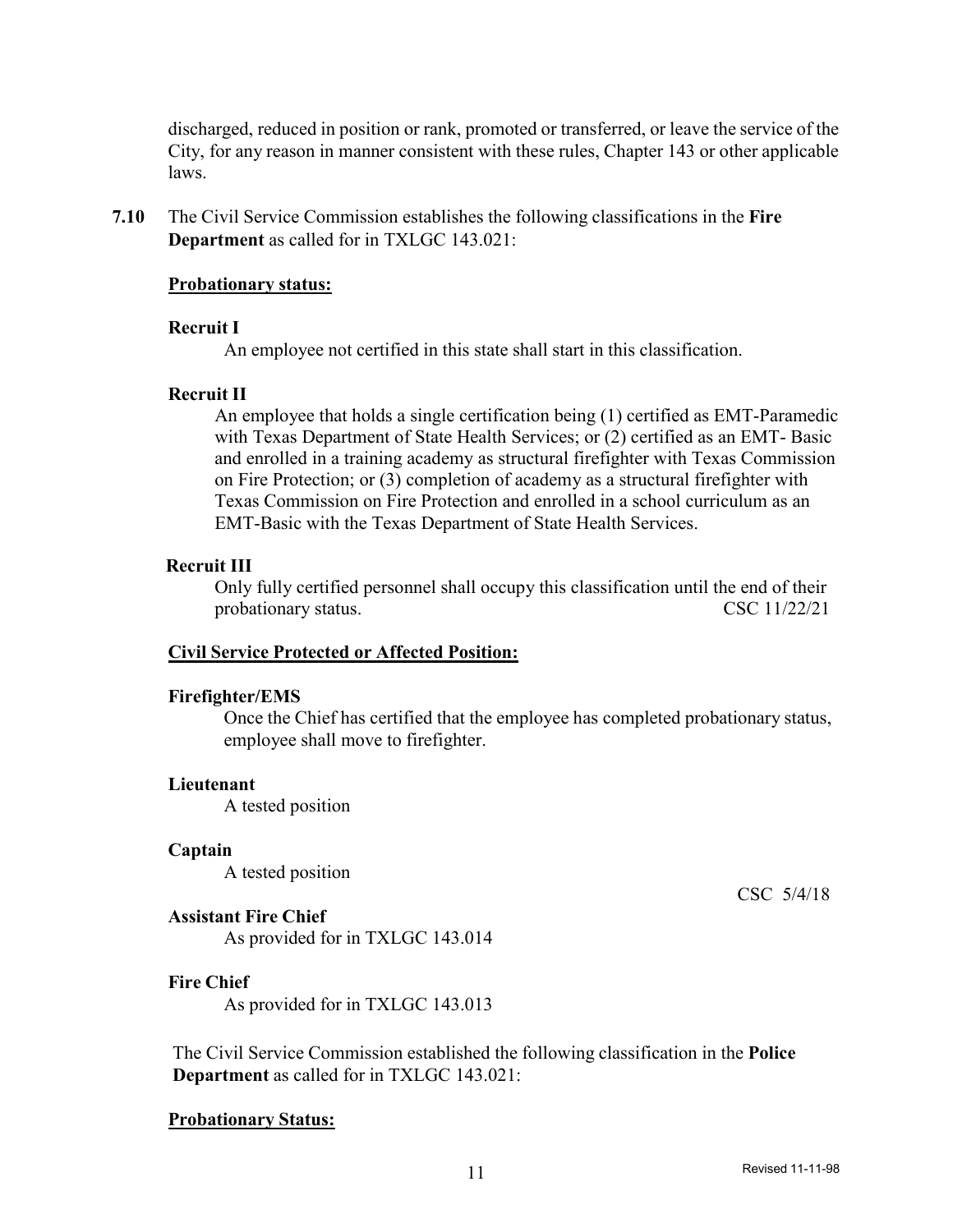### **Recruit I**

An employee not certified in this state start in this classification.

#### **Recruit II**

Only fully certified personnel shall occupy this classification until the end of their probationary status.

### **Civil Service Protected or Affected Positions:**

#### **Police Officer**

Once the Chief has certified that the employee has completed probationary status, employee shall move to Police Officer.

#### **Corporal**

A tested position

#### **Sergeant**

A tested position

#### **Lieutenant**

A tested position CSC 10/31/16

#### **Captain**

A tested position

#### **Assistant Chief**

As provided for in TXLGC 143.014

#### **Police Chief**

As provided for in TXLGC 143,013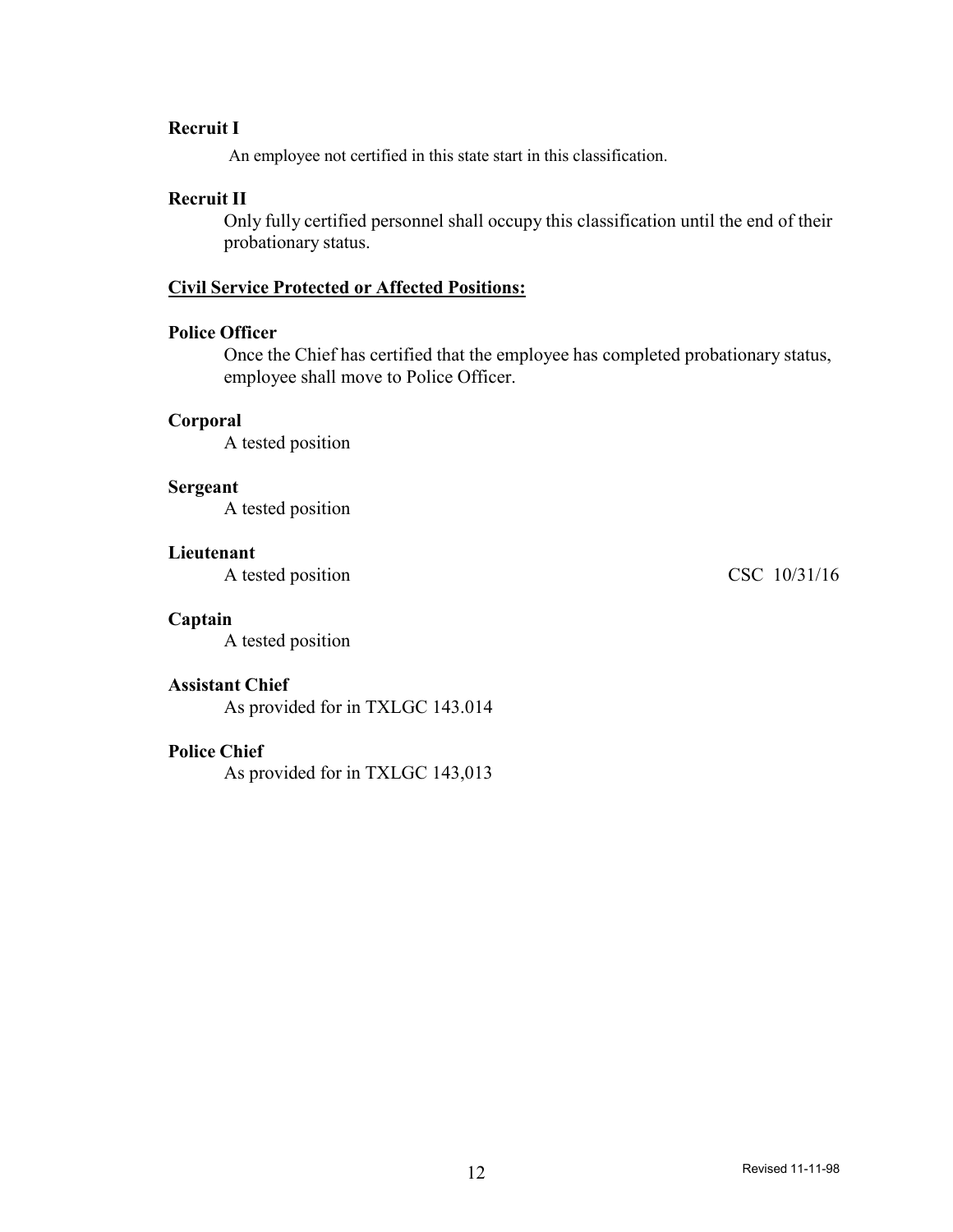## **CHAPTER EIGHT AFFIRMATIVE ACTION**

- **8.01** The commission is committed to the employment of all qualified persons without regard to race, color, sex, religion, age, national origin or to the extent that they are otherwise completely qualified, handicap or disability.
- **8.02** The commission declares that the department heads should use every available method to recruit, hire, train and retain qualified individuals who reflect the composition of the City. In hiring, training, promoting and retaining employees, the commission directs that there shall be equal opportunities provided for all persons.
- **8.03** The commission finds that it is the duty of department heads, department members and all others who are governed by, involved in implementing or administering these rulesto take all necessary and legal actions as may be needed to give full force and effect to this chapter.
- **8.04** The commission encourages the department heads and the City to expend necessary funds to accomplish these goals.
- **8.05** No person shall violate any provisions of these rules, when attempting to lawfully comply with this particular chapter of these rules.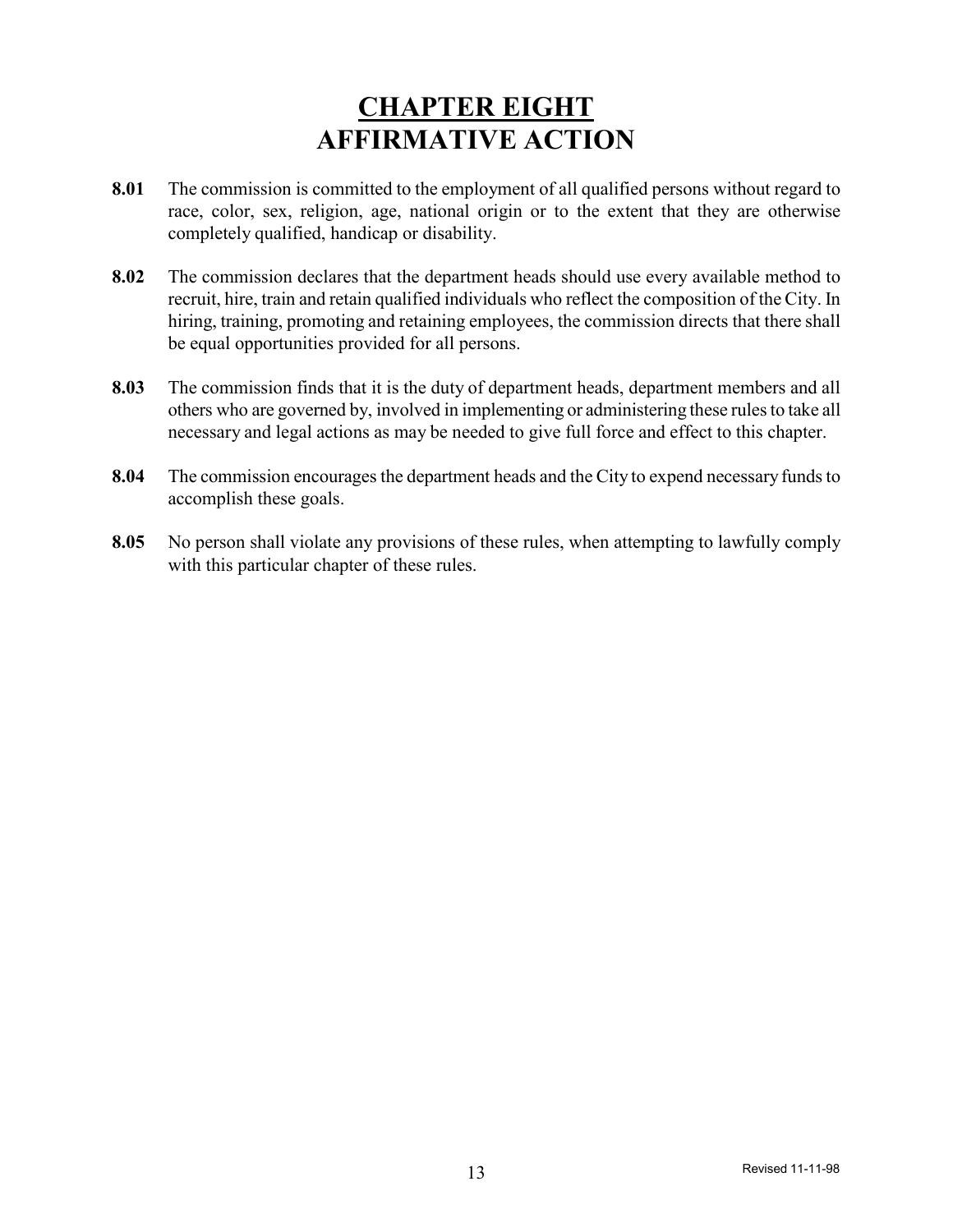## **CHAPTER NINE ENTRY LEVEL POSITIONS**

- **9.01** More than ten (10) days in advance of the scheduled date for each and any entrance examination; the director shall post in plain view a notice of such examination. Such notice must be posted on a bulletin board located in the main entrance of theCorsicana Government Center, at the office of the Commission, and on the bulletin boards in the fire and police departments. The commission intends that the notice of such examination receive the widest and most diverse distribution as possible. The director is instructed to take all necessary steps to ensure that the said notices have very wide spread distribution to all portions of the population of the City and the surrounding areas. It is the intention of the commission that the services of all available job and employment type agencies be employed by the director to comply with the mandate contained herein.
- **9.02** Such notice shall identify the position to be filled and for which the examination is to be held. The date, time, and place of the examination will be clearly identified. The minimum qualifications established for the position by the commission, and the deadline for receiving pre-applications to take the examination shall be clearly set out in the examination notice.
- **9.03** Each person desiring to take an entry level entrance examination shall complete a preapplication approved by and provided by the commission. Pre-application must be signed by the applicant in handwriting. In order for a pre-application to be complete, all information requested must be provided and all necessary documents must be presented.
- **9.04** Applicants may obtain a pre-application from the civil service office at any time prior to the examination. Pre-Application forms can also be found at the Civil Service Commissions page on the City's website. These completed pre-applications for entry level positionsin the fire and police department must be filed in the office of the Director.
- **9.05** Only those persons who take and pass the examination will be considered for employment.
- **9.06** Complete applications for entry-level positions in the fire and police departments must be filed in the office of the Director during regular officer hours and not later than the listed closing date on announcements of entrance examinations.
- **9.07** The Director is authorized to require any necessary documents, records or certifications regarding the qualifications or merits of any candidate or applicant for an entry-level position. Any such documents, records or certifications may be required to be verified.
- **9.08** The Director shall screen all applications to determine that this section has been complied with by the applicant. The willful failure of an applicant to comply with this section will result in the termination of the process as to that applicant. No applicant may be considered for appointment to a beginning position if any part of the requirements of Chapter 143 or this section has not been complied with by said applicant.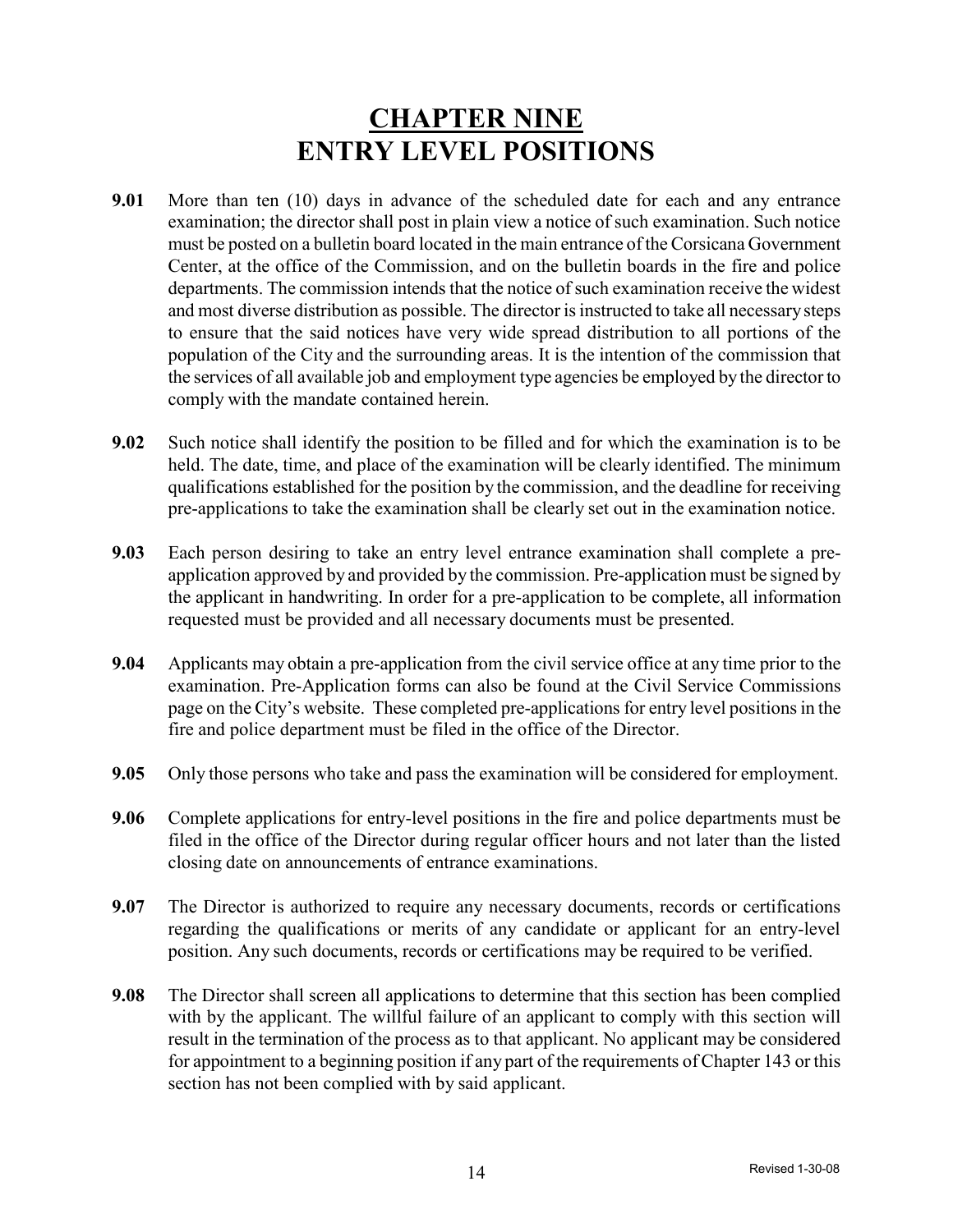- **9.09** An applicant may, at the discretion of the Director, be afforded a single opportunity to correct any deficiency in his/her application. The duration of such opportunity shall not exceed five (5) business days past the last date for submission of applications as determined by Section 9.06.
- **9.10** The Commission, acting through the Director, may retain pre-applications on file even through an entrance examination has not been or is not currently scheduled. Such persons shall be notified by the Director, when an entrance examination is scheduled, and permitted to take such examination if all the requirements have been met, and the information previously provided remains current and valid.
- **9.11** The Commission authorizes the Director to, at his/her discretion, refuse to examine, or refuse to certify as eligible, any applicant:
	- 1) found to lack any of the established minimum qualifications for the position for which the applicant applies;
	- 2) who is without good moral character, as demonstrated by past conduct; for purposes of this provision, the commission has determined that conduct is without good moral character if the conduct in question would result in the indefinite suspension of a member of the classified service of the department considering the applicant;
	- 3) uses intoxicating beverages to excess;
	- 4) has been found guilty of any felony or misdemeanor involving moral turpitude or other conduct which, if engaged in by a member of the classified service, would be grounds for indefinite suspension;
- **9.12** An applicant must meet the requirements of Chapter 143 and the requirements of this section to be eligible for a beginning position in the police or fire department.
- **9.13** The Director or his/her designee will conduct a comprehensive investigation on all applicants who pass the written examination and the physical ability test. The investigator is authorized to seek information about the applicant from past employers, family members, friends, associates, credit bureaus, law enforcement agencies or anyother reputable source that is able to provide information relevant to assessing the background of the applicant.
- **9.14** Applicants for Fire Fighter and Police Officer will be required to submit to a polygraph examination as a part of the background investigation. (CSC 09-30-09)
- **9.15** Entry level examinations are to be open, competitive and free to all persons who make proper application and who meet the minimum qualifications and requirements for such positions, as established by the Commission. Such examinations shall be designed to be fair and impartial. Further, such exams shall be structured to test the qualifications and fitness of each applicant to successfully perform the duties assigned to the position for which the applicant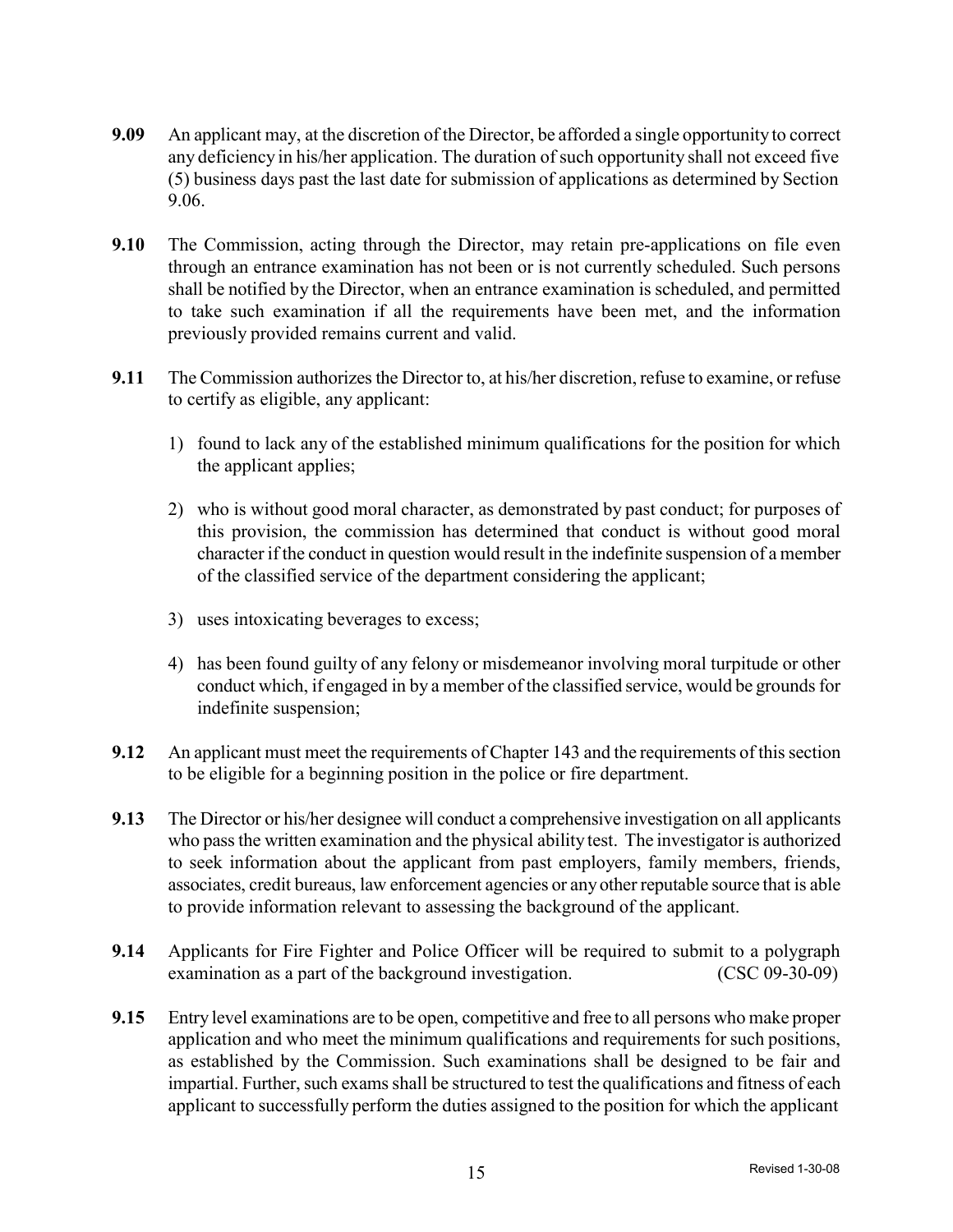is testing. Said examinations shall be practical in nature and prepared in an understandable fashion.

- **9.16** Entrance examinations shall be scheduled at the direction of the commission, by the director. The commission intends that an entry level eligibility list shall be in existence at all practical times. To that end, the director shall schedule an entrance examination every six months or as needed should an eligibility list be exhausted.
- **9.17** The director shall be responsible for the development, research and actual construction of each entry level examination. The director is authorized to purchase a commercially marketed examination, if such examination meets the criteria established by the commission. The director may call upon technical advisors to assist with the examination.
- **9.18** An applicant may take an entrance examination only once per list. Such examination shall be administered in accordance with the provisions of Chapter 143 and these rules and regulations.
- **9.19** Applicants shall take the examination, in the presence of one another. At least one other person must be present and taking the examination, in order for it to competitive. The exam may be given at different locations, at the same time, as provided by Chapter 143.
- **9.20** The place that the examination is administered shall be sufficiently sized and arranged to provide adequate space for each applicant. Each applicant shall be provided with adequate desk or table surface area during the examination period. In selecting a location for the testing, the director will select a site that will allow for the least amount of interruptions and distractions. The commission, through the director, shall provide all necessary materials for the examination. Such material shall be collected and retained for further use or destruction, as appropriate, by the director. Once the examination has begun, no applicant shall be permitted to enter the testing site.
- **9.21** Applicants requiring accommodations during the administration of the examination must notify the Director of the accommodation needed forty-eight (48) hours or more prior to the date and time the examination is scheduled to begin.
- **9.22** The director is to take all necessary actions to ensure that the administration of examinations under these rules complies with all relevant portions of the American with Disabilities Act.
- **9.23** The actual conduct of every examination will be under the direction of the Commission or its designated examiner(s). All applicants will be free from the presence, participation or influence of any person other than the examiner(s) or others designated by the Commission. The Director may postpone or cancel any examination for any reason the Director believesto be good and sufficient.
	- 1) Each applicant's grade on the written examination is based on a maximum grade 100 percent and is determined entirely by the correctness of the applicant's answers to the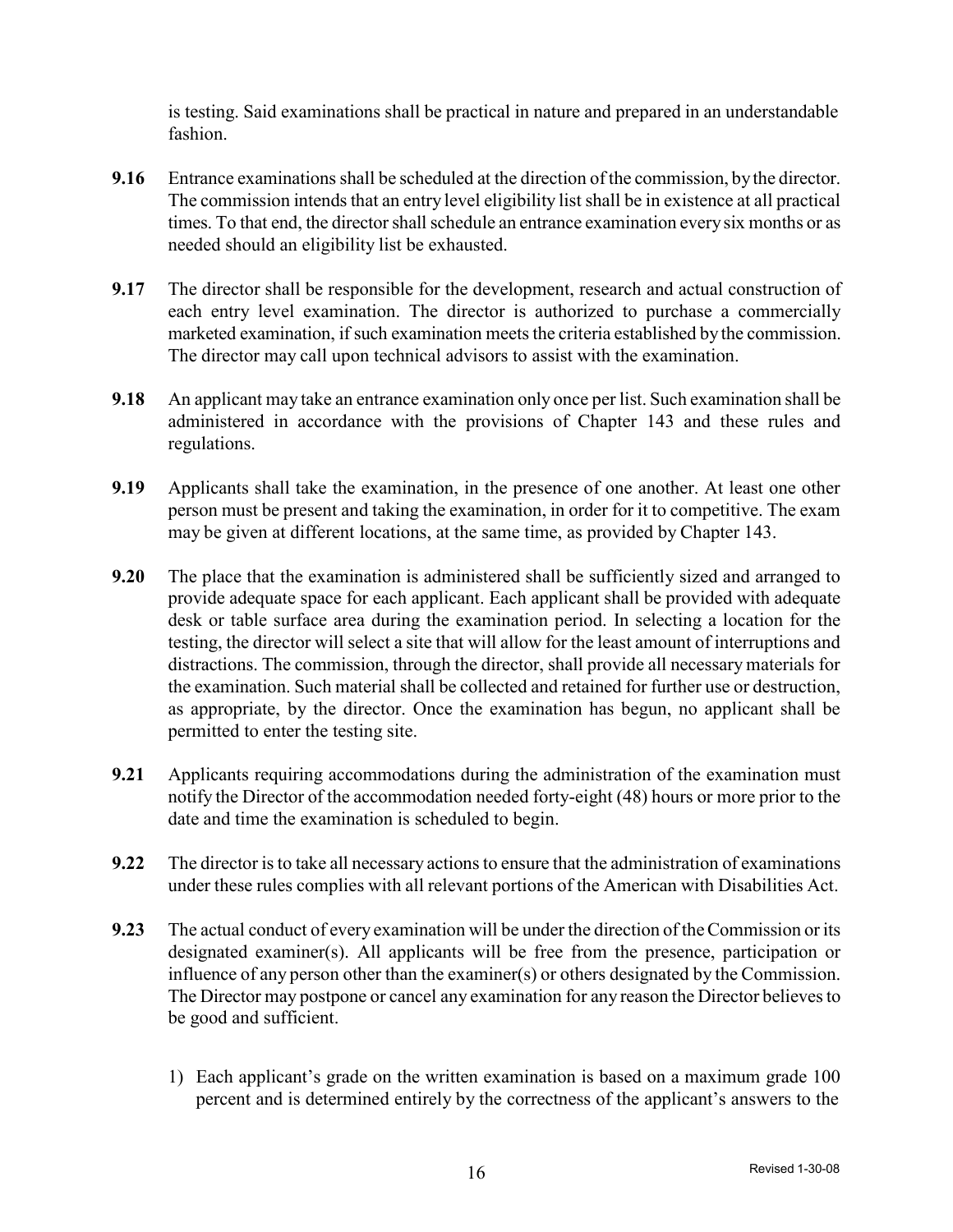questions. The minimum passing grade on the examination is 70 percent. An applicant must pass the examination to be placed on the eligibility list.

- 2) Five additional points will be added to the score of an applicant who has been honorably discharged from the United States Armed Forces provided the applicant: a.) passes the examination and, b.) has provided the Director with verification of service (Form DD214) prior to taking the examination.
- **9.24** An applicant who uses or attempts to use dishonest or deceitful means to pass an examination will be excluded from further consideration.
- **9.25** No person will deceive or obstruct any other person in respect to his/her right of examination under Chapter 143, or falsely mark, grade, estimate, or report upon the examination or standing of any person for appointment or employment. Any applicant violating this section will be automatically rejected.
- **9.26** After the written examination has been concluded and the test papers scored, the director shall construct an eligibility list for entry level positions in the fire and police department, as appropriate. The list shall be in effect for not less than six (6) months or more than twelve (12) months or until exhausted. The Commission will determine the duration of the list. The Director shall post all entry level exam lists for six-month duration, unless directed otherwise by the Commission. The duration of the eligibility list shall be included in the entrance examination announcement prepared by the Commission.
- **9.27** Appropriate physical and/or mental examinations shall be required of all applicants for beginning positions prior to appointment. The examination shall be given only after a conditional offer of employment has been made to the applicant. Said offer shall be conditioned only on the successful passage of the physical and/or mental examinations. The examinations shall be given by a physician, psychiatrist or psychologist, as appropriate, appointed by the Commission and paid by the City. In the event an applicant fails to successfully complete the examination and be certified as physically and/or mentally fit for duty, then the applicant may call for further examination by a board of three (3) physicians, psychiatrists or psychologists as appropriate, appointed by the Commission. The entire expense for such additional examination shall be paid by the applicant. The board's findings shall determine the issue and be final.
- **9.28** If an applicant for an entry level position is rejected by the Physician, Psychiatrist, or Psychologist, as appropriate, after an exam as required in Sec. 143.022. The Director will notify the applicant in writing of his rejection for hire at this time and the applicant's right to appeal. The notice should include the wording from Section 143.022 (c), along with notice that an appeal must be filed with the Director in no less than five business days from delivery of notice to applicant. Delivery should be made in Person or by Certified Mail. The Applicant will be required to place a cash bond with the Director to cover the cost of the examinations, the amount to be determined by the Director.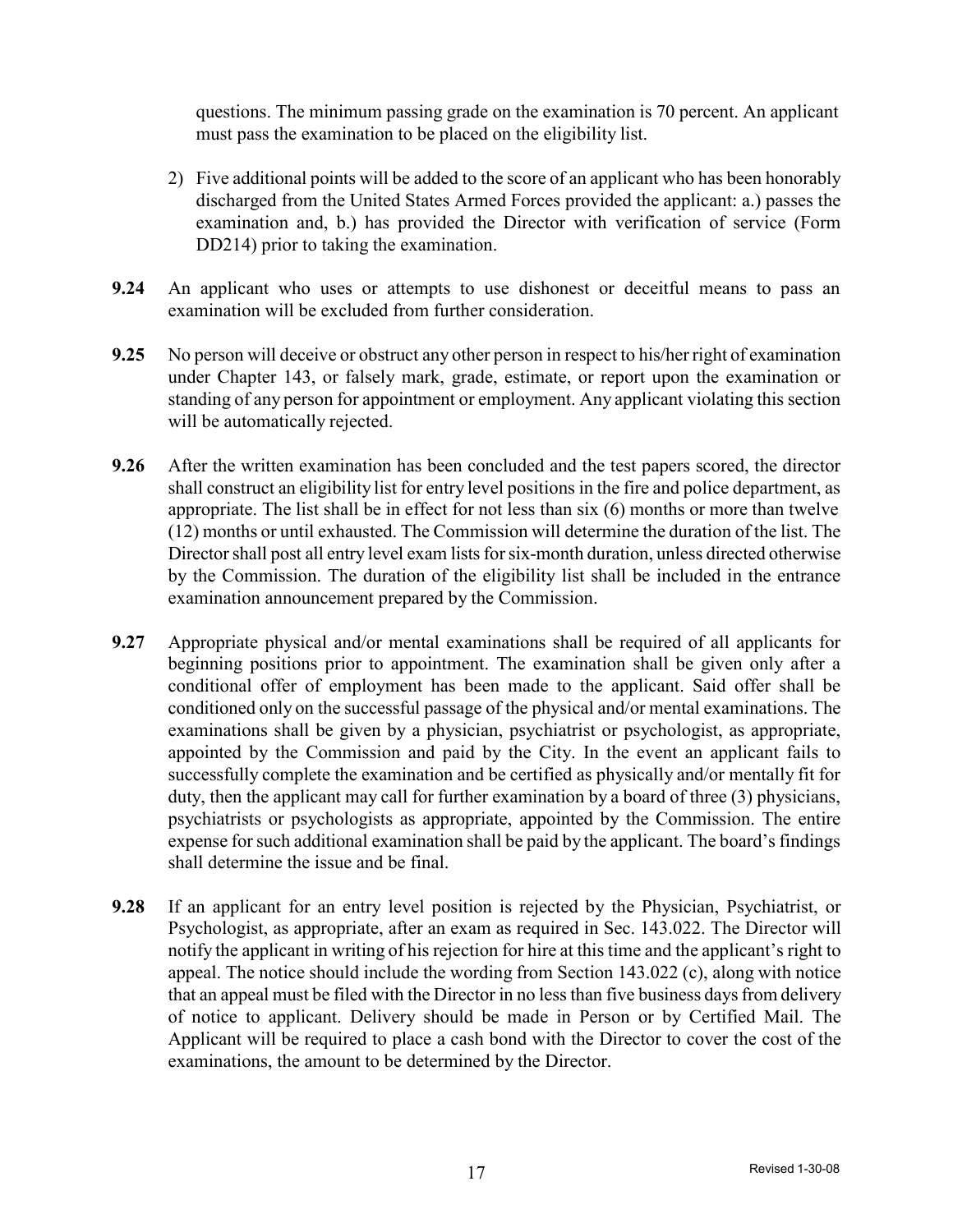- **9.29** Only those applicants who pass the written examination, the physical ability test, the background investigation, and the oral interview (if applicable) will be certified for appointment.
- **9.30** A mental and physical examination will be conducted on all applicants offered employment by a physician, psychiatrist, or psychologist, as appropriate, chosen by the City.
- **9.31** Whenever a vacancy occurs in the entry level positions of the fire or police departments, the head of that department shall make a written request to the commission for a list of eligible persons from the existing eligibility list, The director shall submit a list of names of the top three persons on the existing eligibility list to the City Manager of the City. The City Manager shall make appointment from the three names submitted. Prior to such appointment, the City Manager may consult with appropriate members of the departments with regard to the names submitted.
- **9.32** The person with the highest grade shall be appointed to the position, unless a valid reason exists to appoint the persons with lower grades. Whenever the person having the highest grade shall not be appointed, the reasons therefore shall be placed in writing and filed with the commission. Said reason shall be set forth plainly and clearly demonstrate the good and sufficient reasons why the person with the highest grade was not appointed. The person not appointed shall receive a copy of the reasons filed with the commission. This procedure may be applied to the person holding the second position on the list for future consideration. In the event that an applicant shall request to be passed over for a good and sufficient reason, in the discretion of the Director, such applicant will retain their position on the list for future consideration.
- **9.33** An applicant may not be appointed for any of the following reasons:
	- 1) the applicant becomes dispossessed of any qualifications required when making application;
	- 2) the applicant declines appointment;
	- 3) after being offered employment, the applicant fails to report from a physical or mental examination; or
	- 4) after being offered employment, the applicant fails the physical and/or mental examination;
	- 5) the applicant fails to report for an interview without notifying the Director in advance.
- **9.34** If fewer than three (3) names exist on an eligibility list, the Director will certifyall applicants on the eligibility list to the City Manager.
- **9.35** Fingerprints will be taken of all persons before entry into the classified service.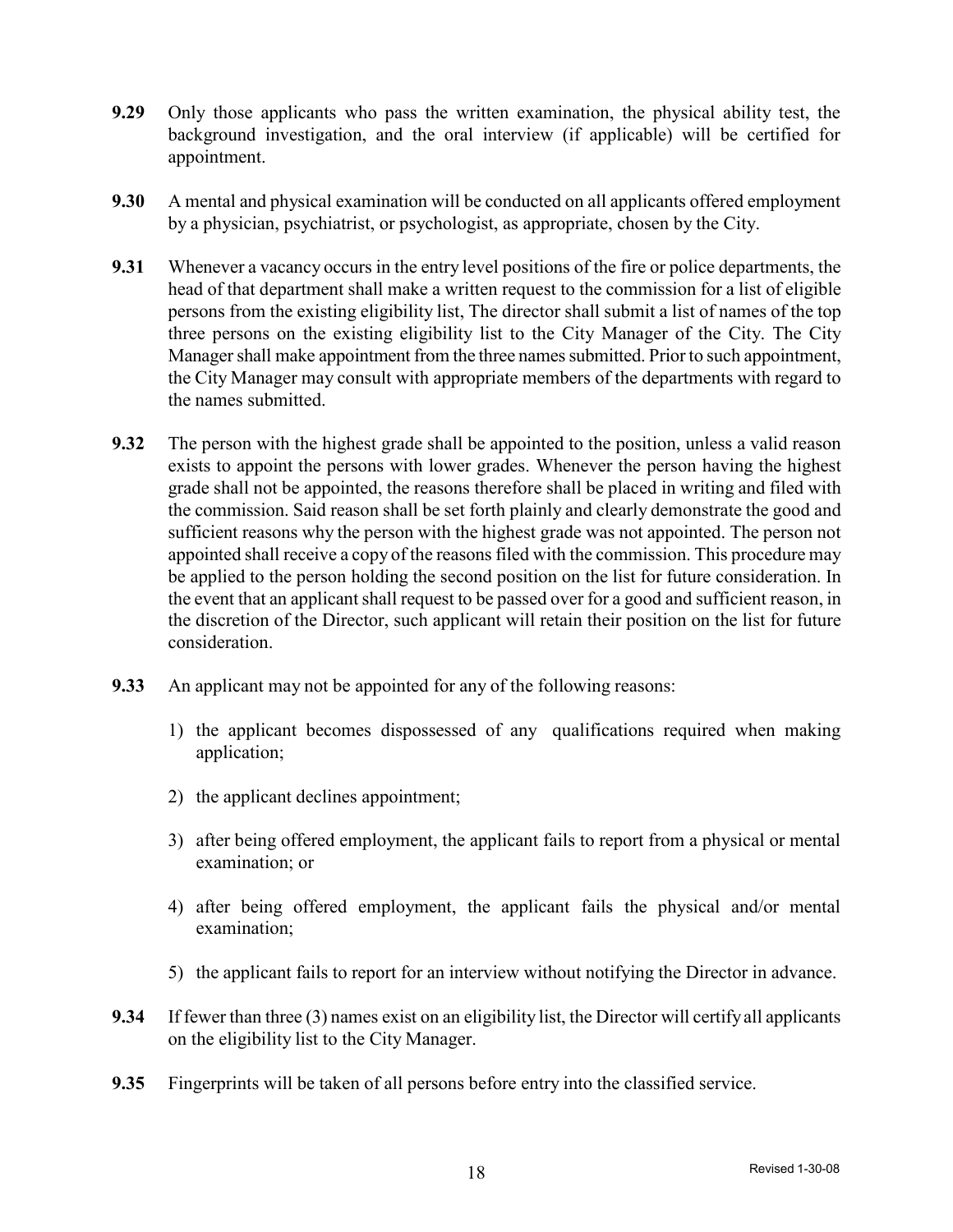- **9.36** When a person is chosen to be appointed to an entry level position, the person will be notified in writing. The offer of employment shall include all necessary information to inform the applicant of the terms and conditions of the offer of employment, including, but not limited to, the information necessary to advise the applicant with regard to the required physical and/or mental examination. Each person receiving such written communication will have 48 hours to accept the offer of employment. The failure of the applicant to accept or reject the offer within 48 hours shall have the effect of a declination of the offer. The commission may extend the 48 period for good cause. The 48 hours shall include all days and times, but shall never expire on a Saturday, Sunday or legal holiday. A person who does not accept an offer of employment will not be offered another position during the life of the eligibility list. A person who does not successfully complete the medical and/or mental examination shall not be employed.
- **9.37** In the event of multiple vacancies, the director is instructed to add two (2) additional names for each additional position to be filled to the eligibility list created and referred to in this Chapter.
- **9.38** The director shall take all necessary actions to comply with the certification requirements of Chapter 143 for entry level and promotional positions.
- **9.39** All persons, if not presently certified, employed in entry level positions shall be required to attend and successfully complete an approved in-service training school relating to work in the fire department or police department, as appropriate, prior to completing their probationary period.
- **9.40** Upon completion of said school, recruits shall take a written examination based on the subject matter taught in such school. In order to be certified for regular, full time status, all persons must pass said examination.
- **9.41** The results of such examination shall be furnished to the commission and to the head of the fire or police department. The department heads will use such result to evaluate the experience and training of the Firefighter or Police Officer taking the examination. A record of this grade will be posted in the Civil Service files.
- **9.42** All aspects of the person's performance during probation shall be considered by the department head when determining whether or not to certify the person for regular, full time status.
- **9.43** A person appointed to an entry level position in the Fire or Police department shall serve a probationary period, as provided by Section 143.027. Employees required to attend a basic training academy for initial certification shall serve an eighteen (18) month probationary period. Those employed with current certification shall serve a one (1) year probationary period. The department head of the appropriate department shall remove any person whose appointment does not conform to the provisions of Chapter 143. It shall be the duty of the head of the Fire Department or Police Department to carefully inspect and observe the work of each probationer in the department and remove from payroll Firefighter or Police Officer who does not demonstrate proper qualifications and fitness for the position to which he/she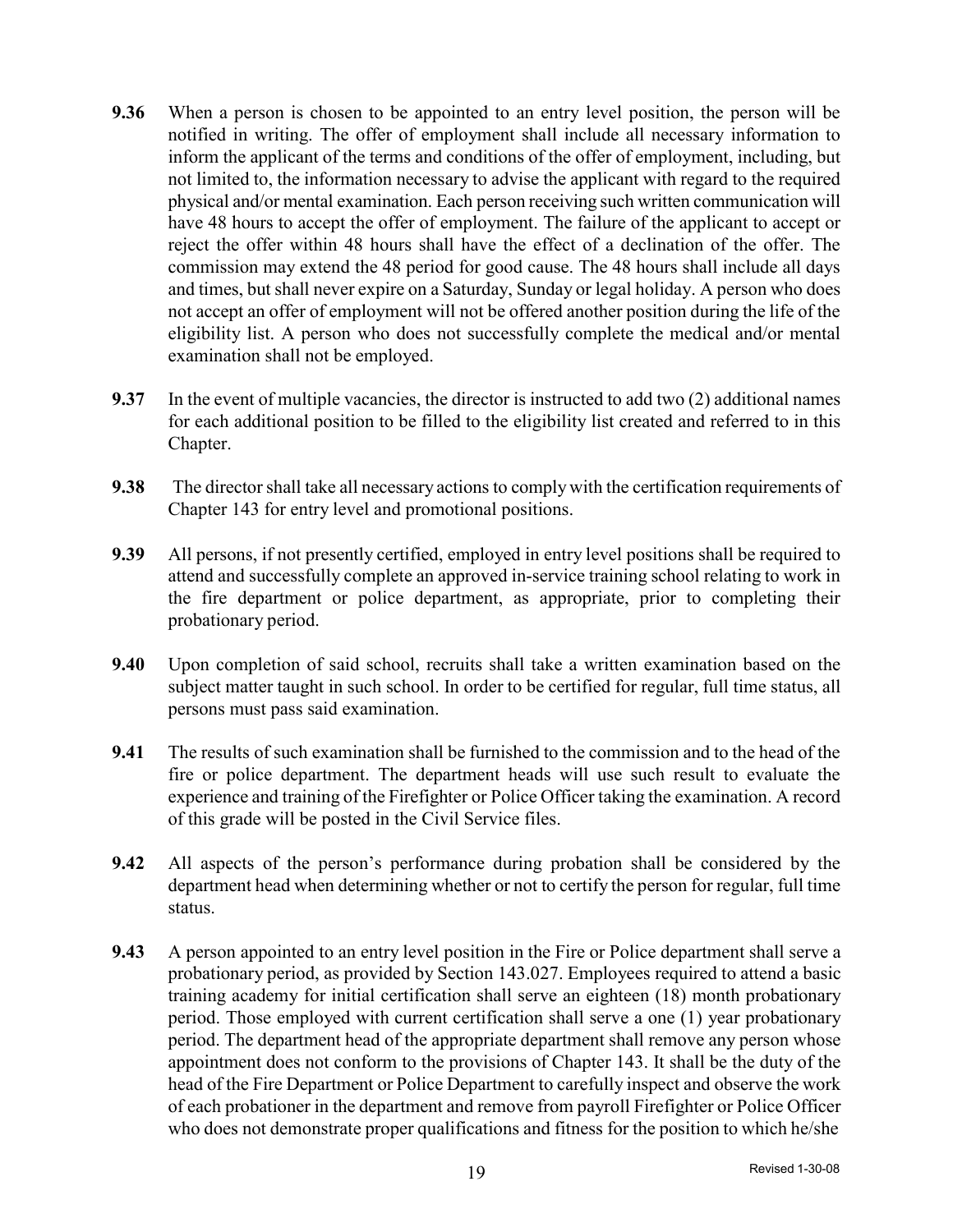has been appointed. Before the probationary period has concluded, the department head shall make a determination as to whether or whether not the person should be retained as an employee, if no adverse determination is made, the person automatically achieves civil service status.

- **9.44** The director is to take all necessary actions to ensure that the administration of examinations under these rules complies with all relevant portions of the American with Disabilities Act.
- **9.45** Any employee who leaves the classified service of the fire or police department voluntarily or otherwise, shall, ifsubsequently reappointed, be entitled to the restoration of any previous seniority. It is the intention of the commission that all individuals covered by the provisions of these rules and regulations shall be entitled to credit for all seniority accrued during any employment with the City in their respective department.
- **9.46** All Firefighters and Police Officers for the City of Corsicana shall be citizens of the United States of America.
- **9.47** All applicants for the Fire and Police Departments must have telebinocular visual acuity not to exceed 20/100 that is correctable to 20/20. All applicants must be able to distinguish the colors red, green, and yellow. CSC 4/14/11
- **9.48** To the extent that employment standards for an entry-level firefighter and police officer as provided in the Civil Service Classification Plan exceed the requirements of Chapter 143 and other applicable State laws, any of such entry-level employment requirements not prescribed by the State laws may be waived with consent of the City Manager, when such waiver would be in the best interests of the Fire Department or Police Department and provide further that such waiver of requirements shall not substantially lower the high standards sought by the City. Any changes under this Section shall be based on each hiring process.  $\csc 11/22/21$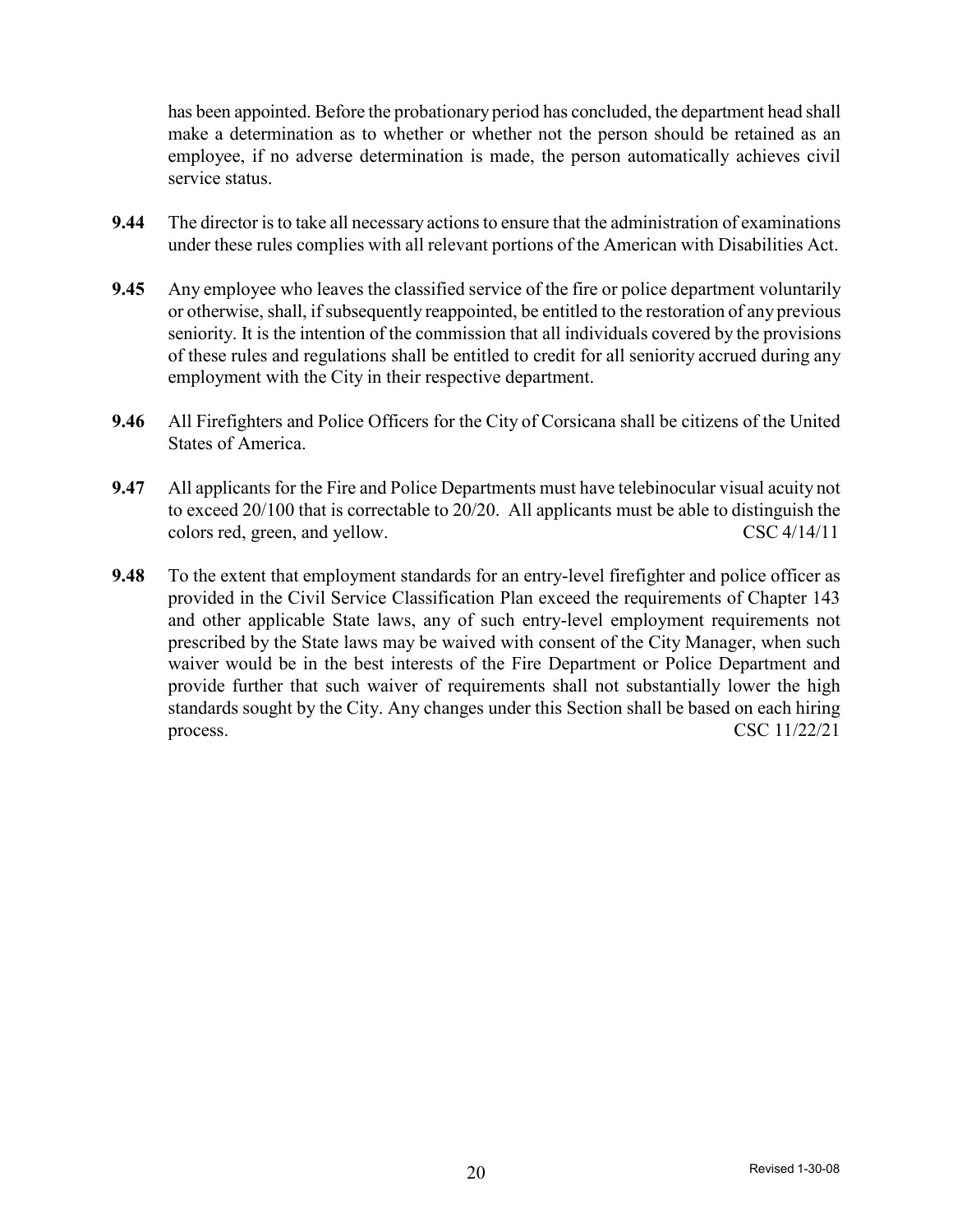### **LOCAL RULES FOR ENTRY LEVEL POSITIONS IN THE FIRE DEPARTMENT ONLY**

- **9F.01** The Director may reject any applicant if he or she does not meet the requirements listed in Chapter 143 or listed below:
	- 1) The applicant must make application in the manner prescribed in the notice of the examination and must file the application with the Director within the time limits prescribed in the notice of examination.
	- 2) Each applicant must meet the minimum qualifications set forth in the published notice inviting applicants to take the exam.
	- 3) The applicant must not have made any false statement in any material fact, or practiced, or attempted to practice any deception, or fraud in any part of the application or examination.
	- 4) The work history of the applicant must reveal an honest, competent and cooperative employee.
	- 5) The applicant must not have been dismissed from the public service for any misconduct, including unauthorized absence from duty, during the five (5) year period prior to the date of examination.
	- 6) The applicant must be able to fully account for all periods of unemployment.
	- 7) The applicant must have received an honorable discharge from military service, if applicable.
	- 8) The criminal record for applicants for positions in the fire department must be free from felony convictions.
	- 9) The applicant's driving record must meet the qualifications set forth in the City's Auto Use Policy. Applicants shall not have been convicted of a DWI or DUI within the past five years. Conviction more than once for any of these offenses is an automatic disqualification. CSC12/15/11
	- 10) The applicant must have demonstrated an ability to discharge his/her financial obligations. Applicants who have difficulties with this requirement will be permitted an opportunity to explain the circumstances surrounding the difficulty.
	- 11) The applicant must be mentally and physically able to perform the duties of the position which he or she seeks.
	- 12) Applicants for positions in the fire department must not have used illegal substances as indicated by the following guidelines: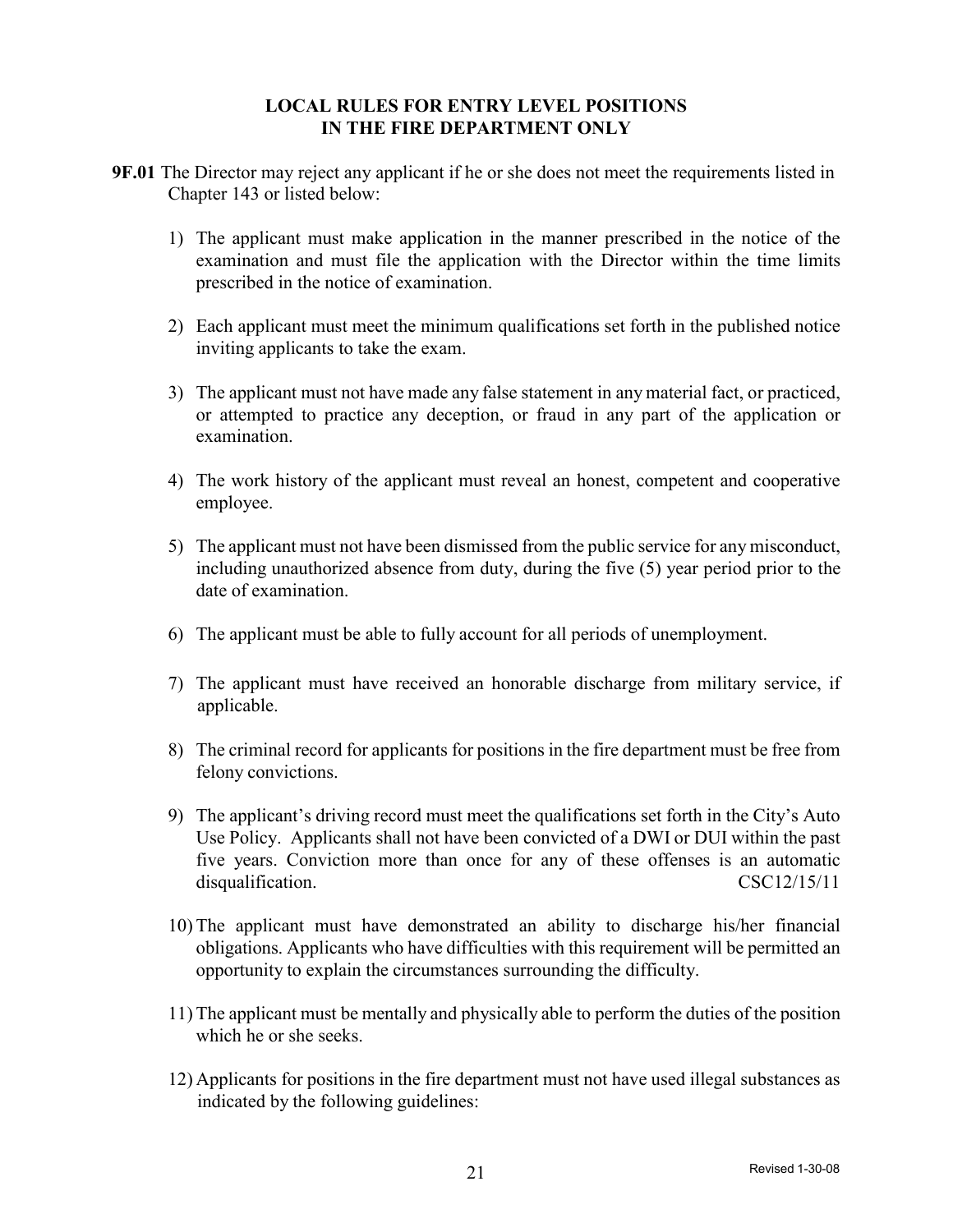An applicant may be temporarily or permanently disqualified if it has been determined by the City that, or he/she has admitted to conduct which constitutes recent use of illegal substance(s) or excessive use of alcohol. Conduct involving recent use of illegal substance(s) or excessive use of alcohol shall be considered in the manner in which drugswere acquired and the presence of an identifiable pattern.

- a. Applicants shall not have used marijuana within the past two years prior to the date of the entry level written test.
- b. Any cocaine usage prior to an applicant's twenty-first (21) birthday may not be a reason to reject an applicant. Any use of this drug must have been prior to the applicant's twenty-first (21) birthday and five (5) years prior to the date the applicant takes the entry level written test.
- c. Applicants shall not have injected a controlled substance or consumed a dangerous drug, without a prescription and/or under medical supervision. Applicants who are found or who admit to abuse of legally obtained prescription medications, or illegal use of prescription medication of another person will be given consideration in the manner in which drugs were acquired and the presence of an identifiable pattern. Dangerous drugs include, but not limited to, Schedule II drugs.
- d. Applicants who have used illegal drug(s) and/or substance(s) (except marijuana) and (cocaine prior to an applicant's twenty-first birthday) any age shall be permanently disqualified as indicated by the following guidelines;

Applicants shall not have used any of the following specific illegal drug(s)and/or substance(s) including:

- 1. Steroids after 1989, without a prescription and/or under medical supervision.
- 2. Any Schedule 1 Drug, include but not limited to, (Heroin, Ecstasy, Psilocybin, PCP, LSD, Mushrooms).
- 3. Any schedule II Drug without a prescription, include but not limited to, (Hydrocodone (Vicodin), cocaine, methamphetamine, methadone, hydromorphone (Dilaudid), meperidine (Demerol), oxycodone (OxyContin), fentanyl, Dexedrine Adderall, and Ritalin.
- 4. Cocaine (Powder, Crack or combination with any other substance).
- 5. Any Hallucinogens.
- e. An applicant who has ever sold or distributed marijuana or any other illegal drug(s) and/or controlled substance(s) are permanently disqualified.
- 22 Revised 1-30-08 f. Applicant shall not have used any inhalant within the past five years. Illegal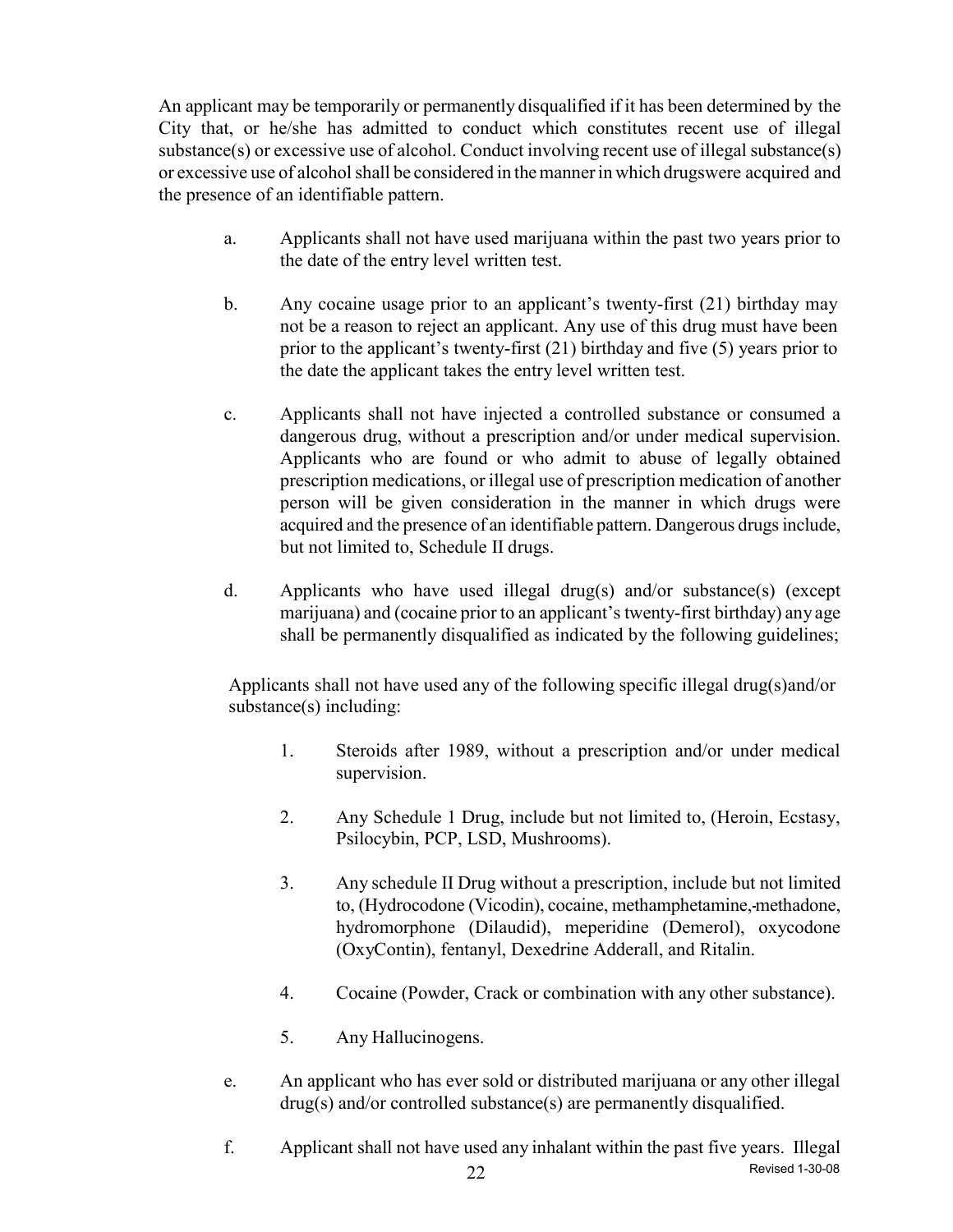inhalants include any substance containing a "volatile chemical" as defined in Chapter 485.001 of the Texas Health and Safety Code. CSC 11/15/21

13) The general reputation and character of the applicant shall be closely examined to determine that the applicant is suitable for the position sought, in the judgment of the Director or his/her designee. A history of illegal or disruptive activities or intentions must not be present.

14) In order to recruit the largest number of applicants, the Commission has expanded the eligibility to test and the requirements to be hired. This rule sets out the standards to be allowed to test and placement on the eligibility list.

 **Eligibility to Test.** To be eligible to test for an entry level position as a Firefighter, an applicant must be: (1) certified or certifiable as a Structural Firefighter with Texas Commission on Fire Protection; OR (2) certified or certifiable as an EMT-Basic or EMT-Paramedic with Texas Department of State Health Services. "Certifiable" means evidence of current enrollment in a training academy approved by Texas Commission on Fire Protection and/or current enrollment in a school curriculum for EMT-Basic or EMT-Paramedic with the Texas Department of State Health Services.

Upon signing up to take the entrance examination, applicants must provide evidence of certification with Texas Commission on Fire Protection and/or evidence of certification of EMT-Paramedic or EMT-Basic with the Texas Department of State Health Services and/or evidence of "certifiable" status as outlined above.

**Preference for certified applicants.** At the time the eligibility list is approved, and to meet the operational needs of the Corsicana Fire Department, "preference" will be given to applicants who possess the certification(s) required to be hired. "Preference" means they will be considered before all other applicants on the eligibility list, in order of their test scores on the entrance examination.

**Firefighter/Paramedic Dual Certified.** Applicants who possess both Structural Firefighter and EMT-Paramedic certification are "dual certified" and may first be given preference regardless of their position on the list. Evidence of certification as a Structural Firefighter with Texas Commission on Fire Protection AND as an EMT-Paramedic with Texas Department of State Health Services must be provided upon signing up to take the entrance examination. The remaining applicants on the eligibility list are bypassed, but are not removed from the list.

**EMT-Paramedic.** After all dual certified applicants have been considered, those applicants who possess certification as an EMT-Paramedic from the Texas Department of State Health Services will be given next preference. Evidence of certification with the Texas Department of State Health services as an EMT-Paramedic must be provided upon signing up to take the entrance examination. The remaining applicants on the eligibility list are bypassed but are not removed from the list.

**Firefighter/EMT- Basic Dual Certified.** After all EMT-Paramedic certified applicants have been considered, those applicants who possess certifications as a Structural Firefighter and EMT-Basic will be given next preference. Evidence of certification as a Structural Firefighter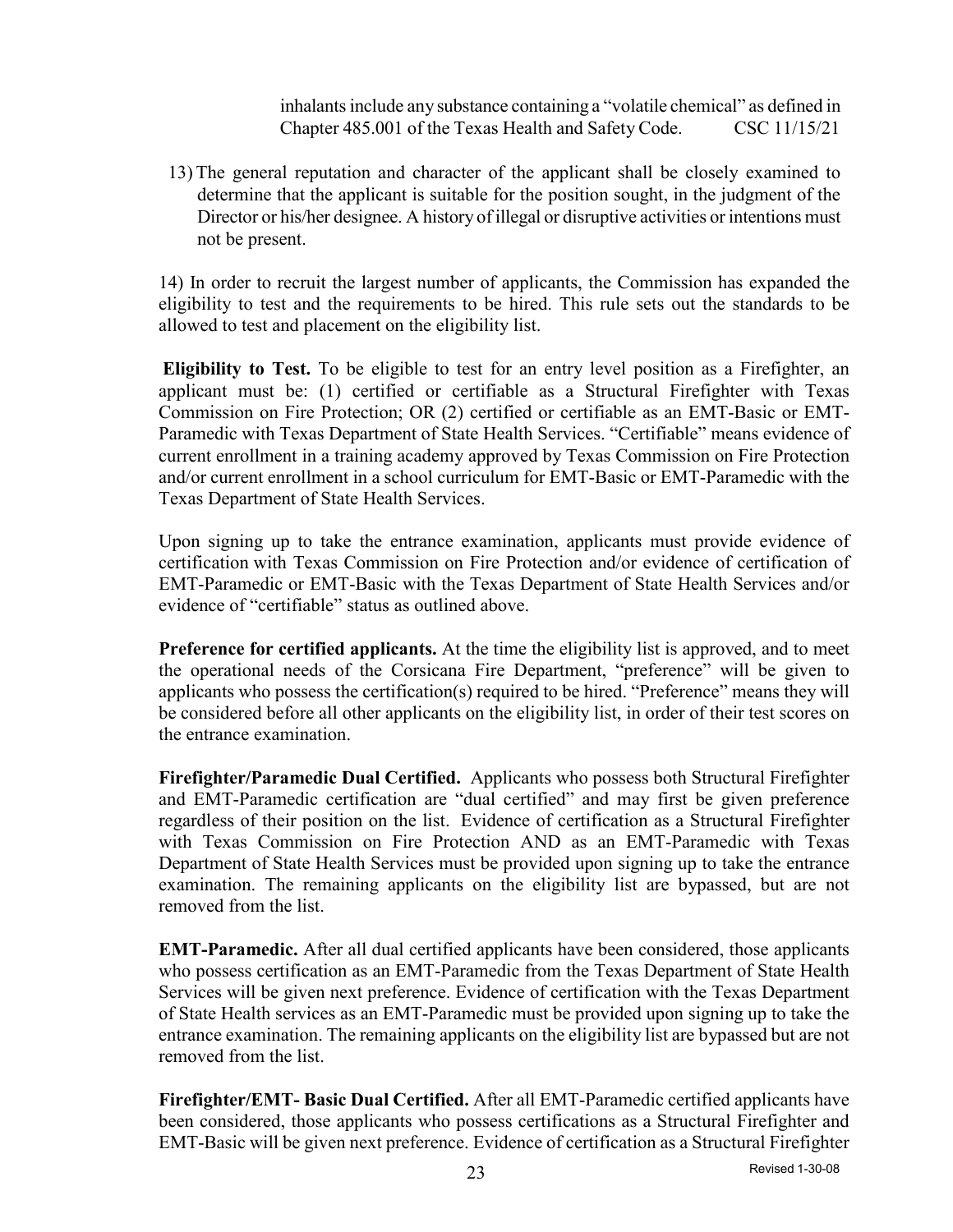with the Texas Commission on Fire Protection AND as an EMT-Basic with the Texas Department of State Health Services must be provided upon signing up to take the entrance examination. The remaining applicants on the eligibility list are bypassed but are not removed from the list.

**Single Certified/Certifiable.** After all Firefighter/EMT-Basic certified applicants have been considered, those applicants who possess a single certification as an EMT- Basic and are enrolled in a training academy as structural firefighter with Texas Commission on Fire Protection; and those applicants that have completed academy as a structural firefighter with Texas Commission on Fire Protection and are enrolled in a school curriculum as an EMT-Basic with the Texas Department of State Health Services will be considered. Applicants will be considered in the order of their test scores. "Certifiable" means evidence of current enrollment or completion in a training academy approved by Texas Commission on Fire Protection and/or current enrollment in a school curriculum for EMT-Basic or EMT-Paramedic with the Texas Department of State Health Services.

If an applicant acquires the required certification(s) after being bypassed, but before being reached again on the eligibility list, that applicant may be given preference as soon as evidence of their certification(s) is provided to the Civil Service Director. After the Dual Certified and EMT-Paramedic preferences have been given, the applicants remaining on the eligibility list are considered in the order of their test scores. At that time, if the applicant does not meet the qualifications for hire, they will be rejected.

**Qualifications for hire.** Applicants shall, by the time of hire, possess: (1) EMT-Paramedic certification with the Texas Department of State Health Services and certification as a Structural Firefighter with the Texas Commission on Fire Protection or (2) EMT–Paramedic certification with Texas Department of State Health Services; or (3) certification as an EMT-Basic and enrolled in a training academy as structural firefighter with Texas Commission on Fire Protection; or (4) completion of academy as a structural firefighter with the Texas Commission on Fire Protection and enrolled in a school curriculum as an EMT- Basic with the Texas Department of State Health Services. Applicants who do not meet qualifications will be rejected and the list will be declared exhausted. CSC 11/22/21

- **9F.02** When submitting such lists as are required under this section, the Director shall break all ties using the following procedure:
	- 1) Certified at the paramedic level with the Texas Department of State Health Services.
	- 2) Prior firefighting experience as a paid firefighter.
	- 3) Experience gained through study in professional areas of expertise as demonstrated by completion of and acquisition of a college degree in a field reasonablyrelated to the work of the fire service.
	- 4) The person with the best score on the physical ability test.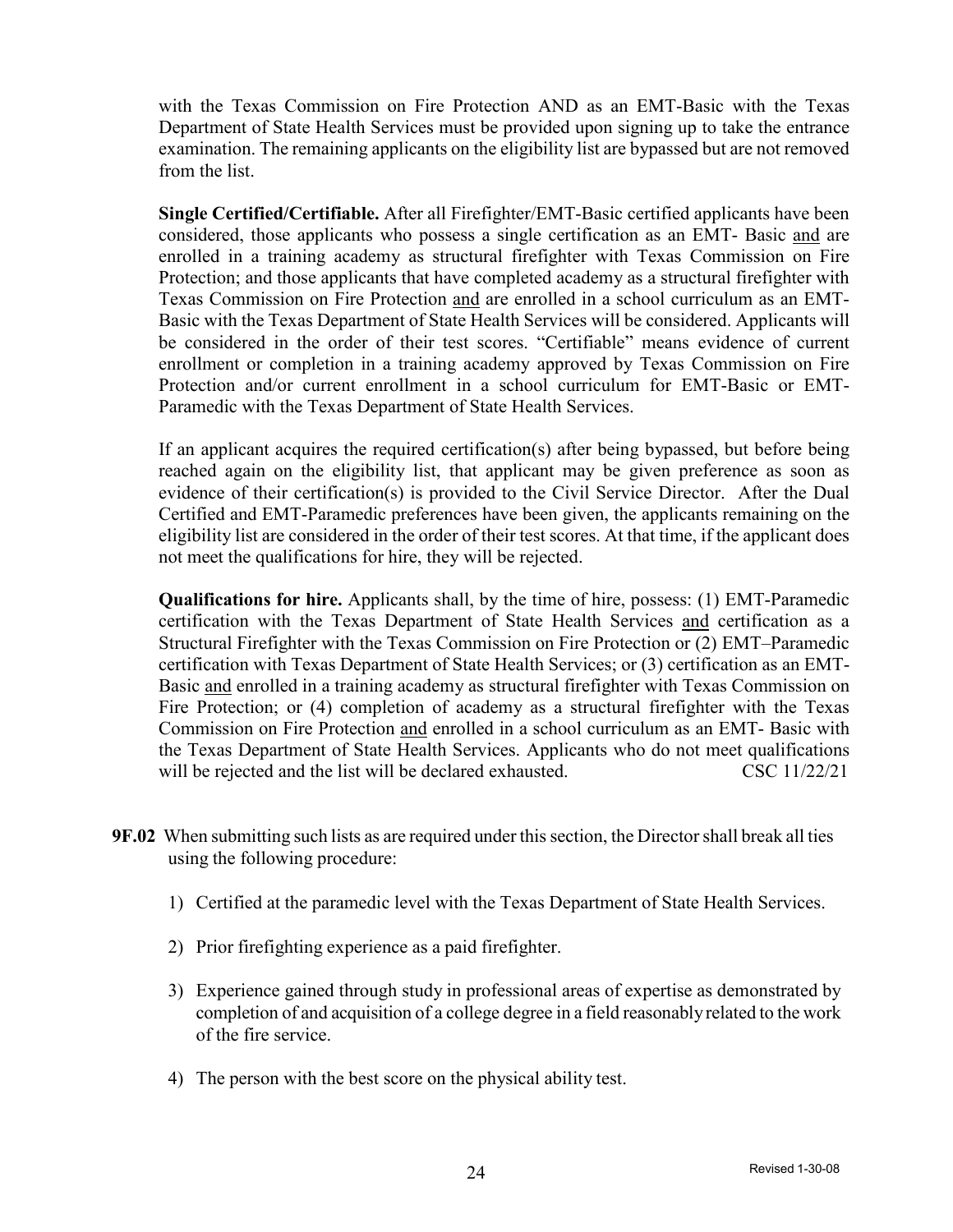- **9F.03** All Firefighter employees must successfully pass the National Registry examination at the EMT Basic or EMT-Paramedic level upon completion of academy. CSC 11/22/21
- **9F.04** When selecting from the list of eligible candidates for entry level appointment in the Fire Department, the City Manager may give preference to the applicants who are on the fire eligibility list who already possess EMT certification at the paramedic level at the time of hire. This preference shall be stated on all notices and advertising prior to testing. The procedures found in TXLGC 143.026 (c) and (d) shall apply. CSC 4/14/11
- **9F.05 (1) PANEL INTERVIEW:** Applicants for beginning positions in the Fire Department will be required to appear before a panel of three Corsicana Fire Department members, consisting of a Fire Captain, Fire Lieutenant and a Firefighter for an oral interview with Civil Service Director or Directors designee in attendance. The interview shall be scored by each member in an attempt to interpret the general reputation and character of the applicant. An applicant shall be disqualified for failure to verbally communicate effectively and appropriately; failure to demonstrate an understanding of the roles and responsibilities of a firefighter; failure to present the maturity expected of a firefighter; or failure to accurately and precisely respond to the questions of the interviewers. An applicant deemed unsuitable as a result of the Interview Panel or Chief interview will be documented completely.

**(2) CHIEF INTERVIEW:** An applicant shall be disqualified for failure to verbally communicate effectively and appropriately; failure to demonstrate an understanding of the roles and responsibilities of a firefighter; failure to present the maturity expected of a firefighter; or failure to accurately and precisely respond to the questions of the interviewers. An applicant deemed unsuitable as a result of the Interview Panel or Chief interview will be documented completely. CSC 1/29/21

**9F.06** Any applicant who is rehired shall serve a one-year (1 calendar year) probationary period before gaining Civil Service status. During the one-year probationary period, the applicant is an "at-will" employee who can be disciplined and/or indefinitely suspended without cause. Department seniority for internal assignments will begin with the new hire date. Rehired personnel must serve at least three years from rehire date with the department immediately before the date the promotional examination's held in order to be eligible to take the examination. CSC 10/13/20

### **9F.07 FIRE DEPARTMENT LATERAL ENTRY**

Lateral Entry Program Requirements:

- 1) Applicants for firefighter positions shall be eligible for lateral entry pay if they have at least three (3) years continuous service as a full-time, paid certified firefighter/paramedic with a comparable City.
- 2) Applicants must have been employed as a firefighter/paramedic within the past 18-months and left their agency in good standing.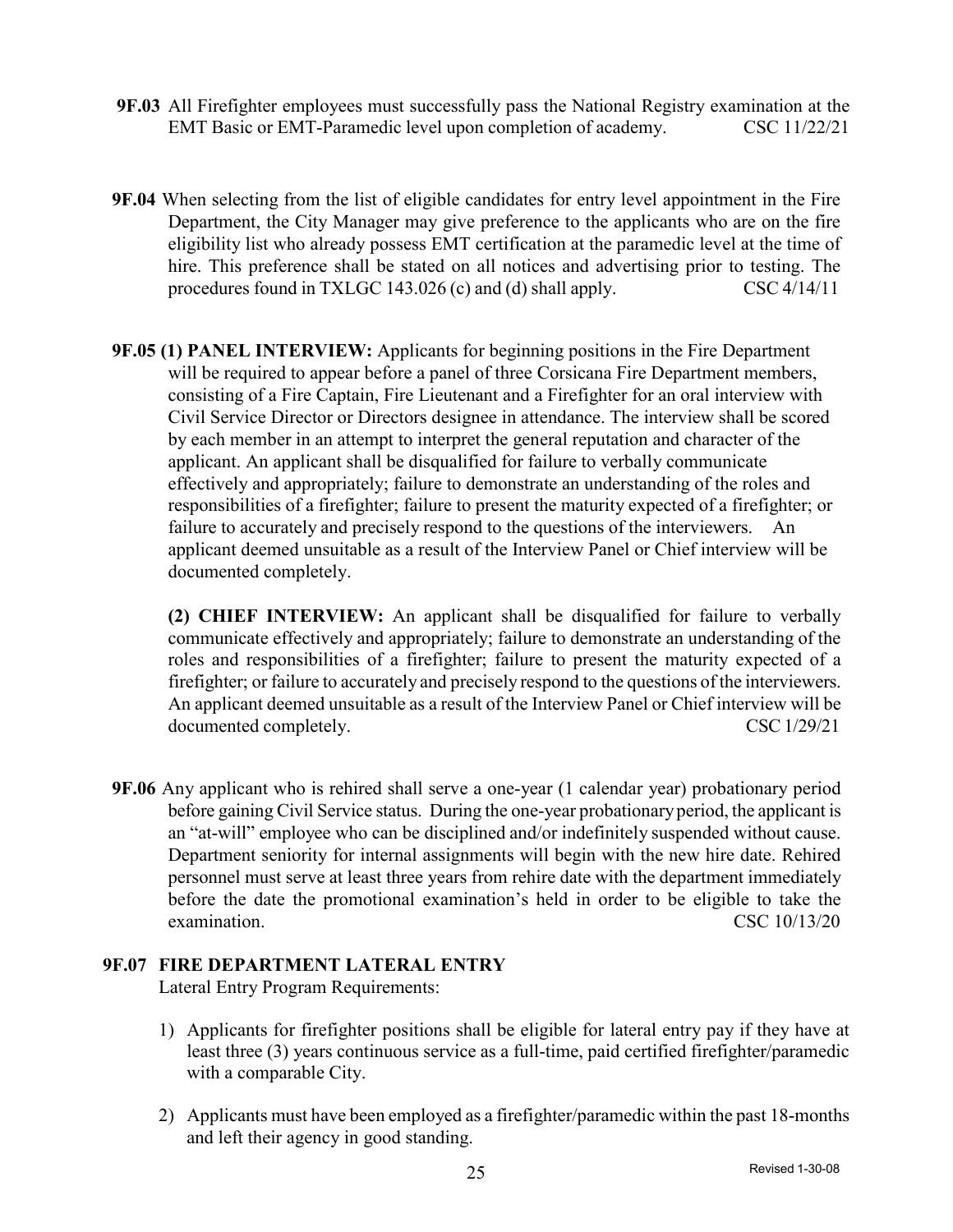- 3) Prior service will be calculated based upon service with any one entity. Partial years service with different entities will not be added together to make a full year or years.
- 4) Applicants from agencies smaller than Corsicana Fire Department will have their prior experience evaluated and if comparable will receive .5 years for every year of experience with agency.

*Example*: A firefighter who worked for a smaller city (say 2,000 population) for 6 years prior to applying with Corsicana Fire Department would be eligible, if hired, to receive Seniority Step 2 (3 years) pay.

- 5) In calculating the number of prior years experience an applicant is entitled to, his or her prior service shall be rounded down to the next full year.
- 6) Applicants must have a current TCFP Certification and current DSHS EMT-Paramedic certification.
- 7) Applicants must meet all Corsicana Fire Department hiring requirements and have satisfactorily completed all entry-level testing, examination, background investigation, and reviews according to local Civil Service Rules.
- 8) The base salary for an applicant approved for Lateral Entry Program will be at the Recruit III level. The applicant approved for Lateral Entry would also receive the appropriate seniority step based on the number of previous years experience. The minimum amount of years accepted will be three  $(2<sup>nd</sup>$  step on the Seniority Step Plan), with the maximum being nine years  $(7<sup>th</sup>$  step on the Seniority Step Plan).
- 9) No rank will transfer.
- 10) An applicant approved for the Lateral Entry Program will be eligible to receive any certification, assignment and education pay for which they might qualify.
- 11) A lateral entry firefighter/paramedic will serve a twelve (12) month probationary period. The firefighter/paramedic will receive the appropriate Seniority Step after completing the twelve (12) month probationary period.
- 12) Seniority within the department will be based on the date of hire within the department. No credit for prior service outside the department will be granted for seniority purposes.
- 13) Longevity pay is calculated on the amount of service with the City of Corsicana. Lateral entry shall have no affect on longevity pay.
- 14) Participation in the Lateral Entry Program must have the approval of the Fire Chief. CSC 11/22/21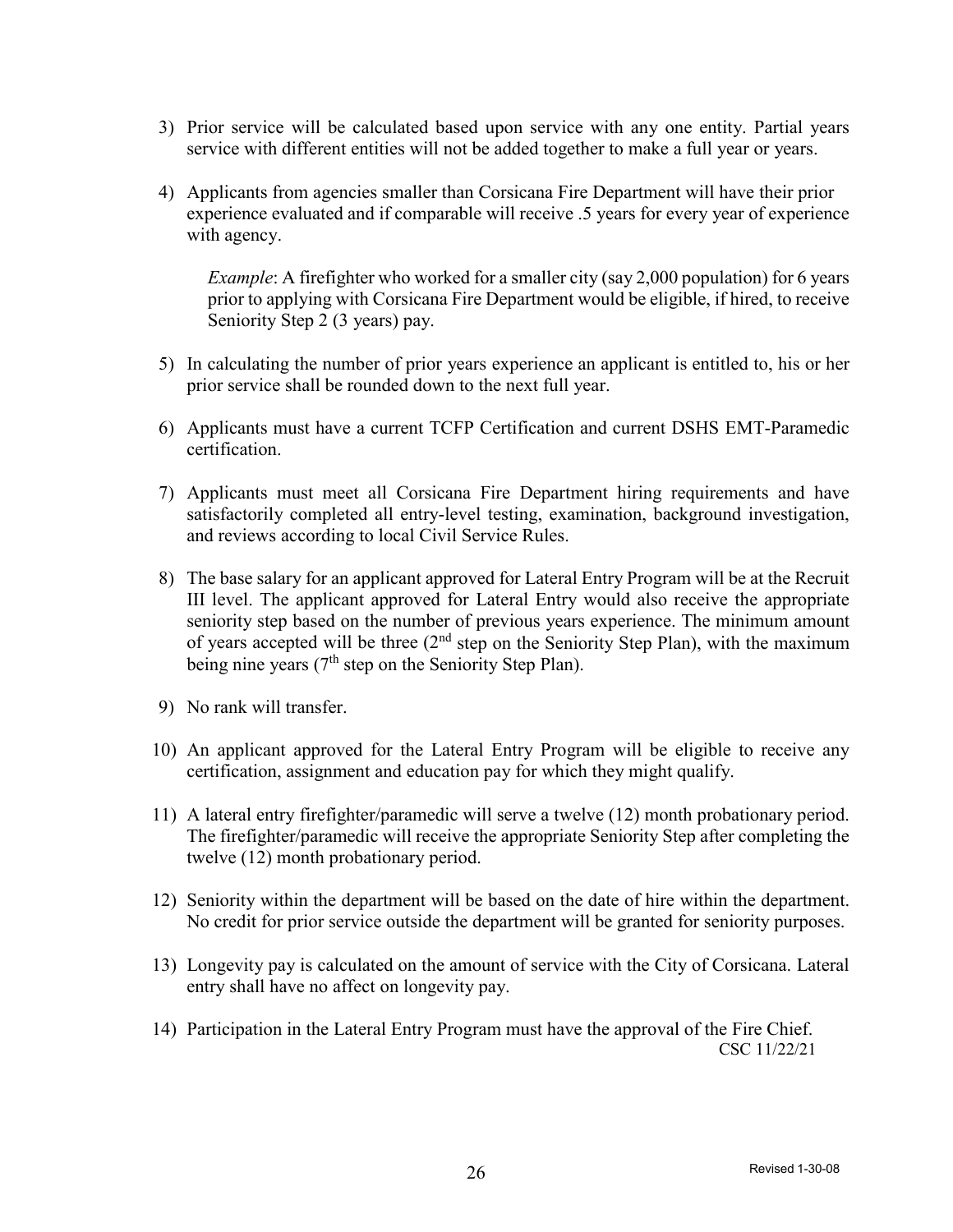### **LOCAL RULE FOR ENTRY LEVEL POSITIONS IN THE POLICE DEPARTMENT ONLY**

- **9P.01** The Director may reject any applicant if he or she does not meet the requirements listed in Chapter 143 or listed below:
	- 1) The applicant must make application in the manner prescribed in the notice of the examination and must file the application with the Director within the time limits prescribed in the notice of examination.
	- 2) Each applicant must meet the minimum qualifications set forth in the published notice inviting applicants to take the exam.
	- 3) The applicant must not have made any false statement in any material fact, or practiced, or attempted to practice any deception, or fraud in any part of the application or examination.
	- 4) The work history of the applicant must reveal an honest, competent and cooperative employee.
	- 5) The applicant must not have been dismissed from the public service for any misconduct, including unauthorized absence from duty, during the five (5) year period prior to the date of examination.
	- 6) The applicant must be able to fully account for all periods of unemployment.
	- 7) The applicant must have received an honorable discharge from military service, if applicable.
	- 8) In accordance with the following requirements of the Texas Commission on Law Enforcement (TCOLE) License 2.17, an applicant for a position in the police department must meet the current minimum standards for licensure thru TCOLE:
		- A) not currently under indictment for any criminal offense;
		- B) have not ever been on court-ordered community supervision or probation for any criminal offense above the grade of Class B misdemeanor or a Class B misdemeanor within the last ten years from the date of the court order;
		- C) have not been convicted of an offense above the grade of a Class B misdemeanor or a Class B misdemeanor within the last ten years;
		- D) have not been convicted of a family violence offense;
		- E) not prohibited by state or federal law from operating a motor vehicle;
		- F) not prohibited by state or federal law from possessing firearms or ammunition. CSC 8/21/08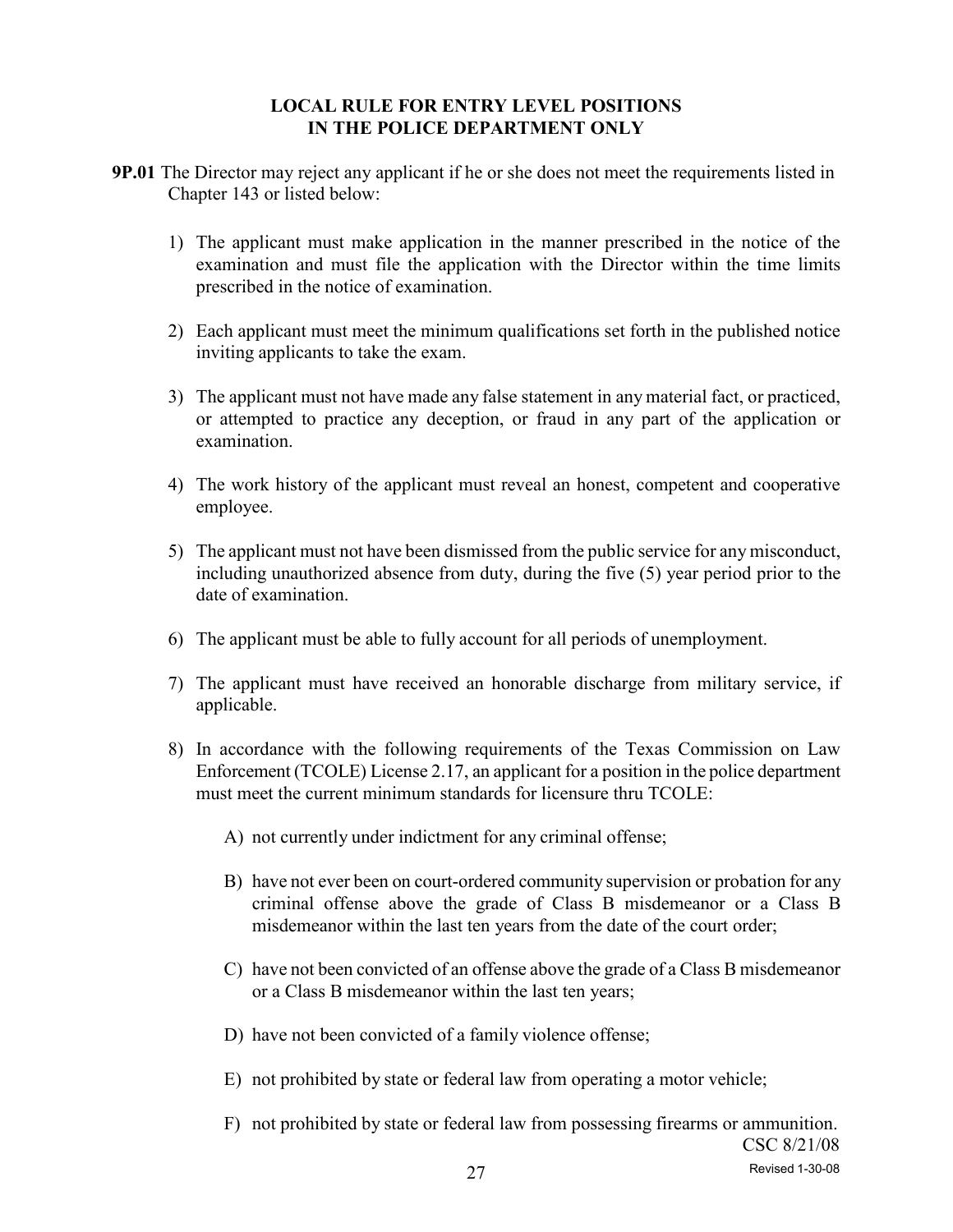- 9) The applicant's driving record must meet the qualifications set forth in the City's Auto Use Policy.
- 10) The applicant must have demonstrated an ability to discharge his/her financial obligations. Applicants who have difficulties with this requirement will be permitted an opportunity to explain the circumstances surrounding the difficulty.
- 11) The applicant must be mentally and physically able to perform the duties of the position which he or she seeks.
- 12) Applicants for positions in the police department must not have used any marijuana within the past two (2) years, or any controlled substances or dangerous drugs (other than prescribed for their use) within the past five (5) years. Any drug use before that period must not have been of a repetitive and/or addictive nature and must be fully explained to the satisfaction of the Director.
- 13) The general reputation and character of the applicant shall be closely examined to determine that the applicant is suitable for the position sought, in the judgment of the Director or his/her designee. A history of illegal or disruptive activities or intentions must not be present.
- 14) Applicants for the position of Police Officer must meet one of the following qualifications:
	- (A) 1. have thirty hours of college (supported by officials transcripts from all colleges/universities); **Or**
		- 2. have graduated from or is attending a certified academy recognized by the Texas Commission of Law Enforcement (TCOLE) **Or**
		- 3. have two years of active military service with an honorable discharge **Or**
		- 4. be a certified Police Officer with TCOLE. **And**,
	- (B) Proof of qualifications (documentation) required under section must be provided on or before the cut-off date for applications for the posted examination. CSC 8/21/08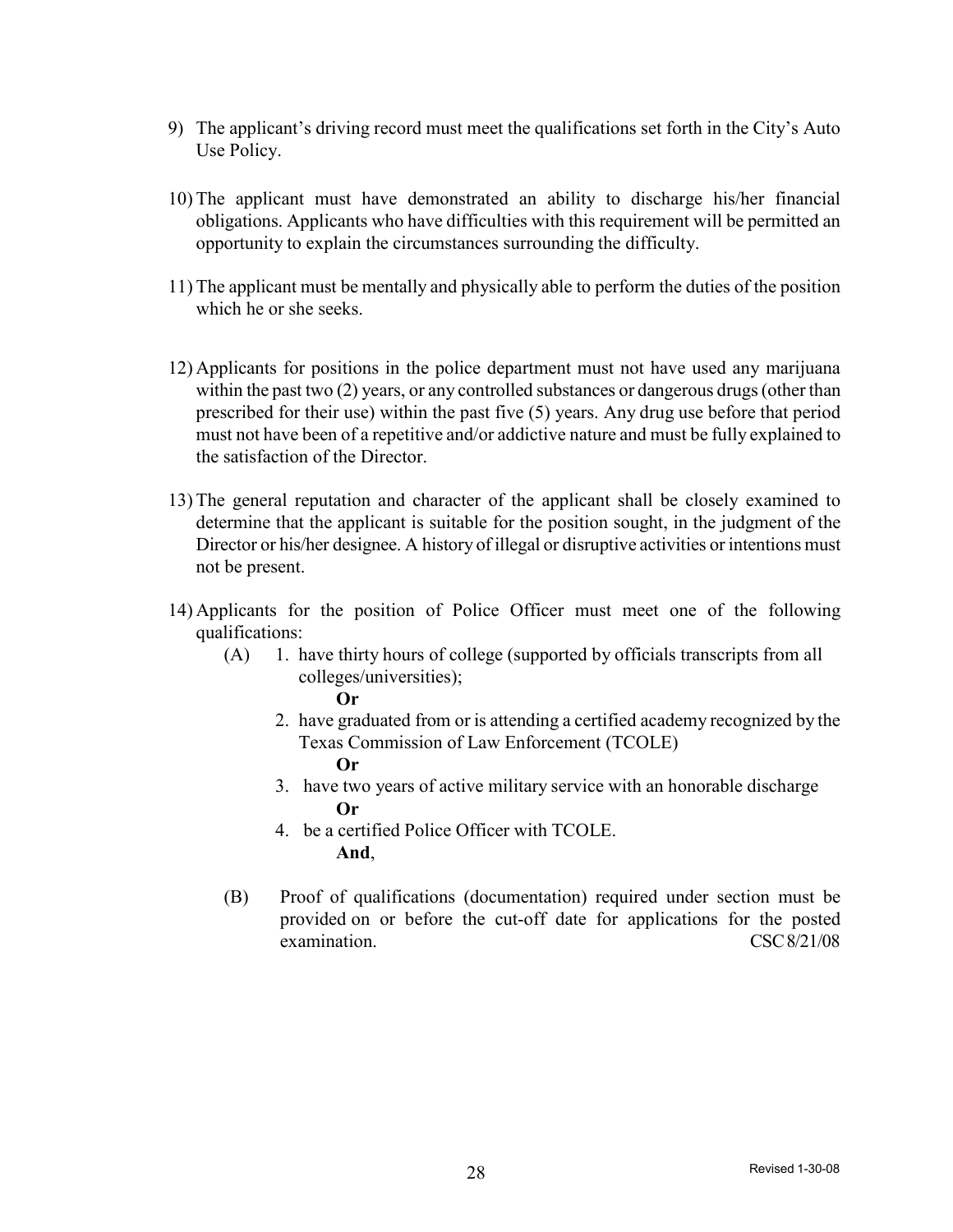**9P.02 (1) PANEL INTERVIEW:** Applicants for beginning positions in the Police Department will be required to appear before a panel of three Corsicana Police Officers for an oral interview with Civil Service Director or Directors designee in attendance. An average score from all three officers is needed to successfully complete the oral interview. An applicant shall be disqualified for failure to verballycommunicate effectively and appropriately; failure to demonstrate an understanding of the roles and responsibilities of a police officer; failure to present the maturity expected of a police officer; or failure to accurately and precisely respond to the questions of the interviewers. An applicant deemed unsuitable as a result of the Interview Panel or Chief interview will be documented completely.

**(2) CHIEF INTERVIEW:** An applicant shall be disqualified for failure to verbally communicate effectively and appropriately; failure to demonstrate an understanding of the roles and responsibilities of a police officer; failure to present the maturity expected of a police officer; or failure to accurately and precisely respond to the questions of the interviewers. An applicant deemed unsuitable as a result of the Interview Panel or Chief interview will be documented completely. CSC 1/29/21

- **9P.03** When submitting such lists as are required under this section, the Director shall break all ties using the following procedure:
	- 1) Prior law enforcement experience as a full time, paid peace officer, plus basic certification and licensing by the Texas Commission on Law Enforcement.
	- 2) Certification and licensing by the Texas Commission on Law Enforcement.
	- 3) Certification and licensing by another state, if reciprocal.
	- 4) Experience gained through study in professional areas of expertise as demonstrated by completion of and acquisition of a degree in an area of study reasonably related to the work of the police department, A Bachelor's degree in Criminal Justice shall have preference over an Associate's degree in a criminal justice related field.
	- 5) Currently enrolled in a police academy that will, upon completion enable the applicant to secure certification and licensing by the Texas Commission on Law Enforcement.
	- 6) Military Police experience, beyond training, for at least six months.
	- 7) Reserve Police in an organized and trained reserve police unit.
	- 8) The person with the best score on the physical ability test.

If a tie still persists, by drawing a card from a deck of playing cards.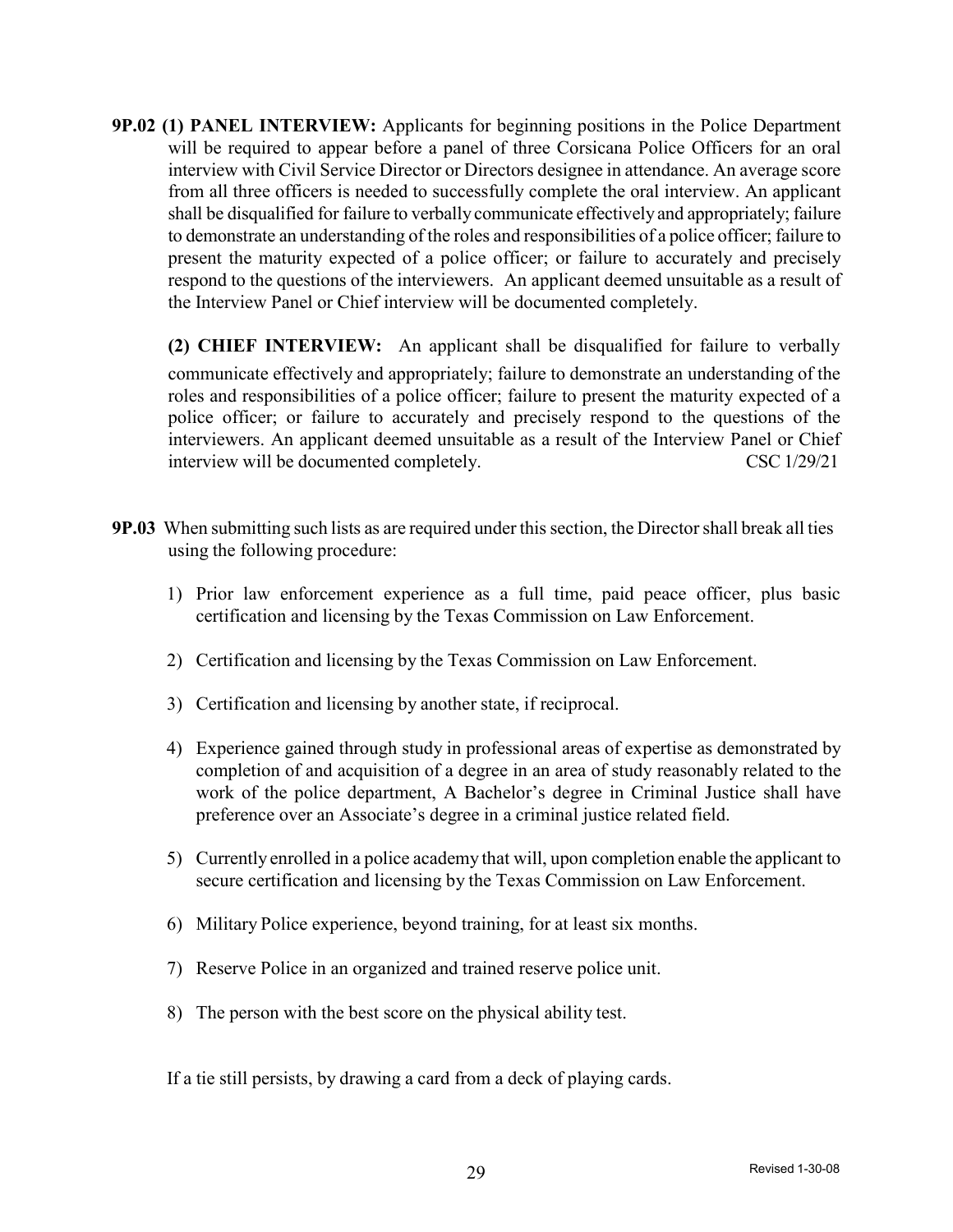### **9P.04 REAPPOINTMENT AFTER RESIGNATION**

The Civil Service Commission wishes to adopted rules to allow a police officer who voluntarily resigns from the department to be reappointed to the department without taking another departmental entrance examination as provided for in the Local Government code 143.0251.

All other State and Local Civil Service rules shall be followed.

- 1) A former sworn officer of the Corsican Police Department who has voluntarily resigned from the department may be re-appointed without taking another Civil Service entrance examination in accordance with all the requirements.
- 2) An application for reappointment must be submitted to the Director of Civil Service within four (4) calendar years of the voluntary resignation date. The application will be on a form provided by the Civil Service Office.
- 3) The applicant will not be accepted for further processing if he/she voluntarily resigned under any Internal Affairs investigation, pending disciplinary action from that investigation or during any appeal period from that investigation or disciplinary action.
- 4) If the Director of Civil Service, accepts the application after consultation with the Chief of Police, the applicant will be placed at the top of the current entrance eligibly list and will remain there until the  $(5<sup>th</sup>)$  fifth anniversary of his/her voluntary resignation date, If an opening for an entry level position does not occur within the time allowed the, applicant will be rejected and will be eligible to apply through the normal civil service process including passing a civil service entrance test.
- 5) Once eligibility has been established, the applicant will be required to successfully complete all of the current hiring process, including, but not limited to a Commission Monitored Physical ability test, a background investigation, oral review board and a polygraph. After reviewing the background investigation and the results of the oral review board, the Chief of Police may forward a waiver of the polygraph to the Director.
- 6) Should we have more than one pending application for re-appointment, they will be placed on the list in the order of the date each applicant requested reappointment.
- 7) If the applicant successfully completes the hiring process as set forth above, the Director of Civil Service shall submit the name of said applicant for appointment, to the Chief Executive (City Manager), to the rank of "Recruit II".
- 8) Should an applicant be passed over, the Chief Executive (City Manager) shall follow the procedure set forth in the Local Government Code 143.026.
- 9) The amount of retraining and length of time shall be determined by departmental policy.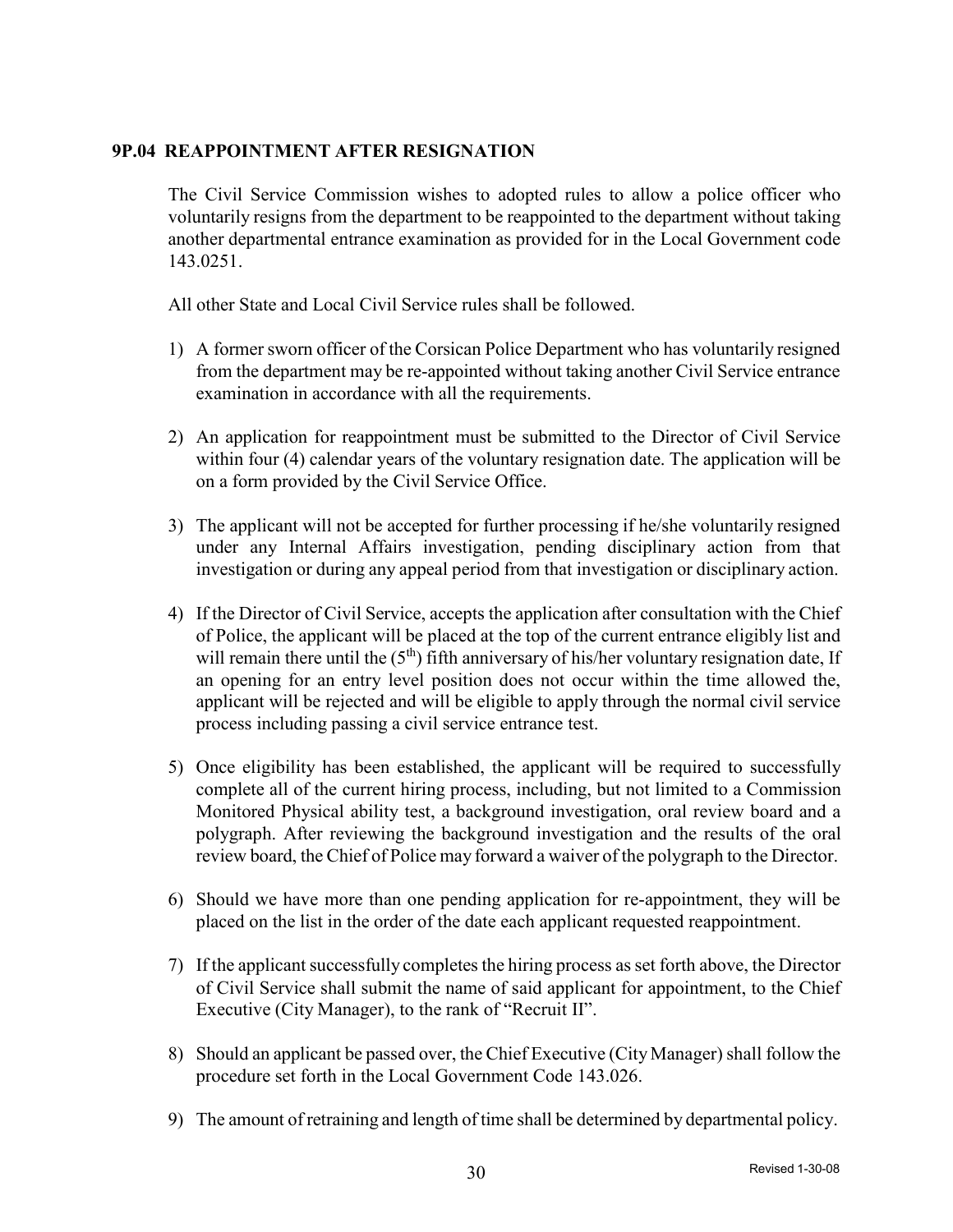- 10) Any applicant who is rehired shall serve a one-year (1 calendar year) probationary period before gaining Civil Service status. During the one-year probationary period, the applicant is an "at-will" employee who can be disciplined and/or indefinitely suspended without cause. Department seniority for internal assignments will begin with the new hire date. Rehired personnel must serve at least three years from rehire date with the department immediately before the date the promotional examination's held in order to take the examination. CSC 1/29/21
- 11) Applicants reappointed under 143.0251, are not required to meet the age requirements found in 143.023. The physical requirements and examinations found in 143.022 do apply.  $\text{CSC } 8/21/08$

### **9P.05 LATERAL ENTRY POLICE**

Police Officer Lateral Entry Program Requirements:

- 1) Applicants must have had paid, full-time, experience, as a certified peace officer with a comparable law enforcement agency as approved by the Chief of Police. The applicant applying for lateral entry must have been in a position where he or she had the authority to enforce laws, had the authority to investigate crimes, make arrests, respond to callsfor-service, been required to carry a firearm, and used discretion as part of their assigned duties.
- 2) Applicants must have been employed as peace officers with the past 18-months and left their agency in good standing.
- 3) Prior service will be calculated based upon service with any one entity. Partial years service with different entities will not be added together to make a full year or years.
- 4) Applicantsfrom agencies smaller than Corsicana Police Department will have their prior experience evaluated and if comparable will receive .5 years for every year of experience with agency.

*Example*: An officer who worked for a small city (say 2,000 population) for 6 years prior to applying with the CPD would be eligible, if hired, to receive Seniority Step 1 (3 years) pay.

- 5) In calculating the number of prior years experience an applicant is entitled to, his or her prior service shall be rounded down to the next full year.
- 6) Applicants must have a current TCOLE law enforcement license.
- 7) Applicants must meet all Corsicana PD hiring requirements and have satisfactorily completed all entry-level testing, examination, background investigation, and reviews according to local Civil Service Rules.
- 8) The base salary for an applicant approved for Lateral Entry Program will be at the Recruit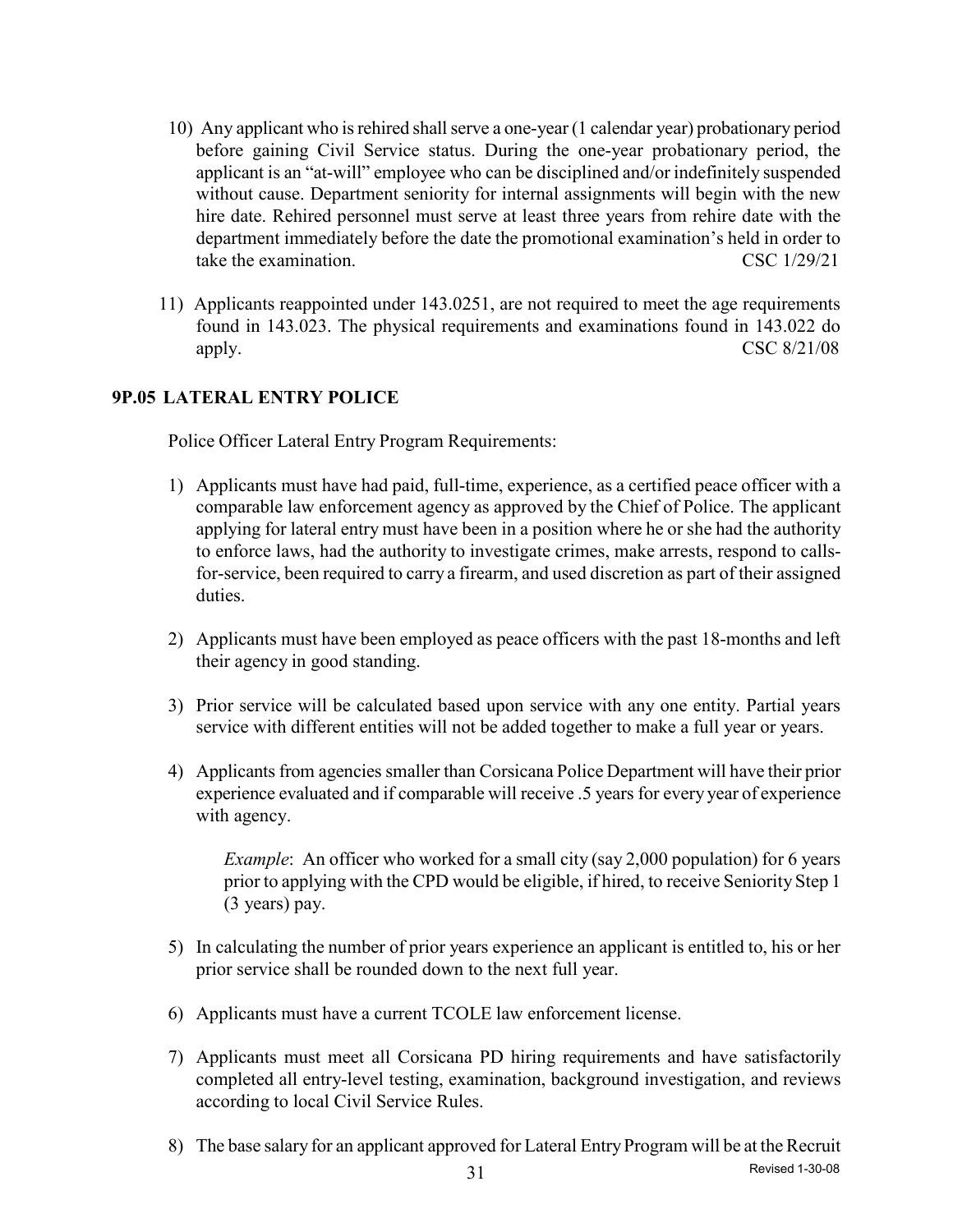II level. The applicant approved for Lateral Entry would also receive the appropriate seniority step based on the number of previous years experience accepted will be two, with the maximum being nine years  $(9<sup>th</sup>$  year on the Seniority Step Plan).

- 9) No rank will transfer.
- 10) An applicant approved for the Lateral Entry Program will be eligible to receive any certification, assignment and education pay for which they might qualify.
- 11) A lateral entry officer will serve a twelve (12) month probationary period.
- 12) Seniority within the department will be based on the date of hire within the department. No credit for prior service outside the department will be granted for seniority purposes.
- 13) Longevity pay is calculated on the amount of service with the City of Corsicana. Lateral entry shall have no affect on longevity pay.
- 14) This policy shall be in full force and effect immediately upon the adoption of this rule change. Any officer hired within nine years of this rule adoption whose pay would have been increased as a result of the terms of this rule change shall immediately receive the benefit of this rule change.
- 15) Participation in the Lateral EntryProgram must have the approval of the Chief of Police.
- **9P.06** When selecting from the list of eligible candidates for entry level appointment in the Police Department, the City Manager may give preference to the applicants who are on the police eligibility list who are already a certified Police Officer with TCOLE at the time of hire. This preference shall be stated on all notices and advertising prior to testing. The procedures found in TXLGC 143.026 (c) and (d) shall apply.  $\text{CSC } 4/14/11$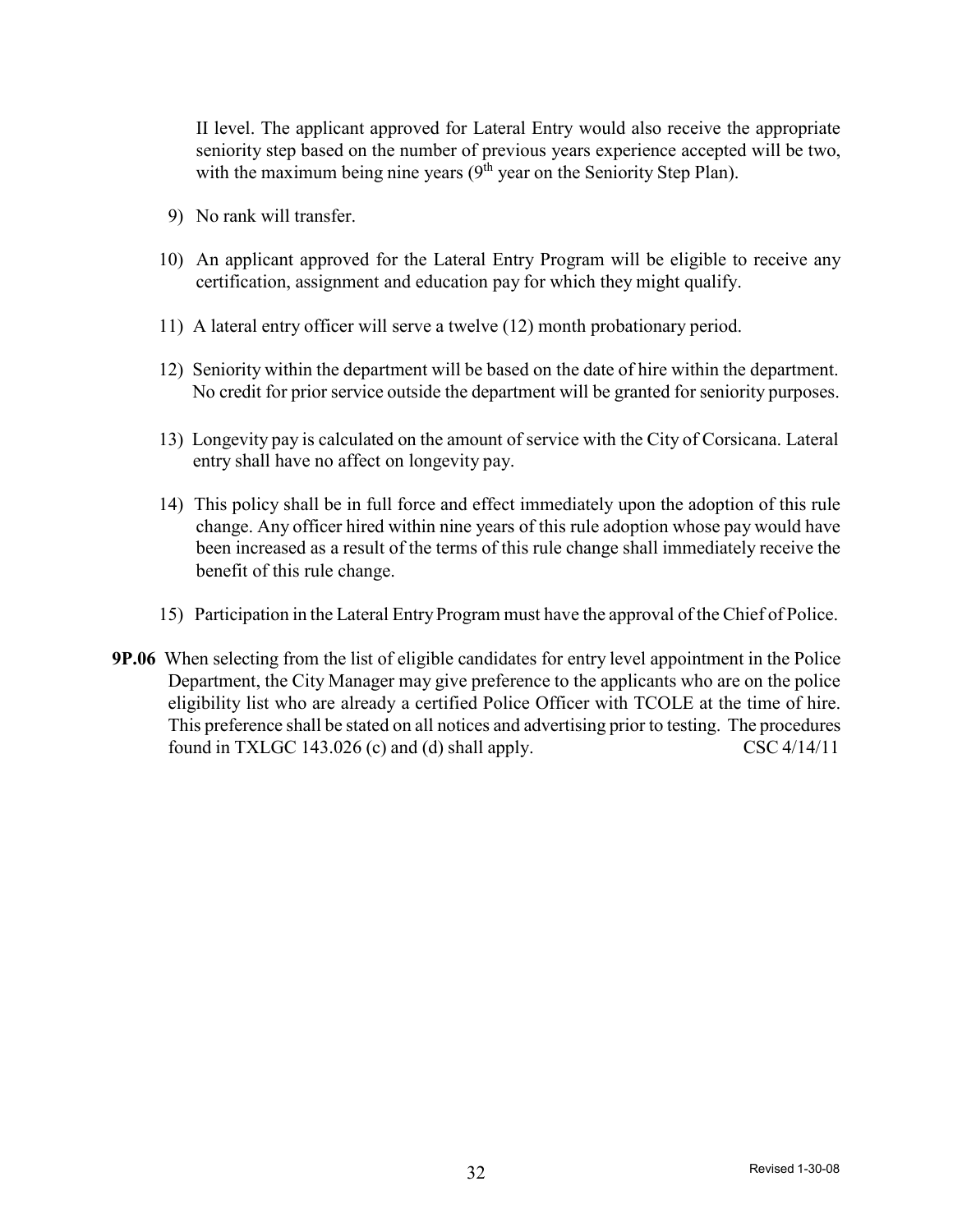## **CHAPTER TEN PHYSICAL AND MENTAL FITNESS OF APPLICANTS AND EMPLOYEES**

- **10.01** The commission finds that the physical and mental fitness of all classified employees is of significant importance to the City and the commission.
- **10.02** Accordingly, when the head of the department or employee questions whether a Firefighter or police officer is sufficiently physically and/or mentally fit to continue his or her duties, the employee shall submit a report from his or her personal physician, psychiatrist or psychologist, as appropriate, to the commission and the head of the department.
- **10.03** If the commission, the head of the department, or the employee questions the report provided by the employee's personal physician, psychiatrist or psychologist, the commission shall appoint another physician, psychiatrist or psychologist, as appropriate, to examine the employee and to submit a report to the commission, to the head of the department, and to the employee.
- **10.04** If the appointed physician's, psychiatrist's or psychologist's report disagrees with the report of the employee's personal physician, psychiatrist or psychologist, the commission shall appoint a board of three (3) physicians, psychiatrists or psychologists, as appropriate, to examine the employee. Their findings as to the employee's fitness for duty shall determine the issue.
- **10.05** A member who has not been certified for duty shall be subject to removal from the classified service. Such removal may be voluntary or involuntary.
- **10.06** The cost of the services of the employee's personal physician, psychiatrist or psychologist shall be paid by the employee. All other costs shall be paid by the City.
- **10.07** If the employee fails or refuses to submit a report, then the commission may require an examination, at the expense of the City, by a physician, psychiatrist or psychologist, as appropriate. The employee may disagree with the report of the physician, psychiatrist or psychologist so appointed, and thereafter submit his/her own report. If the reports differ, the procedures outlined in Section 10.04 shall be followed.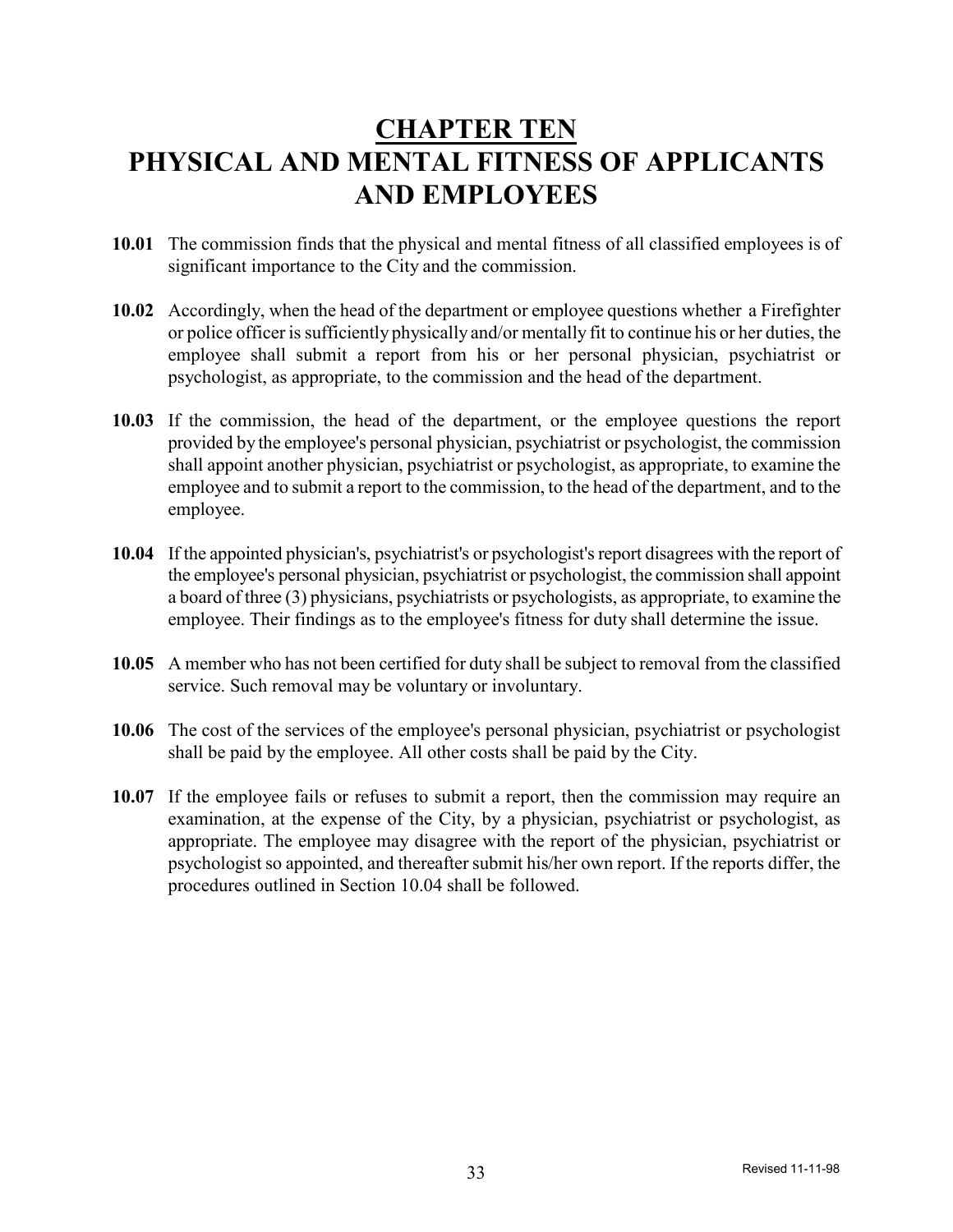## **CHAPTER ELEVEN PROMOTION**

- **11.01** All persons who are selected for promotion and who accept promotional advancement shall be required to take an appropriate physical examination, which shall include a drug screen, and a mental examination, prior to appointment, to be given by a physician, psychiatrist or psychologist appointed by the commission and paid by the City of Corsicana. In the event of rejection, the person may follow the procedure described with regard to physical examinations in Chapter Ten of these rules. CSC 1/30/08
- **11.02** Promotional examinations under these rules shall be administered in accordance with the provisions of Chapter 143. Eligibility for promotion and to take a promotional examination shall be determined by the relevant provisions of Chapter 143.
- **11.03** For purposes of determining years of service as they relate to eligibility for promotion and seniority: 1) all complete years worked by a member of the fire or police departments for the City shall be considered in computing seniority; 2) prior service with the City does not count toward meeting the two (2) year requirement established in 143.030 (b) and (e) when computing eligibility. A fire or police officer rehired is not given credit for prior service to determine eligibility to take a promotional examination. CSC 10/13/20
- **11.04** Each promotional examination shall be competitive. The commission has determined that for an examination to be competitive, at least three (3) persons must actually take the examination and attempt to secure the promotion.
- **11.05** Notice of all promotional examinations shall be posted not later than 35 days prior to the date selected for the examination. The sign-up period shall remain open for a minimum of 30 calendar days. The cut-off date for sign up must allow for at least one business day to pass before the date of the test. CSC 2/12/09
- **11.06** If a competitive examination cannot be administered because of a lack of applicants, then the commission shall have the power to take such actions as are authorized in Chapter 143 to secure a larger pool of eligible promotional candidates.
- **11.07** The notice shall state the date, time and place for the examination. The notice shall state the deadline for an eligible promotional candidate to apply. The notice shall also contain such other information as may be deemed appropriate by the commission, or that is required by the provisions of Chapter 143.
- **11.08** All examinations administered under the provisions of these rules shall be conducted in a manner that is consistent with the provisions of Chapter 143. Within 24 hours of the end of an examination, the director shall post the final results of the examination in the main lobby of the Corsicana Government Center. Raw scores shall be posted in accordance with Chapter 143.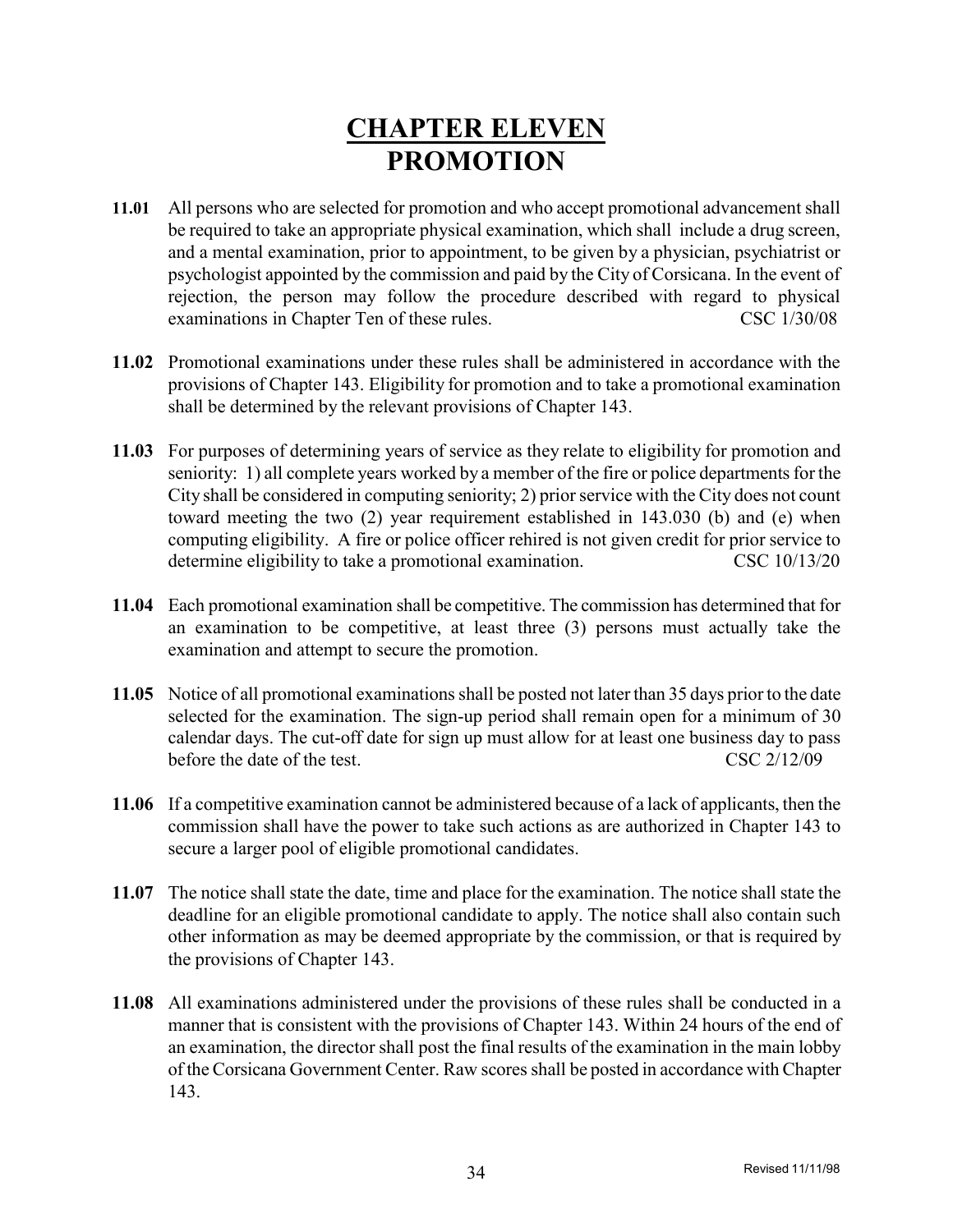- **11.09** The grade that must be placed on the eligibility list for each police officer or fire fighter shall be computed by adding the applicant's points for seniority to the applicant's grade on the written examination, but for a fire fighter applicant only if the applicant scores a passing grade on the written examination. All police officer applicants who receive a grade of at least 70 points shall be determined to have passed the examination and all fire fighter applicants who receive a grade on the written examination of at least 70 points shall be determined to have passed the examination. Points will be added at the rate of one (1) point for each year's service, up to a total of ten (10) points. CSC 10/31/16
- **11.10** As per TXLGC 143.034 promotional candidates shall have five (5) business days after the date of the test to review and file an appeal with the Commission. The five days start the first business day after the date of the test. Individual candidates should contact the Director to arrange an appointment to review their test. An appeal for a review of the test by the Commission must include the specific question numbers being challenged. The examination and/or parts of the examination may not be copied or removed from the Director's office. The Director or his/her designee shall monitor each requesting employee's review of his/her examination. Prior to reviewing the exam, the candidate must read and sign CSC form REQUEST TO REVIEW A PROMOTIONAL EXAM. Only the individual candidate may review their test. CSC 1/30/08
- **11.11** When a vacancy occurs in any promotional position within the fire or police departments, the head of the department shall notify the commission, through the director, in writing, of such fact.
- **11.12** All vacancies in promotional positions shall be filled according to the provisions of Chapter 143. The commission, or the director acting on its behalf, shall submit all names on any promotional lists, until the list is exhausted or all names have been removed by operation of law. The fact that only one (1) or two (2) names are on, or remain on, a list shall not prevent such names from being submitted to the department head for consideration of appointment.
- **11.13** All promotional eligibility lists shall be in effect for one (1) year or until all names have been submitted or removed from the list. When a list has been exhausted, the commission shall cause a new list to be created by the scheduling of an appropriate promotional examination. The commission intends that there shall be eligibility lists for each position in the fire and police departments at all times, to the extent possible. The commission may, by order, elect not to maintain lists in positions where the likelihood of a vacancy is not anticipated. Vacancies in the fire and police departments will be filled in a timelymanner, as directed by the provisions of Chapter 143.
- **11.14** If a new classification is created under the procedures of Chapter 143 and these rules, such position shall be filled only as a result of examination held in accordance with Chapter 143 and these rules. In the event that there shall be approved a position to be filled by appointment by the department heads, under Section 143.014, then these provisions shall not apply to that vacancy. Appointments under Section 143.014 are covered in Chapter Five of these rules.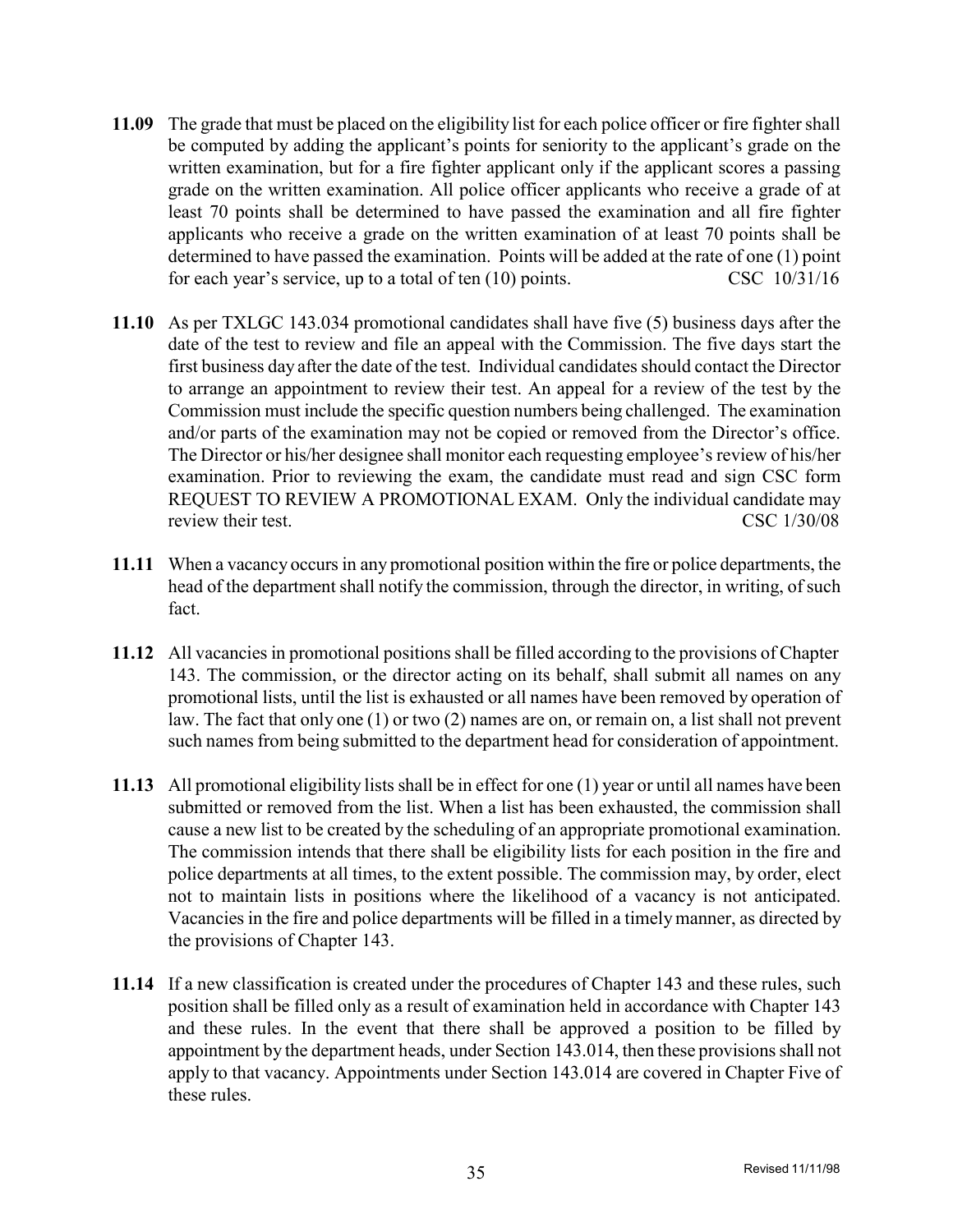- **11.15** A written request by a Firefighter or police officer who occupies the highest position on an existing eligibility list, addressed to the head of the department, asking to be passed over for promotional appointment to a vacant position, shall constitute a valid reason for the head of the department to reject such person for appointment. When such a statement is received, the name of the Firefighter or police officer shall remain on the promotional eligibility list in its original position. If a person is passed over for appointment at his/her request, the head of the department shall file a written statement to that effect with the commission, together with a copy of said request. Any such person who is passed over at his/her own request shall gain no additional rights or preference to any future duty assignment as a result of the action of the head of the department in passing over the Firefighter or police officer at his/her request.
- **11.16** Other valid reasons for Passover shall include:
	- a) inability to perform duties as a result of physical, emotional, psychological or other conditions;
	- b) prior job experience which uniquely qualifies another person to be appointed ahead of the person passed over;
	- c) educational training that uniquely qualifies another person to be appointed ahead of the person passed over;
	- d) a recent history of corrective/disciplinary action;
	- e) pending criminal charges;
	- f) pending disciplinary action;
	- g) disruptive actions by the person proposed to be passed over that are detrimental to the effective operations of the department; and
	- h) such other reasons as may be asserted by the department heads of the fire and police departments subject to review by the commission.
- **11.17 TIE-BREAKERS ---** All ties shall be broken in the Civil Service Office, by the Director, upon verification of all candidates' personnel documents whenever two (2) or more candidates make the identical total final scores (including seniority points). The following procedures will be used, in the order listed, to break the tie and determine order of placement on the promotional eligibility list:
	- a) **HIGHEST RAW SCORE**: If a tie exists, the candidatesshall be ranked in the order according to which candidate had the highest examination raw score prior to the addition of seniority points.
	- b) **CERTIFICATION**: If a tie still exists, the candidates shall be ranked in order to which candidate has the highest certification level, if any.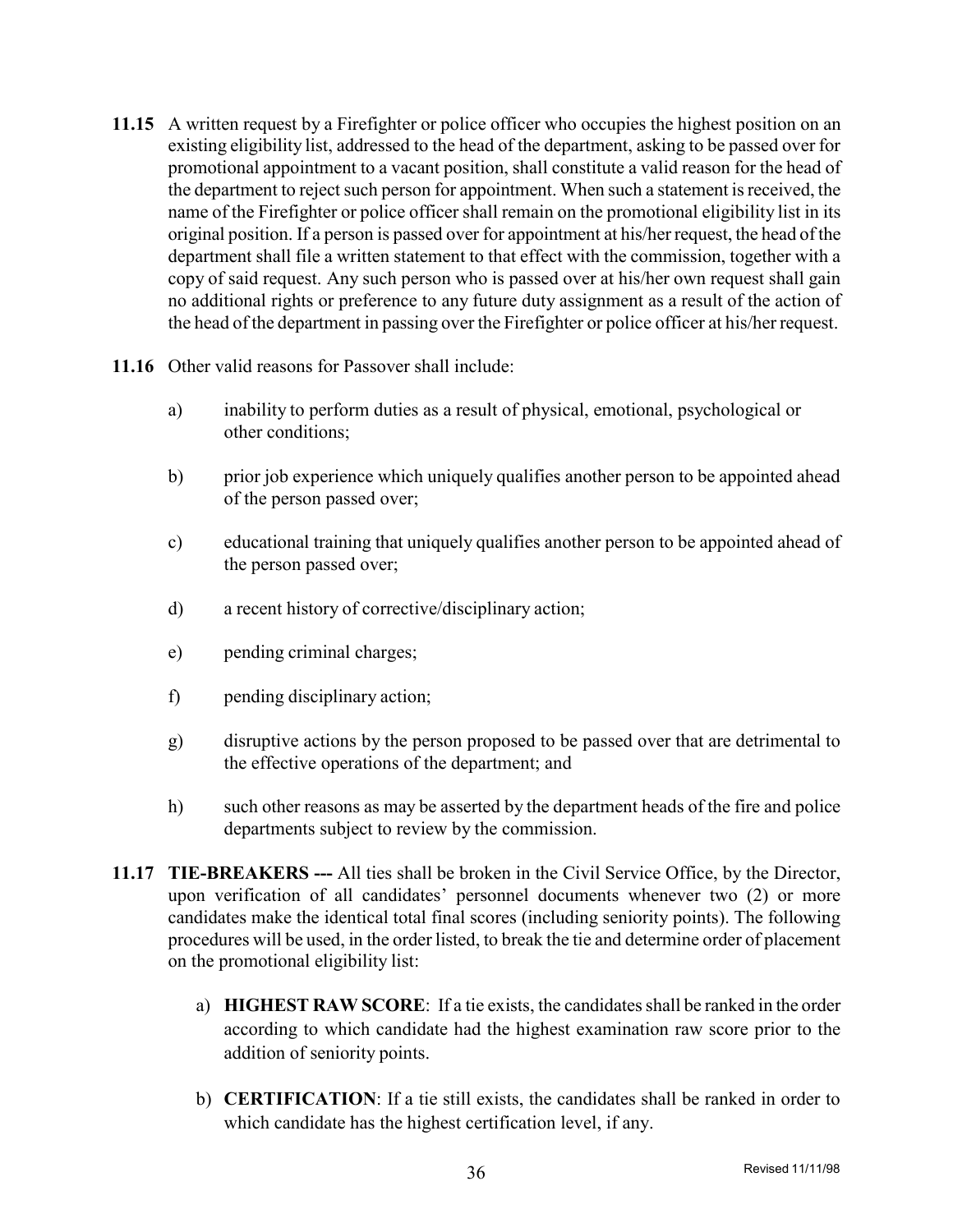### **i. Fire Certifications Considered**

- a. Intermediate Firefighter
- b. Advanced Firefighter
- c. Master Firefighter

### **ii. Police Certifications Considered**

- a. Intermediate Peace Officer
- b. Advanced Peace Officer
- c. Master Peace Officer
- c) **SENIORITY IN RANK**: If a tie still exists, the candidates shall be ranked in the order according to which candidate has the most recent continuous seniority in the position immediately below the position for which the examination was given.
- d) **DATE OF HIRE:** Those persons shall be listed in the order according to which person has the most seniority with the Department in the capacity of a paid police officer or fire fighter. CSC 1/27/15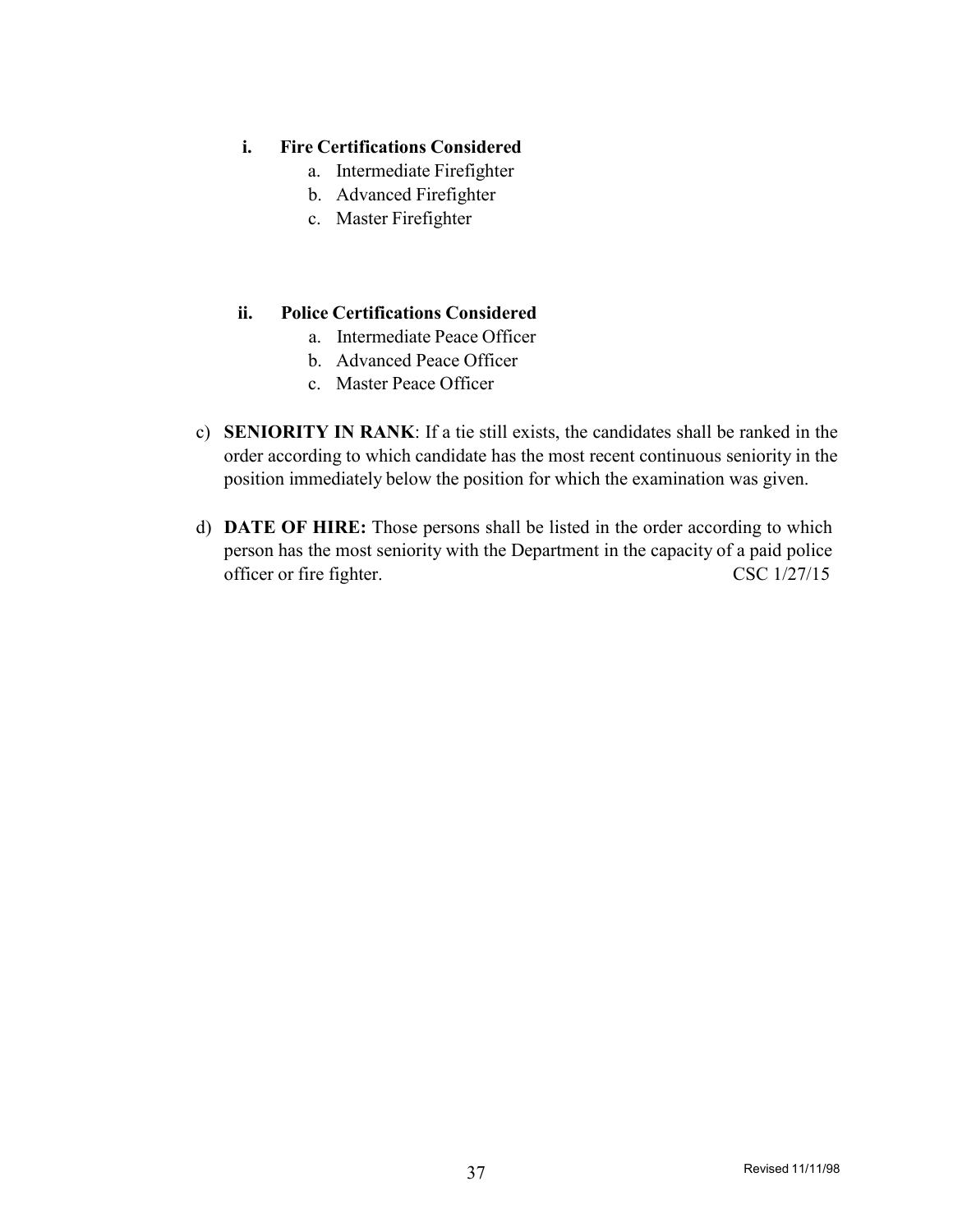## **CHAPTER TWELVE ALTERNATIVE PROMOTIONAL SYSTEM**

### **THIS CHAPTER WAS DELETED BY ACTION OF THE CIVIL SERVICE COMMISSION ON OCTOBER 16, 2003**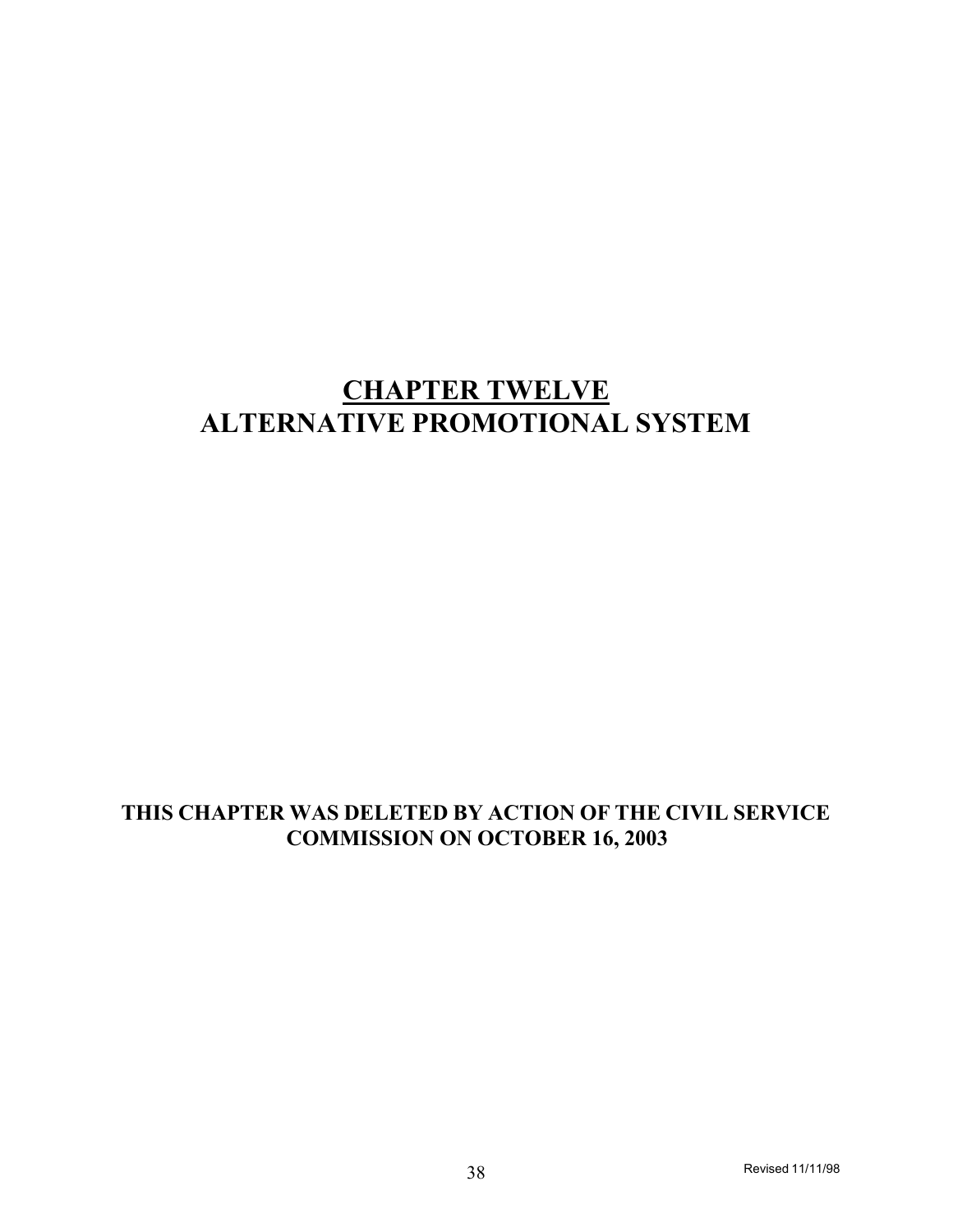## **CHAPTER THIRTEEN SOURCE MATERIALS**

- **13.01** The commission shall, from time to time, as the need arises, because to be determined the source materials for the various examinations, administered by the commission, to create eligibility lists, for the purpose of identifying suitable candidates for promotion to the various ranks of the fire and police departments.
- **13.02** Such materials shall be selected by the commission or the director, as determined by the commission. The commission or the director may enlist the aid of such experts and other experienced persons and entities as they may deem necessary and appropriate. The director may use the resources of the fire and police departments to establish the lists of source materials created under the authority of this section.
- **13.03** Lists of study materials will be maintained and posted by the director. Such lists shall be posted for each examination administered by the commission. Such list shall be posted at least 91 days prior to the date of any promotional examination.
- **13.04** The source materials shall be subject to review and approval by the heads of the fire and police departments. Such materials will be of reasonably current publication and be reasonably available to all members of the fire and police departments.
- **13.05** To ensure compliance with TXLGC 143.029 (a) the Directorshall maintain a current posting of all source materials to be used for promotional examinations with in the Fire and Police Departments.
	- A) During the first ten (10) days of each calendar year the Director shall confer with the Chiefs of each Department as to their opinion for continuing to use the currently posted source material.
	- B) If no change in material is suggested then the source material shall be posted in appropriate locations with a notation that it shall remain up for the calendar year.
	- C) If a change in material is suggested, the Commission shall consider the change at its next scheduled meeting.
	- D) The Commission may change the source material at any time during the year.
	- E) Civil Service employees may submit suggestions for source material to the Civil Service Commission at any time during the year.
	- F) Source materials will not change while there is a currentlyposted examination notice. CSC 1/30/07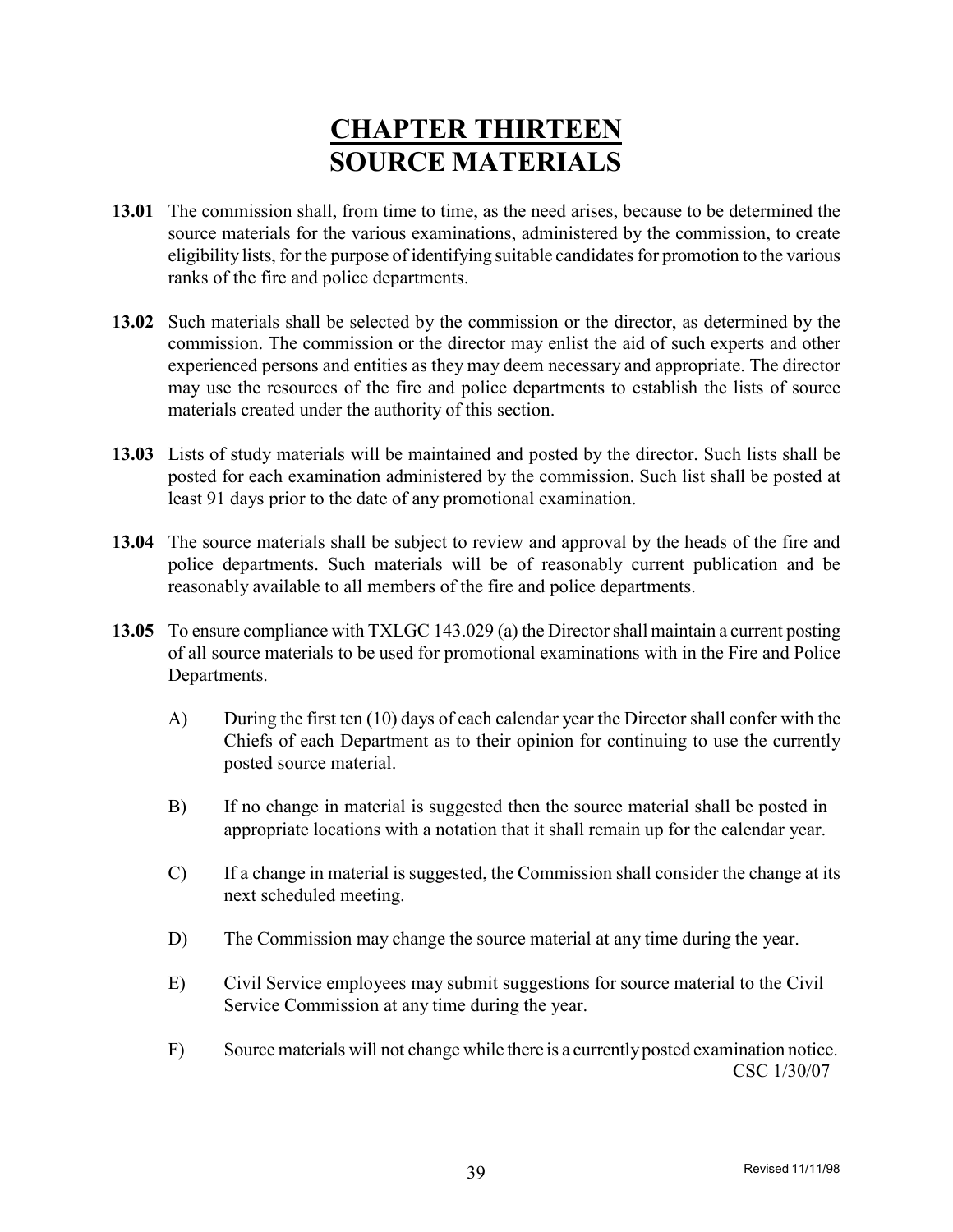**13.06** When there is a currently posted promotional exam, candidates who have registered their intent to take the exam with the Civil Service office will be given priority access to city owned source materials. CSC 09-30-09

## **CHAPTER FOURTEEN COMPENSATION**

- **14.01** The commission finds that the provisions of Chapter 143, relating to the assigning of uncompensated duty as discipline, are not available for utilization by the department heads because to do so would create an irreconcilable conflict between that practice and the federal Fair Labor Standards Act.
- **14.02** The commission shall have no authority to set the rate of compensation of any employee of the fire or police department.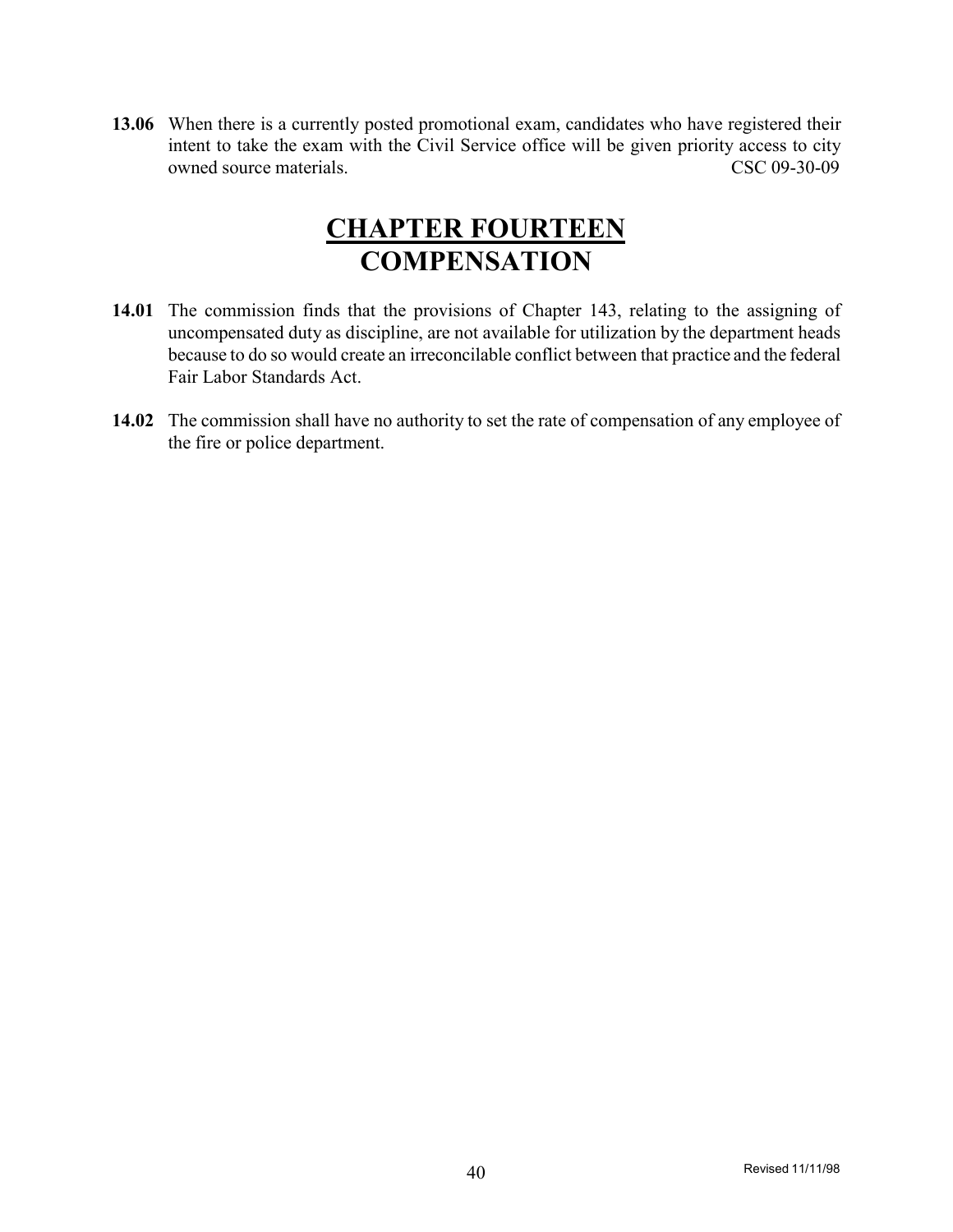## **CHAPTER FIFTEEN DISCIPLINARY ACTIONS**

### *Subchapter A: General*

- **15.01** No Firefighter or Police Officer shall engage in, or be involved in, any of the following acts or conduct, and the same shall constitute cause for removal from the service or suspension of a Firefighter or police officer:
	- (a) Conviction of a felony or other crime involving moral turpitude;
	- (b) Any violation of the provisions of the Charter of the City of Corsicana;
	- (c) Acts of incompetence;
	- (d) Neglect of duty;
	- (e) Discourtesy by said employee to the public or to fellow employees while said employee is in the line of duty;
	- (f) Acts of said employee showing a lack of good moral character;
	- (g) Drinking of intoxicants while on duty, or intoxication while off duty;
	- (h) Conduct prejudicial to good order;
	- (i) Refusal or neglect to pay just debts;
	- (j) Absence without leave;
	- (k) Shirking duty or cowardice at fires;
	- (l) Violation of any of the rules and regulations of the fire department or police department, or of special orders, as applicable.
- **15.02** Ignorance of the rules and regulations or special orders of the fire department or the police department shall not be an excuse for their violation.
- **15.03** Notice shall be served as required under the provisions of Chapter 143.
- **15.04** Whenever a Firefighter or Police Officer appeals a temporarysuspension, the employee shall have a right to an open public hearing. At the conclusion of all the evidence, the commission may deliberate upon the matter in executive session. The commission shall vote in open session. The commission may affirm the department head's action, reduce the suspension or reverse the suspension and order the Firefighter or Police Officer returned to work, with full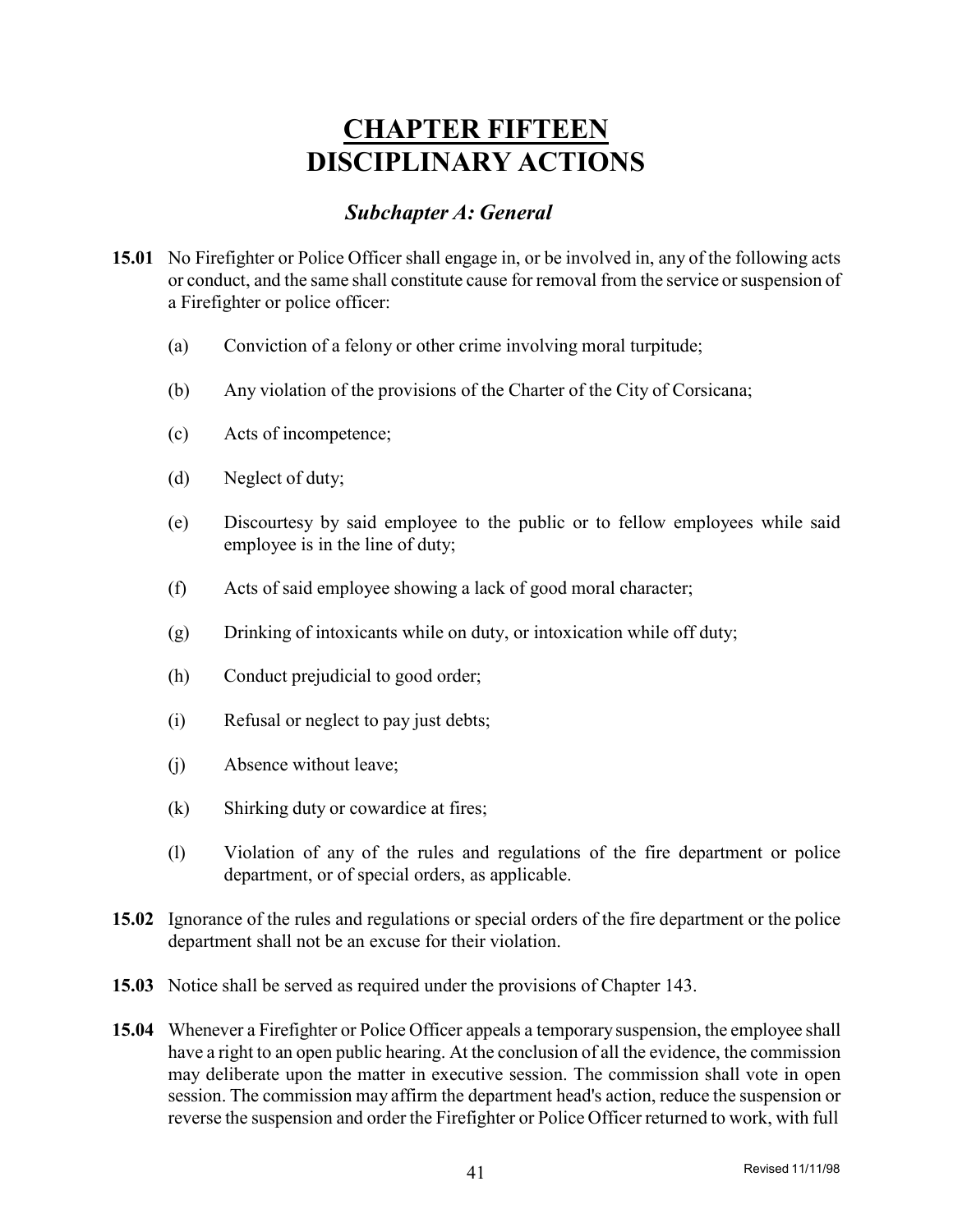benefits restored, at once. The commission does not have jurisdiction to hear any disciplinary matter unless the aggrieved employee appeals in a timely manner.

- **15.05** In accordance with Chapter 143, all hearings held under the provisions of these rules shall be conducted in accordance with the rules of procedure adopted by the commission. Such rules of procedure shall control as to all matters before the commission. If the rules of procedure do not address an issue, then the commission shall rely upon the provisions of Chapter 143. If the issue remains unresolved, the commission may adopt such procedures as deemed necessary, in the sole discretion of the commission, to resolve the disputed matter. These rules shall also apply in the event a hearing examiner is selected to hear the appeal, provided that in no event may a hearing examiner adopt any rule or procedure without the express written concurrence of the commission.
- **15.06** All correspondence with the Commission, including a written appeal as found in 143.052 (d) shall be delivered to the Director of Civil Service, in the Commission Office, City of Corsicana, 200 North 12<sup>th</sup> Street, Corsicana, Texas. Should the Director be unavailable, follow local rule 4.04, if necessary, request assistance from the Human Resource Office or the City Managers Office in contacting the Chairman. CSC 1/30/07
- **15.07** The Civil Service Commission finds that the ten days in 143.052 (d) is 240 hours from the time and date when the letter is delivered to the effected fire fighter or police officer. If no time is documented on the letter, the time shall start at 12:01 AM on the day following the date on the letter. Should the ten days end at the time that the City of Corsicana is not open for business the Commission extends the time until 3PM on the first day the City is open for business following the 240-hour period. CSC 1/30/07
- **15.08** When an appeal to the Commission is received by the Director, the Director;
	- (a) Shall make note of the time and date the appeal was received.
	- (b) Shall immediately notify the members of the Commission of its receipt.
	- (c) Shall confer with the Chairman to review the request to insure that is in proper form.
	- (d) Shall notify City Management of the pending hearing and request priority consideration for room assignments necessary to complete the hearing in the allowed time frame.
	- (e) Shall work to make sure the Commission is prepared to meet the time obligations called for in 143.053 (b). CSC 1/30/07

### *Subchapter B: Disciplinary Suspensions*

**15.10** The heads of the fire and police departments are authorized to temporarily suspend any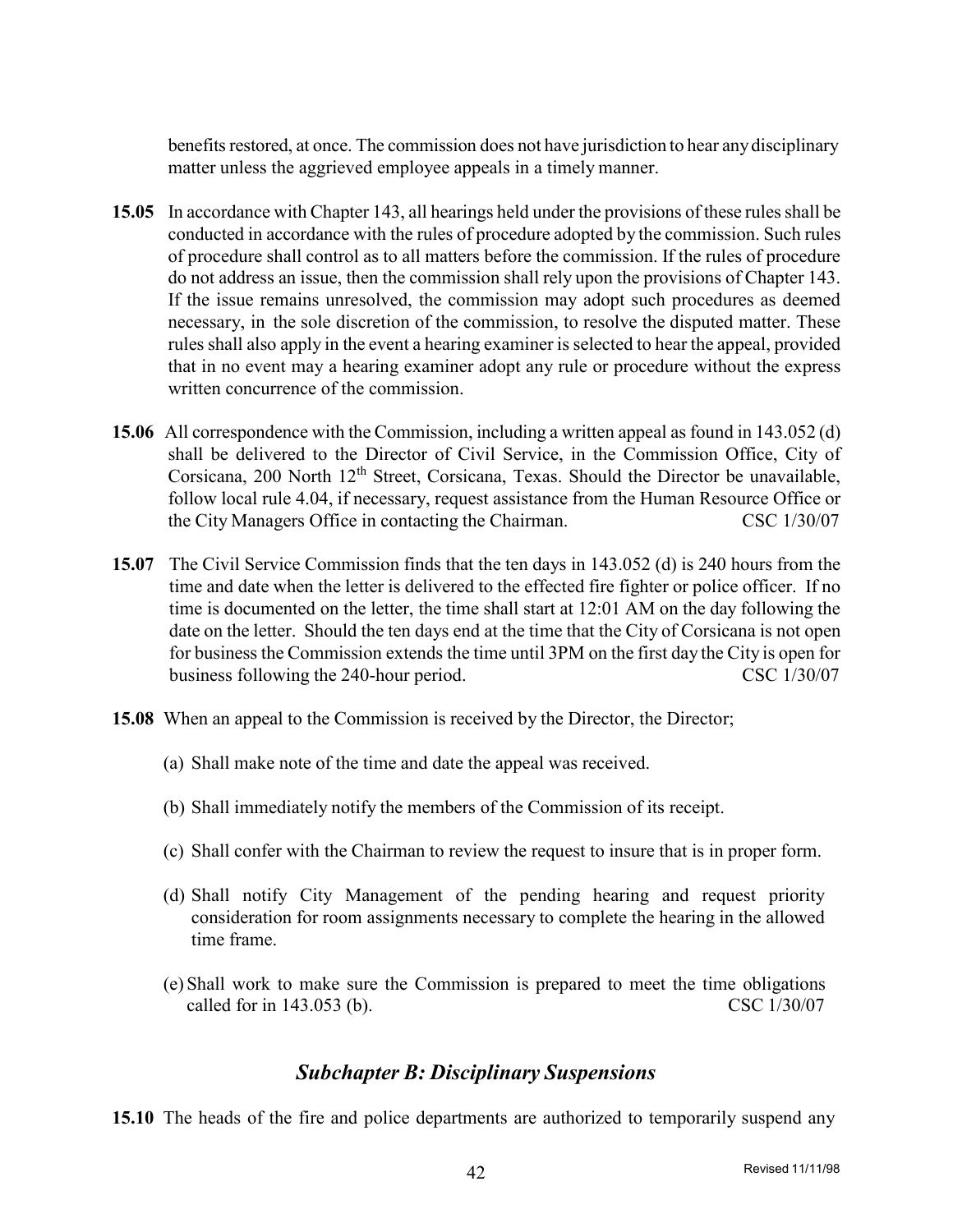Firefighter or police officer for violation of departmental rules, for a reasonable period, not to exceed fifteen (15) calendar days. Such suspension shall be made in the manner provided and in accordance with Chapter 143. The failure of the department head to comply with any of the provisions of Chapter 143 shall result in the restoration of the Firefighter or police officer so suspended.

### *Subchapter C: Demotions*

- **15.20** Whenever the head of the fire or police departments desires to demote a member of the department, such demotion shall be recommended by the department head to the commission in a manner consistent with Chapter 143. The commission shall consider such request from the department head, as provided by Section 143.054. The rules of procedure adopted by the commission shall apply in any proceeding held by the commission relative to a requested demotion.
- **15.21** In the event that a Firefighter or Police Officer shall voluntarily request to be demoted, the commission will grant such request when the following conditions have been satisfied:
	- a) The request to demote is voluntary;
	- b) The request to demote is recommended by the department head;
	- c) The requesting Firefighter or Police Officer has submitted a written request, signed by the employee, and witnessed by at least one other department member, not in the chain of command of the requesting employee;
	- d) The requesting employee is advised, in writing by the City of the effect that such demotion will have upon his/her salary and benefits;
	- e) The requesting employee is afforded an opportunity to address the commission relative to the request, before action is taken;
	- f) The requesting employee may waive items d and e above; such waiver must be writing; and
	- g) The commission determines that all the above requirements have been met.
- **15.22** An employee who requests and is allowed to voluntarily demote shall not be penalized, discriminated against or harassed in anyway by the commission, the department head, or any member of the department of the demoting person, because of such voluntary demotion.

### *Subchapter D: Indefinite Suspensions*

**15.30** The heads of the fire and police departments are authorized to indefinitely suspend any Firefighter or Police Officer for violation of departmental rules. Such suspension shall be made in a manner and in accordance with Chapter 143. The failure of the department head to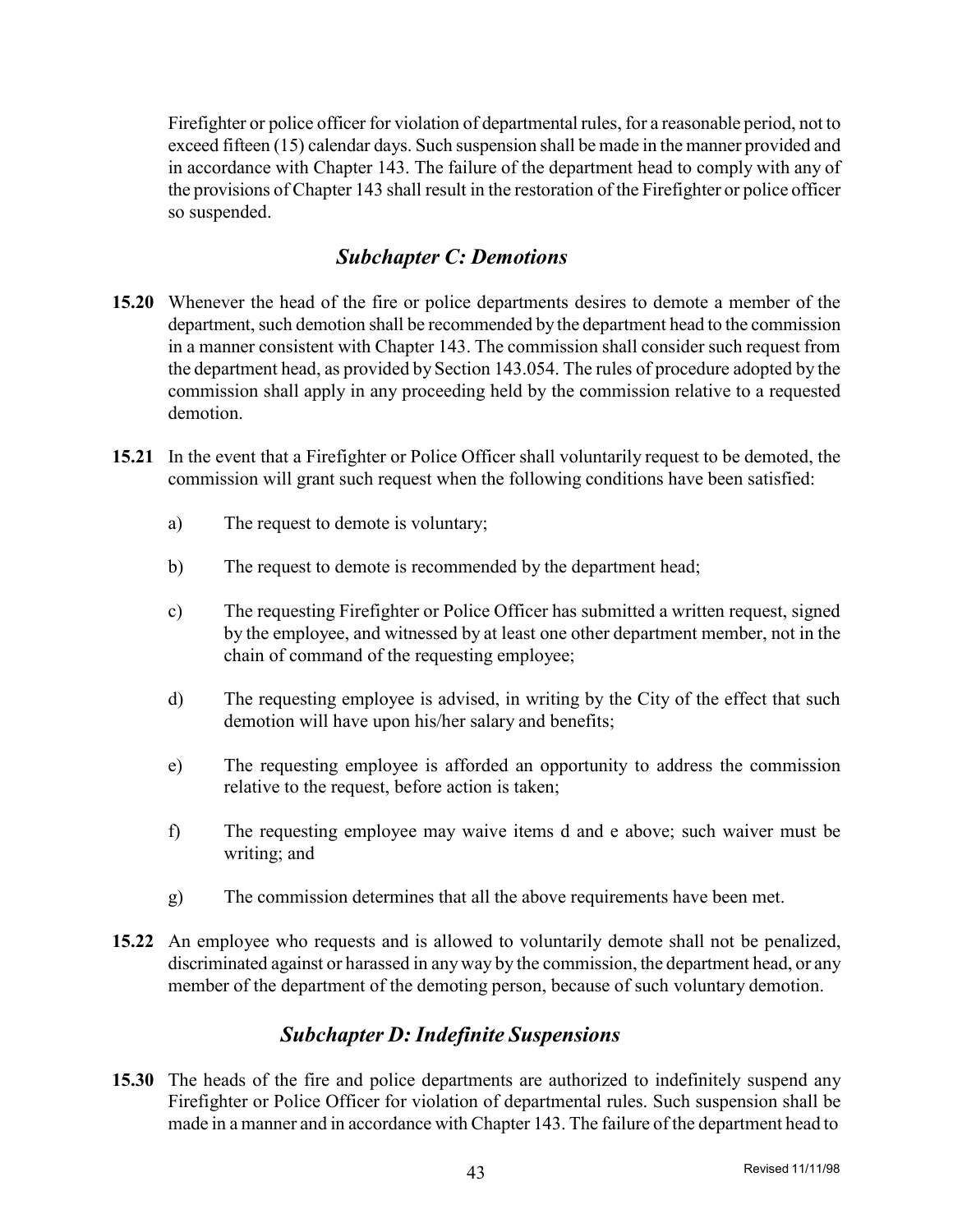comply with any of the provisions of Chapter 143 shall result in the restoration of the Firefighter or Police Officer so suspended.

- **15.31** Notice shall be served as required under the provisions of Chapter 143. A copy of the notice of indefinite suspension shall be served upon the employee under the authority of the department head. The notice served upon the employee may not be amended, but with the consent of the commission, typographical and non-substantive clerical errors may be corrected.
- **15.32** In the event that a department offers an employee a suspension of from sixteen (16) to ninety (90) days, in lieu of an indefinite suspension, and the employee shall have accepted that offer, the commission has no jurisdiction to hear any appeal arising out of or relating to such offer and acceptance thereof, or the disciplinary action which serves as the basis of such offer.
- **15.33** Whenever a Firefighter or Police Officer appeals an indefinite suspension, the employee shall have a right to an open public hearing. At the conclusion of all the evidence, the commission may deliberate upon the matter in executive session. The commission shall vote in open session. The commission may affirm the department head's action, reduce the suspension or reverse the suspension and order the Firefighter or Police Officer returned to work, with full benefits restored, at once. The commission does not have jurisdiction to hear any disciplinary action, unless the aggrieved employee appeals.
- **15.34** All hearings held under the provisions of these rules shall be conducted in accordance with the rules of procedure adopted by the commission. Such rules of procedure shall control on all matters before the commission. If the rules of procedure do not address an issue, then the commission shall rely upon the provisions of Chapter 143. In the event that the issue remains unresolved, the commission, in its sole discretion, may adopt such procedure as they deem appropriate. A hearing examiner, sitting for the commission, may not adopt such a procedure, and must refer the controversy to the commission for resolution. These rules shall also apply in the event a hearing examiner is selected to hear the appeal.
- **15.35** Anymember of the fire department or police department whose employment with theCityof Corsicana is indefinitely suspended through a final order for any reason shall automatically lose any rights and privileges under these rules and regulations and Chapter 143.
- **15.36** The commission intends that as many such disputes as can be, should be resolved by the utilization of the internal procedure of the fire and police departments. The commission will not hear any matter that has not arisen as a result of adverse action taken against an employee.
- **15.37** "Adverse action" is some form of formal action or harm subject to objective determination or quantification and analysis, such as loss of employment, wages, rank, etc. An appealing employee must establish upon appeal that adverse effect has occurred to him/her.
- **15.38** Employee dissatisfaction because of transfer, reassignment, discretionarypolicydecisions or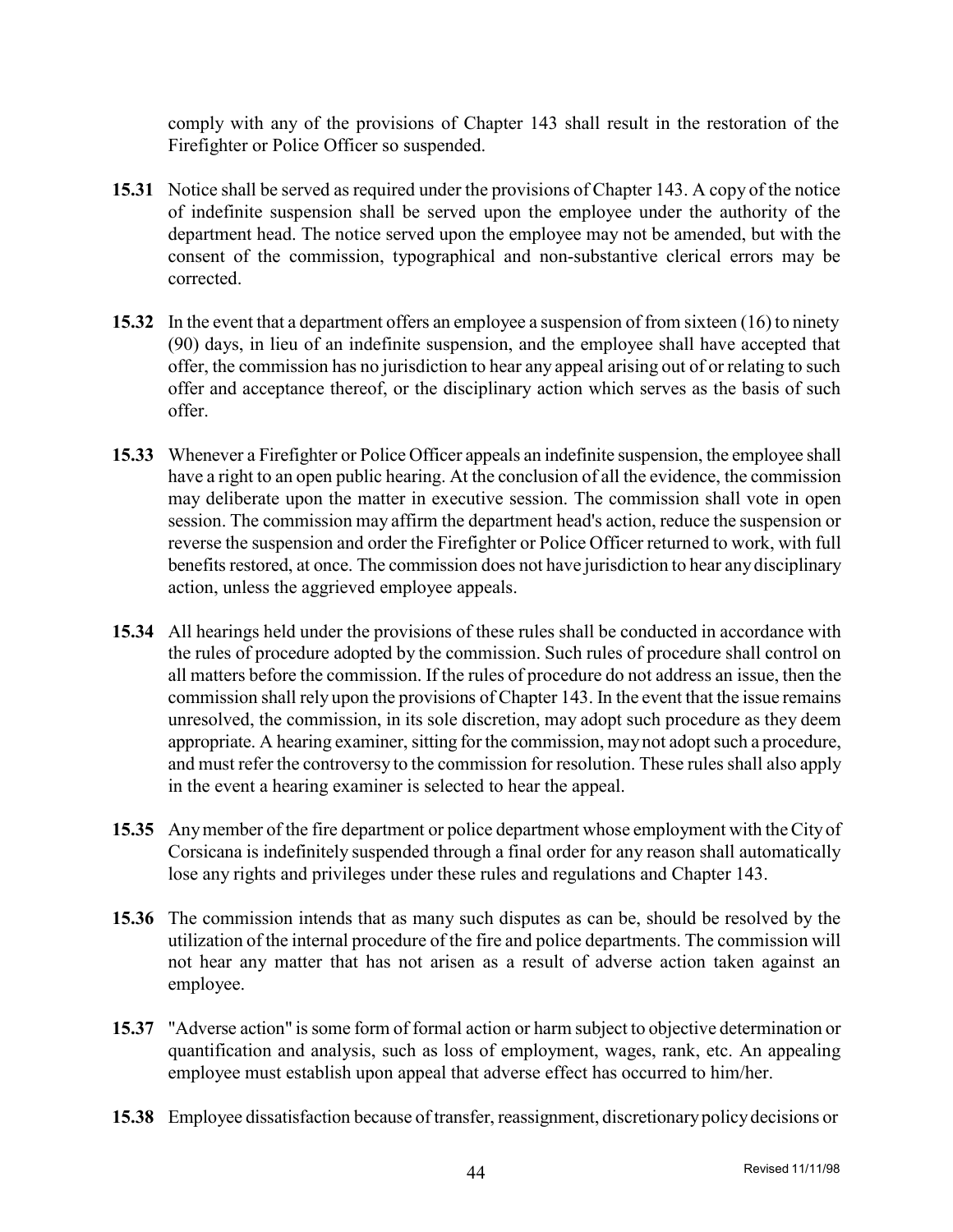policy matters is not and shall not constitute a basis for appeal to the commission.

- **15.39** Letters of reprimand shall not be subject to appeal to the commission.
- **15.40** The only matters which may be appealed to a third-party hearing examiner are an indefinite suspension, temporary suspension, a promotional Passover or a recommended demotion. These and other matters, as provided by Chapter 143, may also be appealed to the commission.
- **15.41** All proceedings under these rules shall be conducted in accordance with these rules. Any notice of appeal to the commission or a hearing examiner shall comply strictly with the provisions of Chapter 143, relating with the timeliness and contents of such notice. The notice of appeal must contain all the issues to be raised at the hearing. The notice of appeal must be delivered to the director or his/her designee. Issues not contained in the notice of appeal may not be heard by the commission.
- **15.42** The director shall coordinate the exchange of information between the parties after the notice of appeal is timely received and determined to meet all the necessary requirements of Chapter 143 and these rules.
- **15.43** The parties shall promptly provide all information intended to be used by each party and witness lists within ten (10) days prior to the hearing to each other. The failure to provide such information may operate to bar the party proffering from using the evidence or the witness, unless good cause for failure to comply with this rule is presented. The commission shall determine whether good cause exists. Exhibit and witness lists shall be exchanged through the director ten (10) days prior to the hearing. Failure to exchange such lists may result in the commission disallowing such witness or exhibit.
- **15.44** The failure of a party to appear and timely attend a scheduled appeal hearing shall not prevent the commission from proceeding to convene the hearing, receive evidence and conclude the hearing, by resolving the issues on appeal.
- **15.45** Each party to a hearing shall be entitled to have one representative appear and speak for them before the commission or hearing examiner. Representatives shall conduct themselves in accordance with these rules and give their best efforts to resolve all proceedings smoothly, expediently and fairly. The representatives of the parties shall use their best efforts on behalf of their party, and shall remain business-like and focus on the factual issues that have been raised in the notice of appeal. Representatives shall keep their presentations brief and to the point, avoiding unnecessarily long and/or repetitive evidence, and shall not attempt to introduce any matters not raised in the notice of appeal.
- **15.46** The commission is committed to providing neutral, fair and equitable complaint resolution procedures. All parties are directed to cooperate with the commission and one another to achieve such goals. Any problems or questions regarding these rules and procedures that arise between the parties shall be referred to the director for resolution.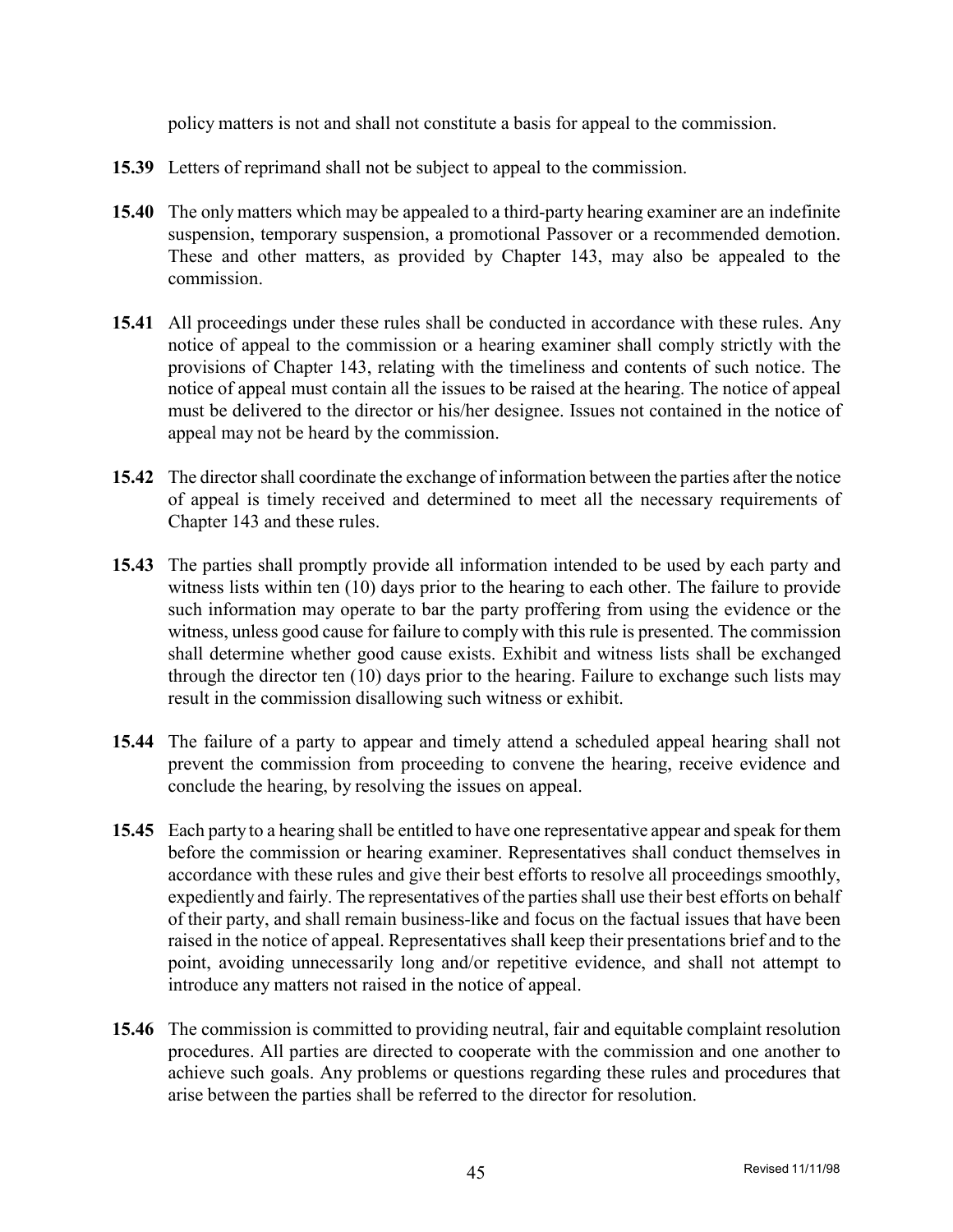**15.47** The Texas Rules of Civil Procedure, Texas Rules of Criminal Procedure and all other court rules regarding what is commonly known as discovery shall not apply to proceedings under these rules. Each party shall be entitled to receive from the other any and all documentary evidence that will be used in the hearing. The appealing employee shall be entitled to a complete copy of the investigation and supporting documents, prepared by the department head or at his/her direction. Each party shall be entitled to any and all information possessed

by the other party that is classed as a personnel file. An employee so requesting must provide all necessary releases before such information may be released.

- **15.48** An employee bringing an appeal before the commission may request the commission to subpoena any books, records, documents, papers, accounts, or witnesses that the employee considers pertinent to his or her case. The request to have materials subpoenaed must be made at least ten (10) days before the date of the hearing.
- **15.49** The chairperson of the Civil Service Commission is authorized to act on behalf of the commission in issuing subpoenas for appeals. If the chairperson chooses not to subpoena a requested item, the Chairperson will make a written report, prior to three (3) days before the appeal hearing, to the fire fighter or police officer, stating the reason the requested material will not be subpoenaed. If the commission, or the chairperson, does not subpoena the requested material, and, at least three (3) days prior to the hearing date, has made a written report to the employee stating the reason that the requested material was notsubpoenaed, this report shall be read into the public records of the commission hearing. If any of the procedures set out above are not complied with, the commission shall consider the issue before hearing the appeal. The commission may entertain another request to subpoena the requested materials at the hearing, if it believes that fundamental fairness requires such reconsideration. If the commission reconsiders the request and orders the subpoena issued, the hearing may be continued for no more than five (5) days to allow for compliance with such subpoena.
- **15.50** Hearings will be promptly scheduled. The purpose of the hearing is to provide a fair and impartial review of the department head's actions. Disciplinary appeals shall not be conducted as formally as a trial court proceeding. The appeal shall be conducted as a review of a previous administrative decision. The commission shall render a decision based solely upon the evidence presented at the hearing. The commission will consider onlyevidence that is directly relevant to the disputed issues. This evaluation of the evidence shall be the sole province of the commission (or hearing examiner).
- **15.51** The hearing entity shall:
	- a) Resolve any factual (not legal) conflicts or ambiguities which may exist;
	- b) Determine whether the department's disciplinary action is free from taint or any personal animosity;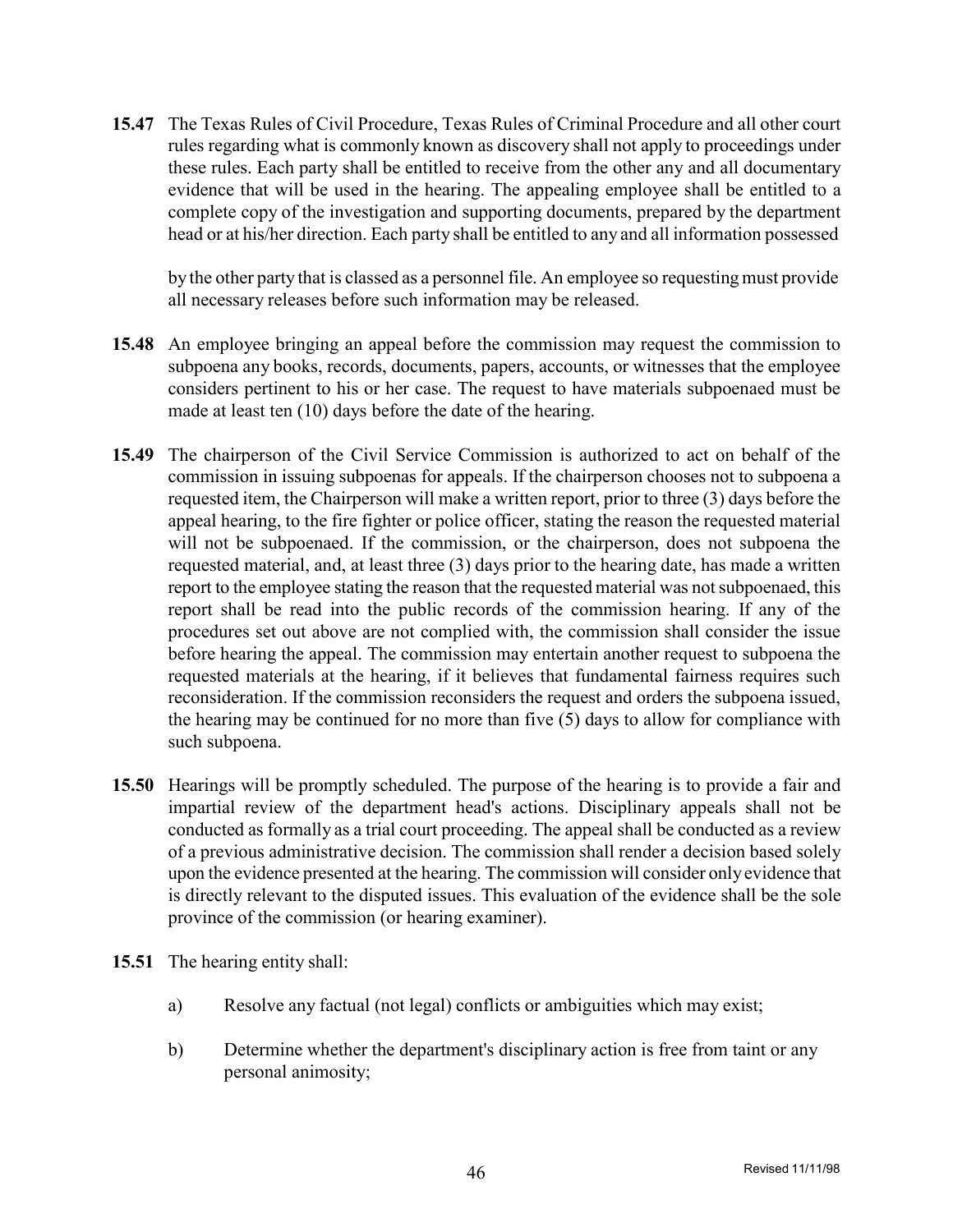- c) Determine whether the disciplinary action is reasonably supported by facts which had occurred prior to the time the disciplinary action was imposed; and
- d) Determine the overall fairness and reasonableness of the department's action and that it is in substantial compliance with the provisions of Chapter 143.
- **15.52** The Chairman of the commission shall preside over all hearings. The commission shall attempt to resolve all preliminary issues before opening the hearing. The opening of the hearing will begin the evidence. The City shall present the statement of charges against the employee. Such other matters as have been stipulated to shall be presented at this time. Thereafter, the employee shall be called upon to respond to the statement of charges. The employee may respond as "true" or "not true". If the employee responds as "true", then the only issue is punishment. Evidence may be presented on the factual issues and punishment issues in this type of hearing. If the employee responds "not true" to any or all issues, the commission shall hear all evidence on such points. All charges not specifically denied by the employee shall be presumed to be correct and true.
- **15.53** The proceedings will open with the City's presentation, followed by the employee. Thereafter, the City may respond to the employee's presentation. Throughout the proceedings, the commission may ask their own questions, as needed.
- **15.54** All witnesses shall be sworn by the commission and be subject to reasonable crossexamination. Witnesses may be placed under the "rule" at the request of either party.
- **15.55** The commission shall exercise control over the proceedings to be sure that an effective assessment of the truth is made of only the issues before the commission, in as brief a manner as possible, and without the harassment or undue embarrassment of any witness. Only evidence relevant to the issues before the commission shall be heard. The commission shall control the length of time expended during the hearing, when such hearing shall commence, recess and adjourn.
- **15.56** At the end of all evidence, the parties shall be permitted an opportunity to make a closing summation. The City shall have the right to open and close, and all summations shall be limited to a total of ten (10) minutes for each party.
- **15.57** After deliberation in executive session, if necessary, the commission shall announce its decision by vote in open public session. A written order reflecting the votes shall be prepared by the director and entered, after signature, into the records of the commission.
- **15.58** All evidentiary rulings shall be made by the commission. The commission is not required to apply to the technical rules of evidence, but rather may rely upon evidence that is used by reasonable people in the conduct of their business and private affairs. The commission may receive into evidence affidavits, stipulations and other evidence to which it shall assign the appropriate weight. All evidence and testimony shall be presented and received into the record while in open session in the presence of the commission and all of the parties and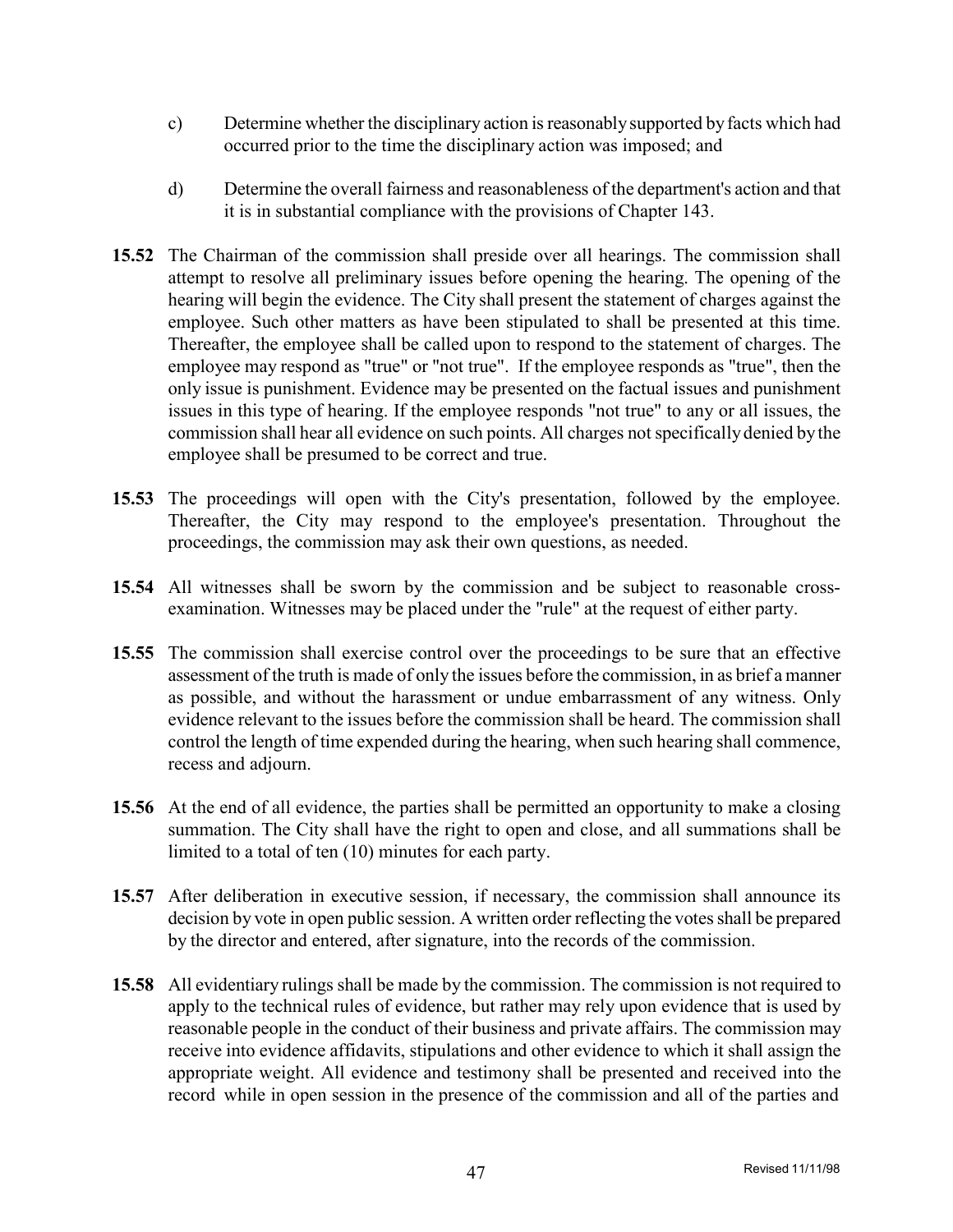their representatives, except where a party isin default, is absent or has otherwise waived the right to be present.

- **15.59** The commission shall determine:
	- a) Does just cause exist?
	- b) Was due process afforded?
	- c) Was the disciplinary action reasonable?
	- d) Is a reinstatement or reduction compelled by the evidence presented by the employee?
- **15.60** The commission shall apply the following standards of review:
	- a) Did the employee have notice of the standard of conduct allegedly violated?
	- b) Was the rule, etc., reasonably related to the orderly, efficient and safe operation of the City?
	- c) Did the department investigate?
	- d) Was the investigation fair and objective?
	- e) Does the department's investigation support the action?
	- f) Is the disciplinary action consistent with past actions?
	- g) Were the allegations discussed with the employee by the department head prior to formal action being taken against the employee?
	- h) Did the employee have an opportunity to respond?
	- i) Did the employee present any contrary or mitigating evidence?
	- j) Wasthe degree of discipline reasonably related to the seriousness of the conduct, the employee's record, the City's needs to maintain order and high standards and the needs of the City to deter similar events in the future?
- **15.61** The department must establish by a preponderance of the evidence that the charges brought by the department head are sustained and established and that the punishment is commensurate with the acts alleged and proven. The commission shall not require the department head to use or employ progressive discipline. The establishment of a prima facie case by the City shall place and/or shift the burden to the employee to present evidence to cause the commission to find otherwise. The past practices of the department shall not be controlling as to any future actions. Such pattern by the department may be considered as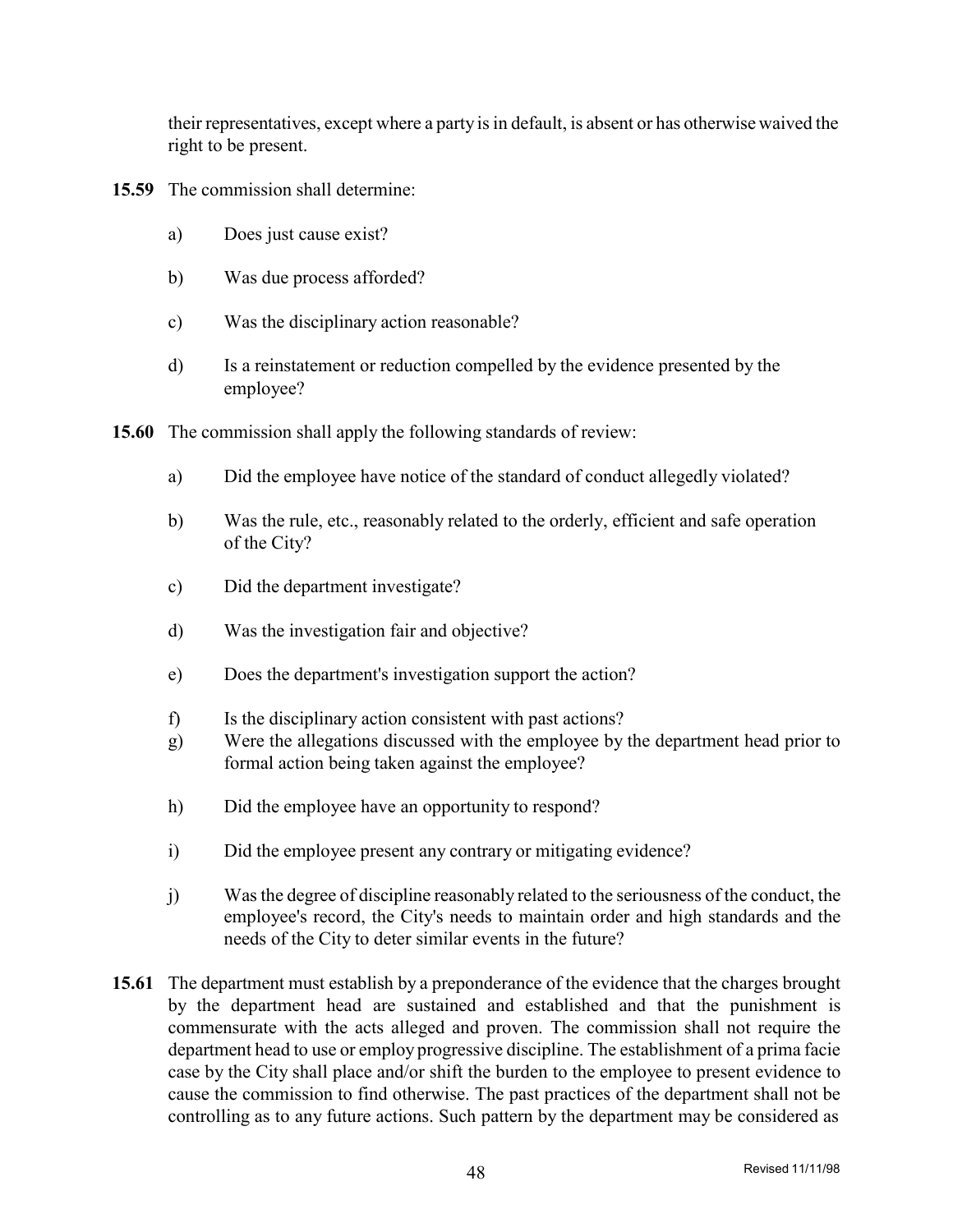mitigation or justification.

- **15.62** The commission shall enter a written order disposing of all issues presented to the commission. Such order shall resolve all matters then pending before the commission with regard to the appealing employee. The commission shall find the charges "TRUE" or "NOT TRUE". The order of the commission shall set the disciplinary action to be imposed. A copy of the order will be served on both parties and filed with the director. The order will indicate any reason for modification of the department head's action.
- **15.63** Should an appealing employee request a third-party hearing examiner the Civil Service Director shall follow the procedures set forth in TXLGC 143.057(d) and request seven qualified neutral arbitrators as defined in the law. The appealing employee shall make the first strike from the list of seven  $(7)$ . Cost for witnesses and exhibits will be paid by the party incurring same. The fees and expenses of the hearing examiner shall be shared equally by the parties. CSC 1/24/2012
- **15.64** In the event that a third-party hearing examiner is requested by an appealing employee, there shall be no deviation from the commission's rules and procedures. The form, substance and procedure of the hearing will remain unchanged due to the appointment of the hearing examiner. A person who is selected as a hearing examiner shall have only the authority of the commission and no other authority. The third-party hearing examiner shall have no rulemaking or rule-changing authority. The hearing examiner shall be only a fact finder, and shall be bound by the law and prior interpretations thereof. The hearing examiner shall never substitute his/her personal judgment on any issue arising on appeal. The hearing examiner shall only determine whether sufficient evidence, as hereinbefore provided, exists to support the charges, and whether all procedural requirements have been satisfied.
- **15.65** No employee or representative thereof or department head shall attempt to contact the hearing examiner at any time prior to the hearing. All communications shall be handled through the director or his/her designee only.
- **15.66** The hearing examiner shall have the power of the commission, except as otherwise provided by these rules. Any hearing examiner appointed under these rules must comply with all provisions of these rules. The failure or refusal of a hearing examiner to comply with these rules will empower the commission to remove the matter from before the refusing hearing examiner and reschedule the hearing before another hearing examiner.
- **15.67** A Firefighter or Police Officer indefinitely suspended will receive pay for accumulated sick leave only after all appeals are final.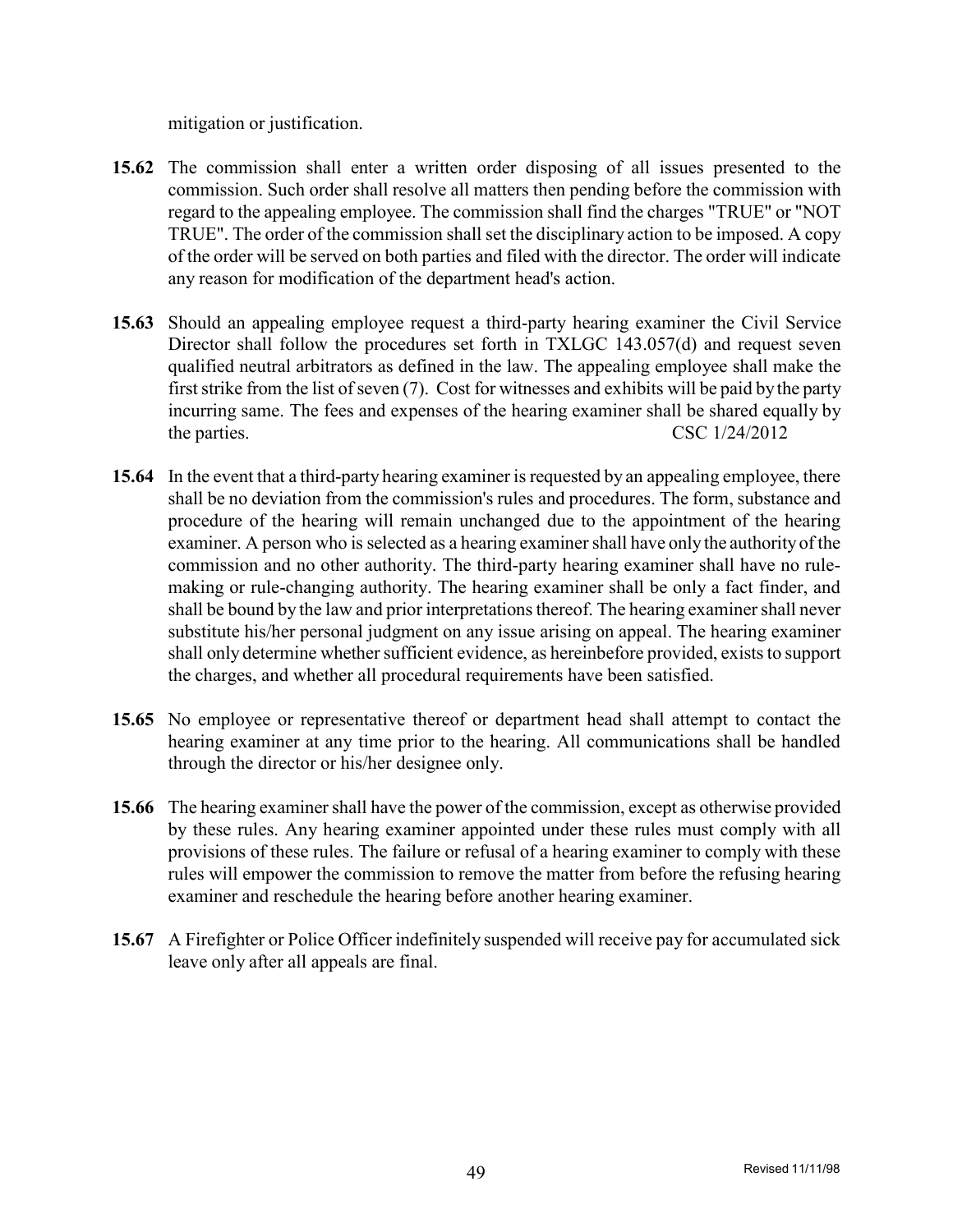## **CHAPTER SIXTEEN CRIMINAL OFFENSES**

**16.01** A member of the fire or police department who is charged with a criminal offense shall be subject to discipline by the department head. The provisions of Section 143.056 shall be employed, if the need arises, to delay the proceedings under these rules.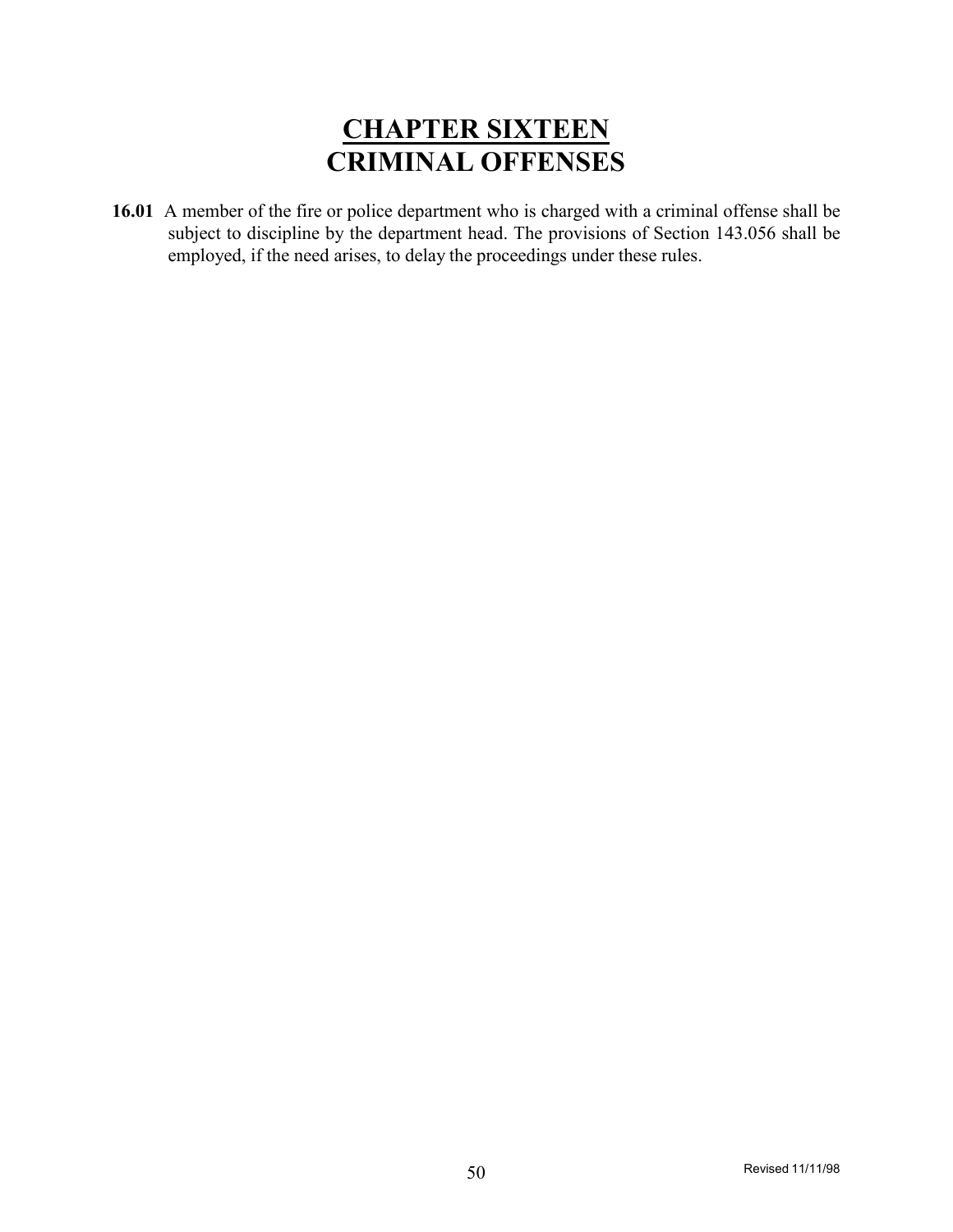## **CHAPTER SEVENTEEN LEAVE PROVISIONS**

- **17.01** Leaves of absence shall be considered by the commission, only under the authority granted the commission by Section 143.071.
- **17.02** The commission will make no rules that infringe upon the right of an employee to appear before or petition the Legislature of the State of Texas or the Congress of the United States of America.
- **17.03** The commission shall consider all requests for military leave in a manner consistent with Section 143.072.
- **17.04** Sick leave shall be awarded and utilized in a manner consistent with Chapter 143.
- **17.05** An employee who departs from the service of the City of Corsicana, except because of a retirement, resignation or separation based upon medical reasons, shall be paid for his/her accumulated sick leave, but in no event shall he/she be paid for more than ninety(90) days of accumulated sick leave, without regard to the total amount of sick leave accumulated.
- **17.06** No limit shall be placed upon the payment of sick leave for an employee who leaves the classified service for medical reasons, which are job related and render him/her incapable of performing his/her duties in the future.
- **17.07** The fire department and police department shall provide injury leaves of absence and line of duty illness leaves of absence for firefighters and police officers with full pay for periods of time commensurate with the nature of the line of duty illness or injuries for at least one (1) year of leave time, to be used at any time, after the injury or illness occurs, as needed because of such illness or injury.
- **17.08** If there are no pension benefits available, and no extension by the CityCouncil of such leave of absence at full or reduced pay is allotted to an employee who is temporarily disabled by a line of duty injury or illness, and the year's leave at full pay and any previous extensions which may have been granted have expired, the employee may use accumulated sick leave, vacation time, and other accrued benefits before being temporarily placed on leave without pay.
- **17.09** If an employee is temporarily disabled by an injury or illness not related to the employee's line of duty, the employee may use all sick leave, vacation time and any other time the employee may have accumulated, before being placed on temporary leave without pay.
- **17.10** After recovery from a temporary disability, a Firefighter or Police Officer shall be reinstated at the same rank and with the same seniority the person had before going on temporaryleave. Another Firefighter or Police Officer may voluntarily do the work of an injured or ill Firefighter or Police Officer until he/she returns to duty.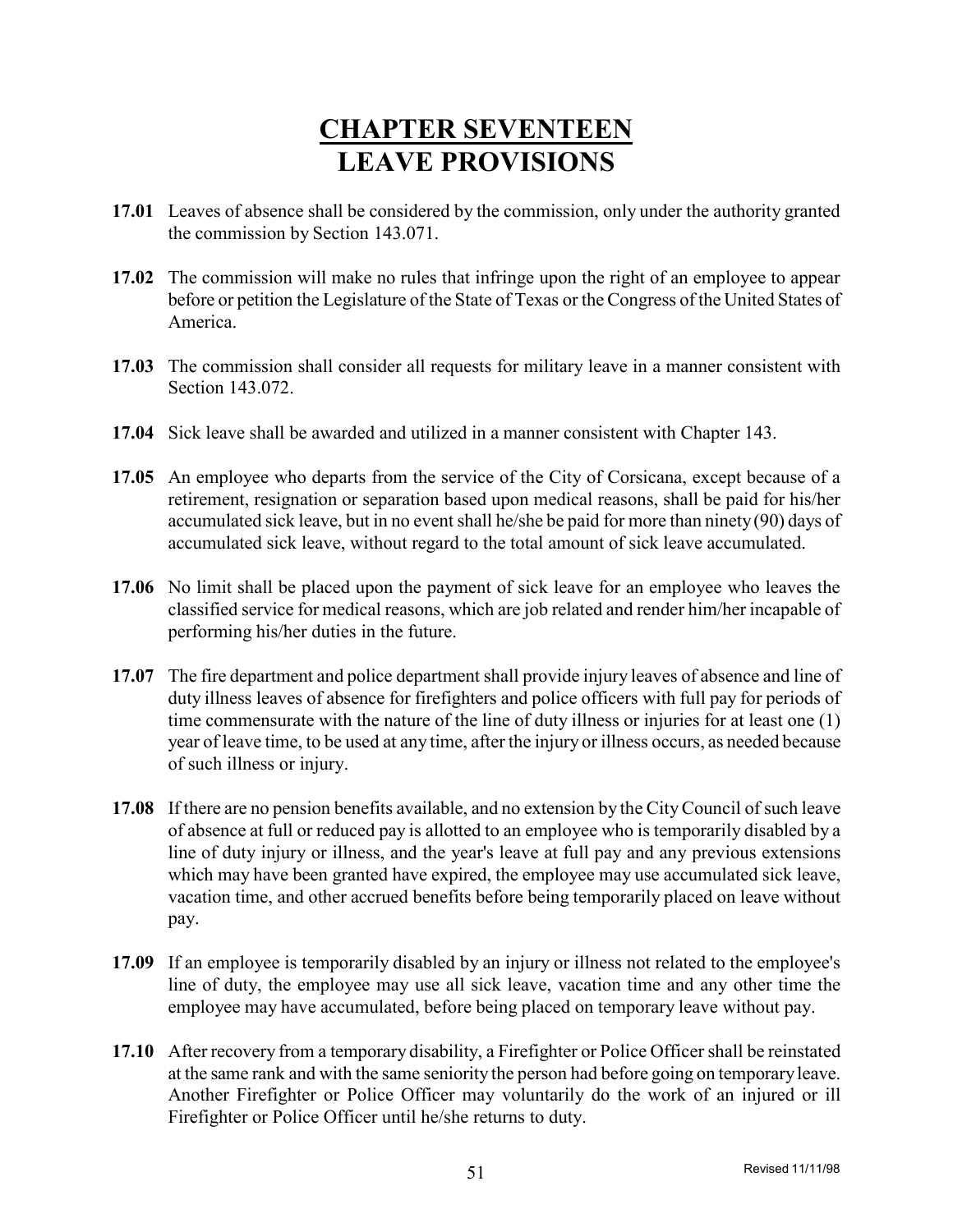- **17.11** A Firefighter or Police Officer who has recovered from a disability, for which said person had been receiving a monthly disability pension, shall, with the approval of the commission and if otherwise qualified, be eligible for reappointment to the classified position that he/she held as of the date that he/she qualified for a monthly disability pension.
- **17.12** Proof that injury occurred in the line of duty shall be established to the satisfaction of the department head, prior to approval of any such leave of absence.
- **17.13** Vacations shall be accumulated and utilized in a manner consistent with Section 143.046.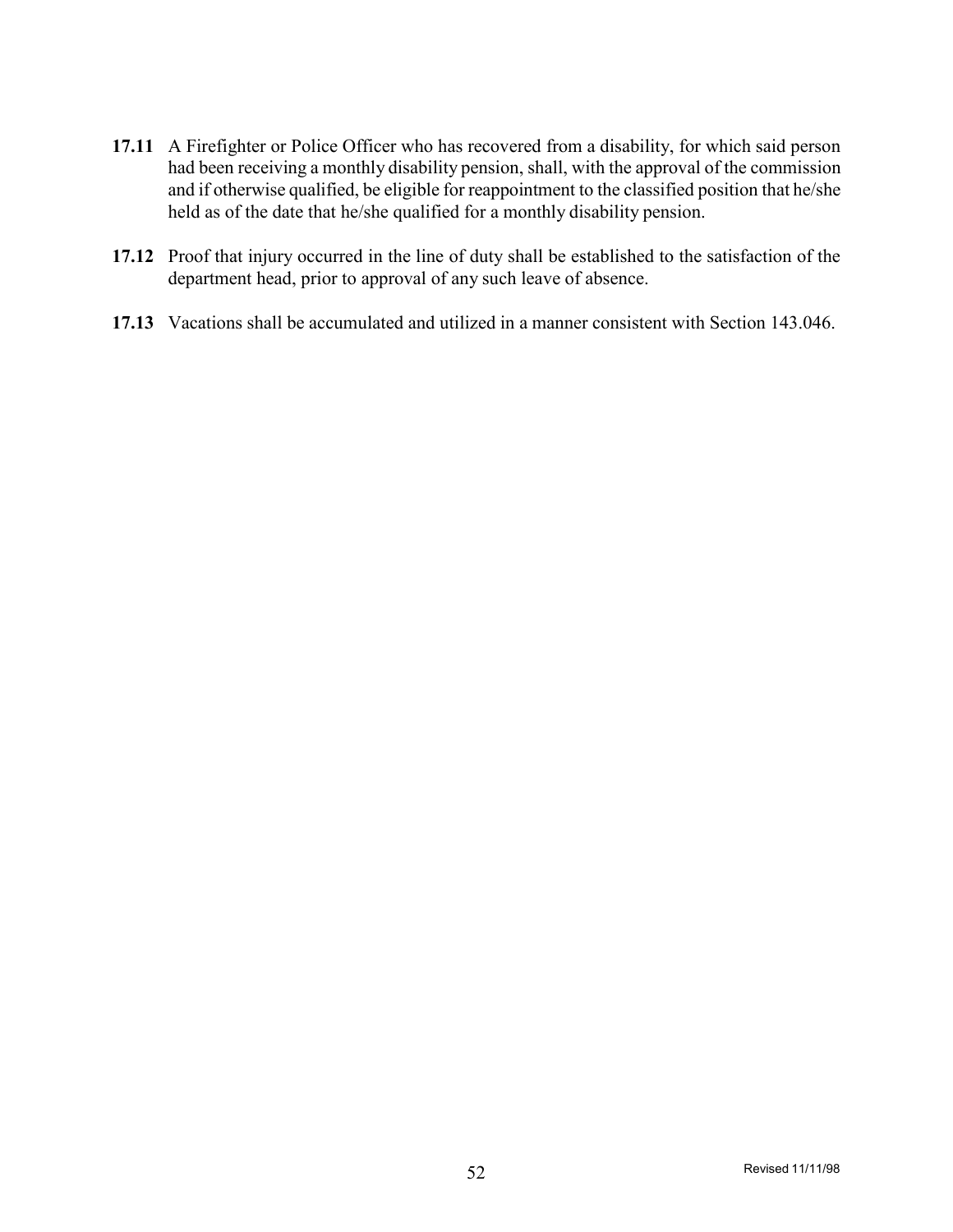## **CHAPTER EIGHTEEN MISCELLANEOUS PROVISIONS**

### *Subchapter A: Efficiency Reports*

- **18.01** On forms subject to review by the commission, the heads of the fire department and police department may semi-annually evaluate the performance and efficiency of each classified employee of the fire and police departments. The efficiency reports shall reflect the actual performance of classified employees. These reports will be sent to the Director on the last working day of January and July.
- **18.02** Valid performance or efficiency standards may be established in each classified rank and position by the department heads. These standards are subject to approval by the commission. After approval, the standards shall be provided to all persons to whom they will be applied.
- **18.03** The immediate supervisor or supervisors shall evaluate each Firefighter and Police Officer. Such evaluations are subject to the head of the department's approval or disapproval.
- **18.04** The heads of the fire and police departments shall submit such reports to the commission.
- **18.05** The office of the Director shall send a copy of each Firefighter's or police officer's report to him/her.
- **18.06** The director shall maintain the efficiency reports in the personnel file of the individual employee.
- **18.07** Any Firefighter or Police Officer dissatisfied with his/her efficiency report, shall be entitled to the remedies provided in Section 143.082.

### *Subchapter B: Reduction in Force*

- **18.10** In the event that any position in the fire department or police department is vacated or abolished by ordinance of the City Council, the classified employee holding such position shall be demoted to the position next below the position so vacated or abolished; provided that when any position or positions of equal rank may be abolished or vacated, the employee or employees with the least seniority in the said rank shall be the one or ones who are demoted.
- **18.11** In the event that it thereby becomes necessary to demote an employee or employees to the position next below the position so vacated or abolished, such employee or employees as are involuntarily demoted under this section shall be placed on a position reinstatement list in order of their seniority.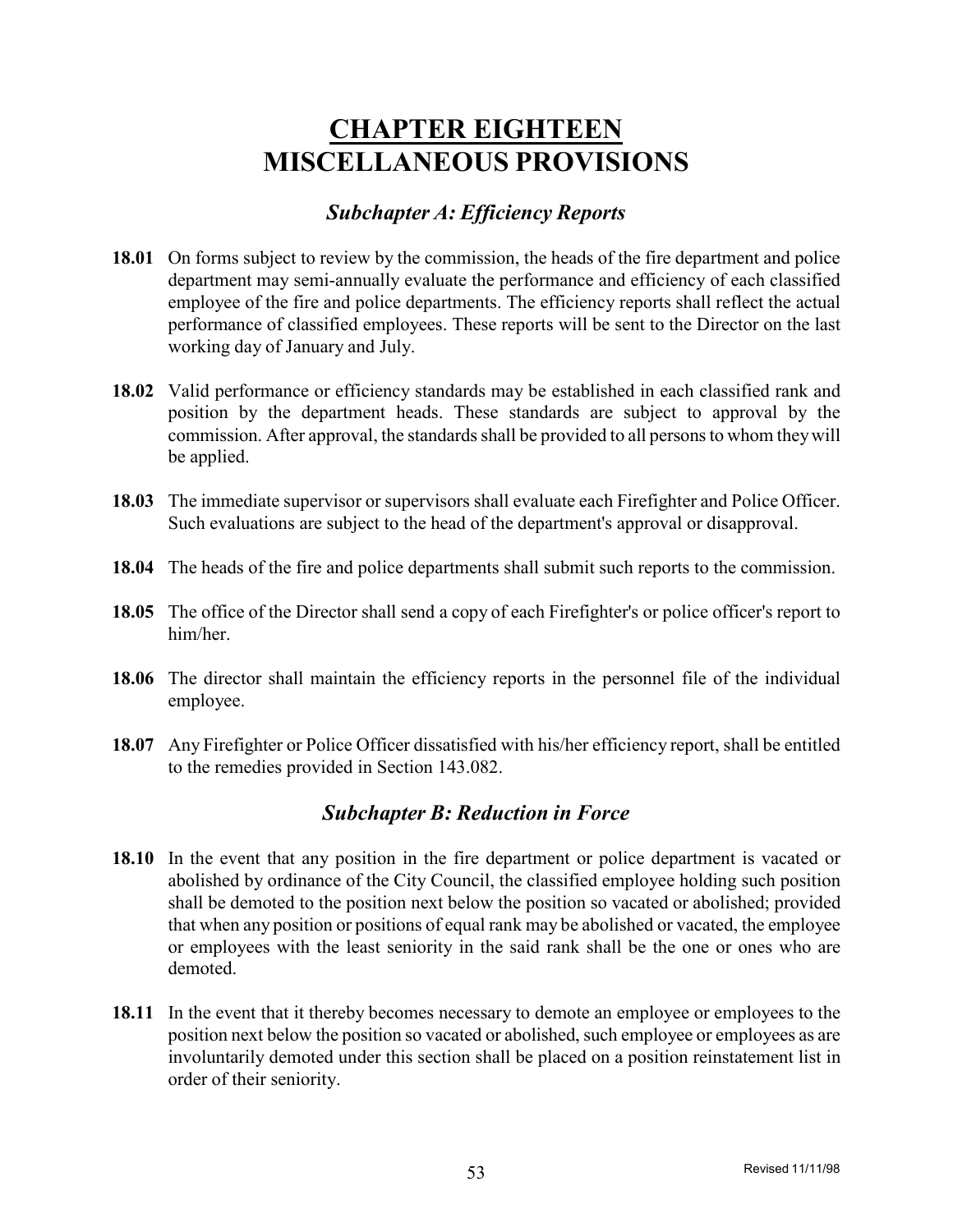- **18.12** If any such position so vacated or abolished is filled or re-created within one (1) year, the reinstatement list for such position shall be exhausted before any employee, not on such list, is promoted to such position.
- **18.13** Promotions from the position reinstatement list shall be in order of seniority.
- **18.14** In the event positions in the lowest classification are abolished or vacated, and it thereby becomes necessary to dismiss employees from the department, the employee with the least seniority shall be dismissed, but such employees as are involuntarily separated from the department, under this section, shall be placed on a reinstatement list in order of their seniority. The reinstatement list shall be exhausted before appointments are made from the eligibility list. Appointments from the reinstatement list shall be in the order of seniority. Those who shall have been on any such reinstatement list for a period of three (3) years shall be dropped from such list but shall be reinstated upon request from the commission, if such person continues to meet the minimum requirements to perform the duties of a Firefighter or police officer.

### *Subchapter C: Political Activity and Strikes*

- **18.20** The commission or the municipality's governing body may not restrict a Firefighter's or Police Officer's right to engage in any political activity, except as provided in section 143.086.
- **18.21** No other limitations will be imposed by the commission.
- **18.22** Section 143.087 prohibits a Firefighter or Police Officer from engaging in any strike against the department by which they are employed. Any such employee who has been convicted of striking shall be automatically released and discharged from the fire or police department. Such employee shall thereafter be ineligible to receive any pay or compensation out of any public funds provided for the support of such police or fire department. A release and discharge under this rule is not subject to appeal to the commission.

### *Subchapter D: Personnel File*

- **18.30** Subject to the provisions of Section 143.089, the directorshall maintain a separate permanent personnel file. Information released from this file will be on a need-to-know basis, subject to the privacy rights of the Firefighter or police officer, and the release provision of the statute.
- **18.31** As part of the permanent personnel file, the Director shall maintain a separate file for medical information or records. Information released from this file will be on a need-to-know basis, subject to the privacy rights of the Firefighter or police officer.
- **18.32** The director may designate an appropriate person as custodian of the files maintained under this section.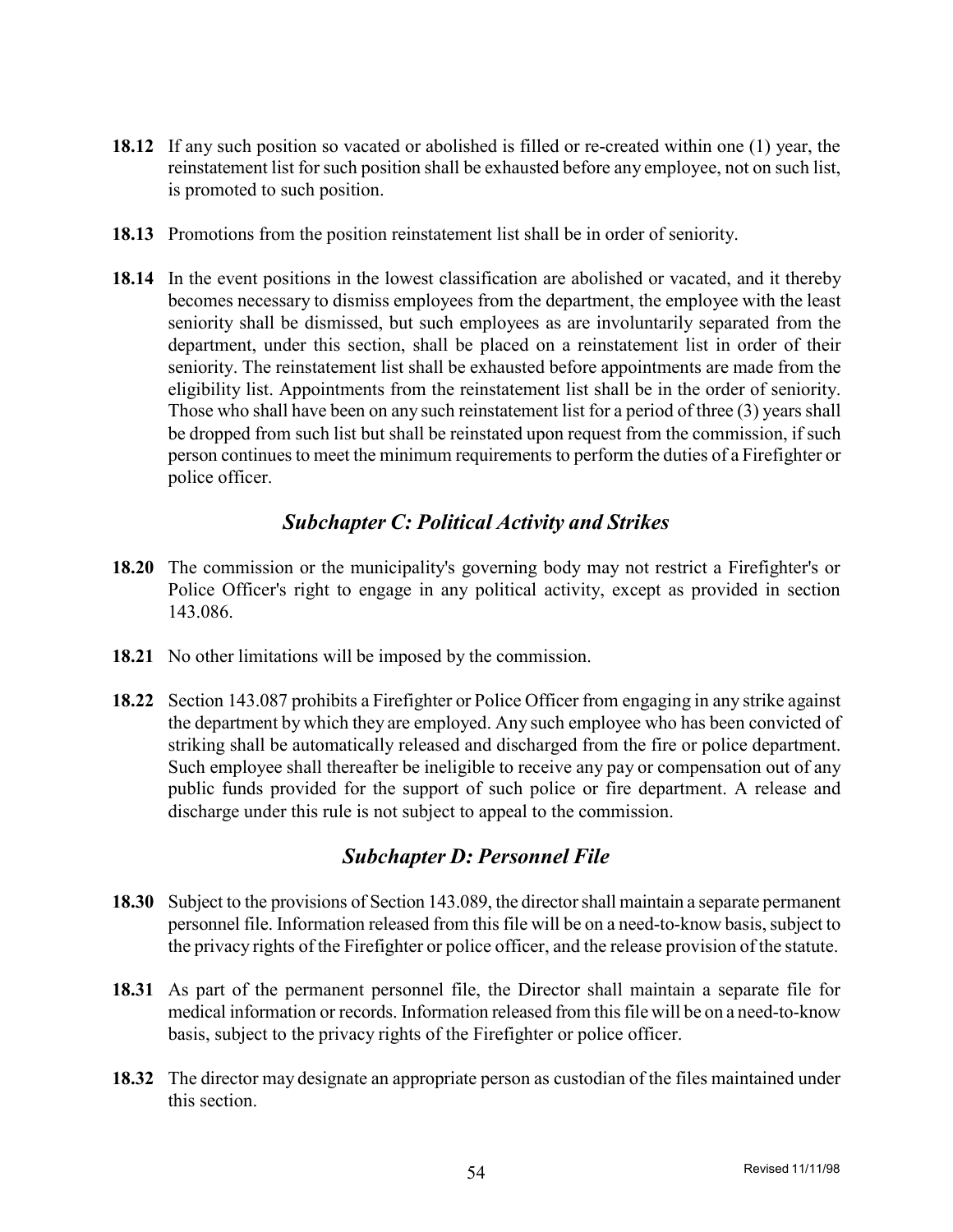- **18.33** The reasonable and actual costs incurred in providing information from any file maintained under this section shall be collected by the custodian.
- **18.34** No information may be released from any file maintained under this section without the consent of the employee, unless required by law.
- **18.35** Whenever information is released from any file maintained under this section, the employee from whose file the information was released will be notified. The employee is entitled to know what information was released and to whom the information was released.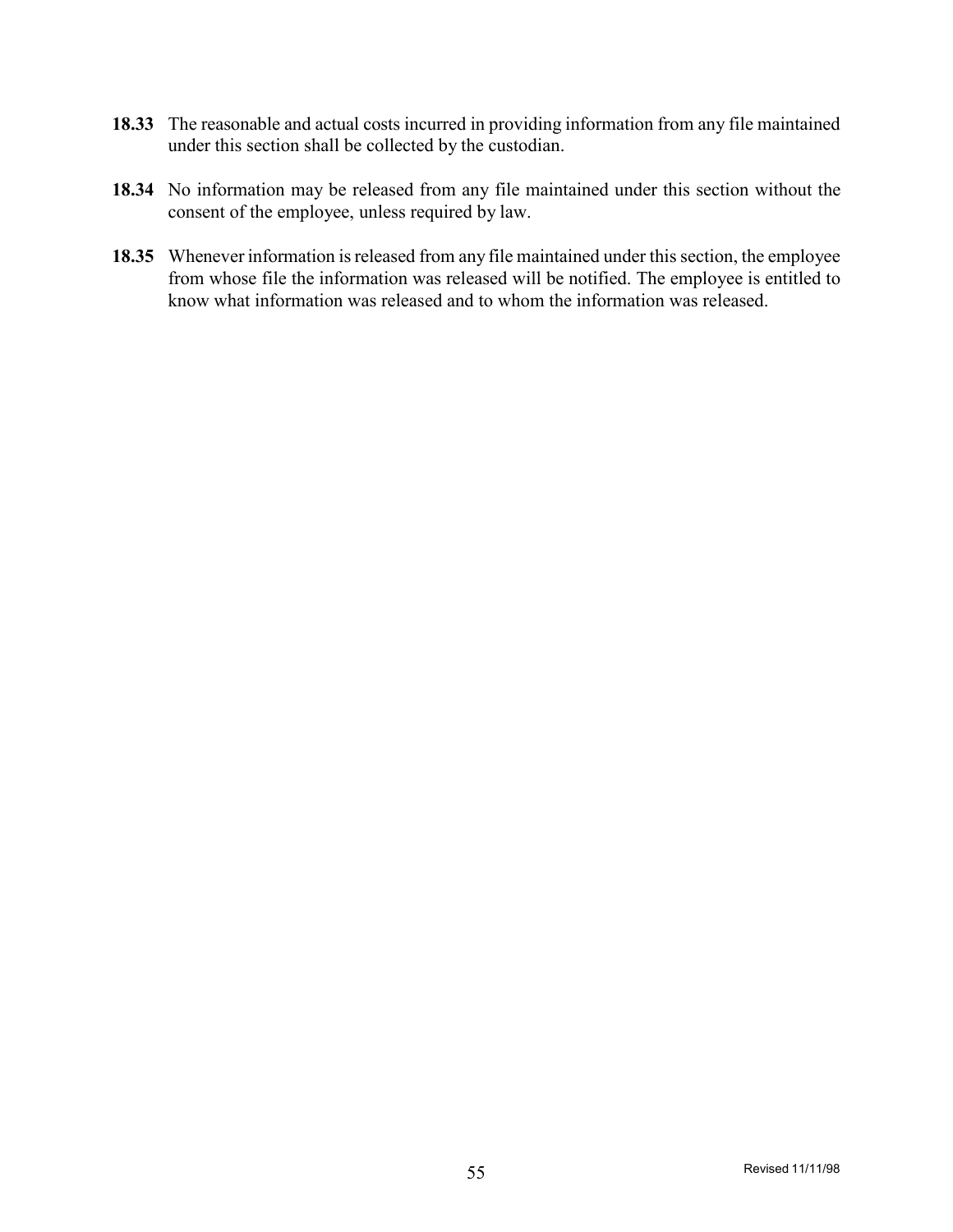### **CHAPTER NINETEEN AMENDMENTS TO RULES**

**19.01** These rules may be amended by the commission upon majority vote at a scheduled meeting, and as further provided by Chapter 143.